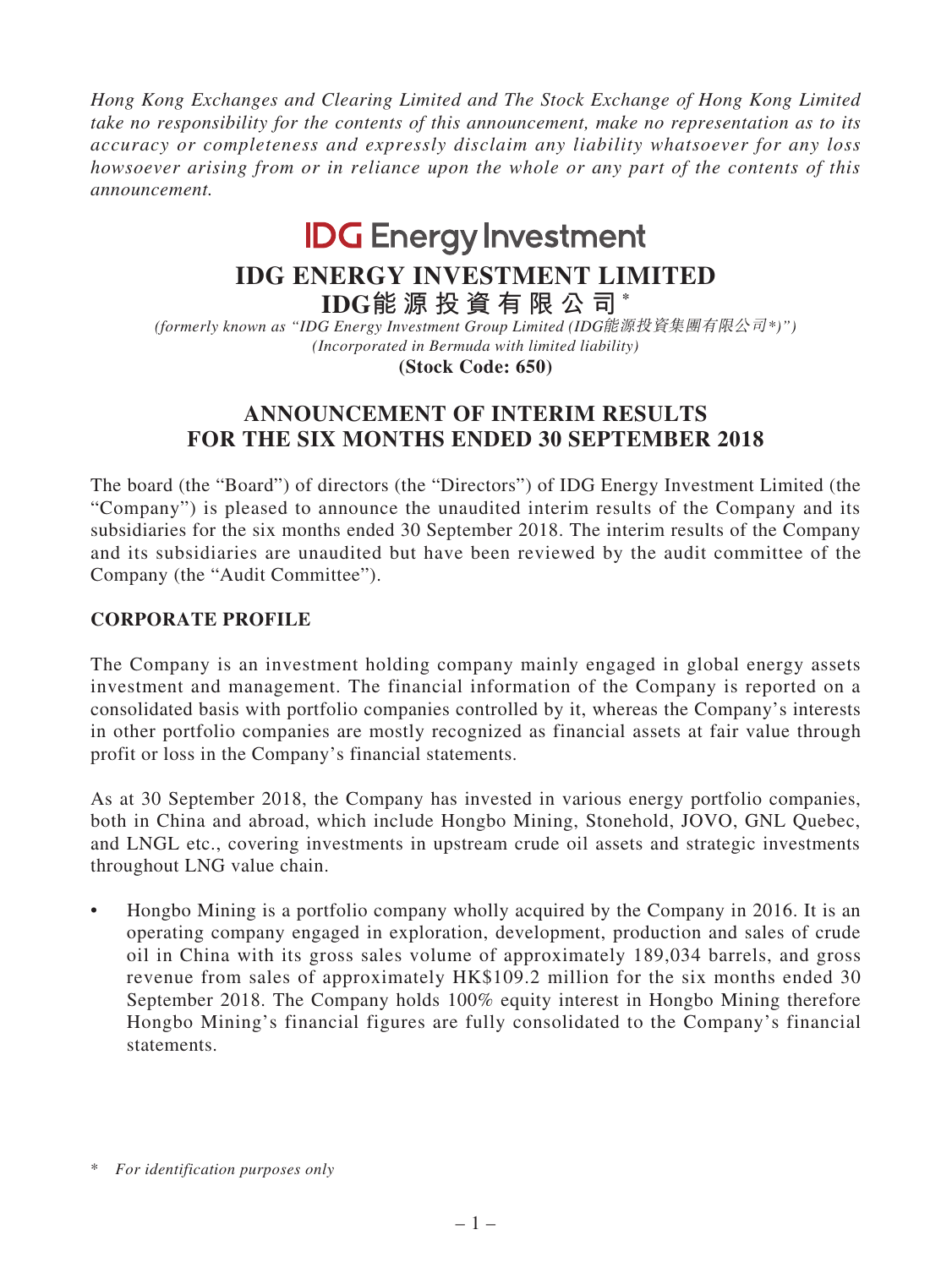- Stonehold, a portfolio company in the upstream sector invested by the Company by way of a structured transaction in 2017, owns a world-class shale oil block in Eagle Ford, Texas of the U.S. The total production and the revenue of Stonehold's assets for the first half of 2018 had reached approximately 613,000 boe and US\$26.0 million, respectively. The Company invested in Stonehold through providing a Term Loan, where a fixed annual interest rate of 8% is recognized as financial assets at fair value through profit or loss in the Company's financial statements. In addition, the Company is also entitled to an amount equivalent to 92.5% of the disposal proceeds, which will also be recognized as fair value through profit or loss upon disposal of the underlying assets.
- JOVO, a LNG sector portfolio company invested by the Company in 2017, is principally engaged in clean energy businesses, including importing, processing and sale of the LNG and LPG in China. JOVO is the first private LNG receiving terminal operator in China and is one of the internationally recognized players in the LNG market, which imports over 1 million tons of LNG annually. The Company holds minority interest in JOVO, of which the financial results is recognized as financial assets at fair value through profit or loss in the Company's financial statements.
- GNL Quebec is another portfolio company invested by the Company along the LNG value chain. GNL Quebec owns and operates one of the largest Canadian LNG export terminals under development with planned capacity of 11 mmtpa. The Company holds minority interest in GNL Quebec, of which the financial results is recognized as financial assets at fair value through profit or loss in the Company's financial statements.
- LNGL, a listed company on the Australian Securities Exchange (ASX code: LNG), is another portfolio company that the Company recently invested. LNGL owns and operates a fully permitted greenfield LNG export terminal, the Magnolia LNG project, in Louisiana of the U.S., with the planned capacity of 8 mmtpa or greater and recognized as one of the most viable LNG projects in the U.S.. The Company is the second largest shareholder of LNGL, which holds 9.9% of the equity interest in LNGL. The financial results of LNGL is recognized as financial assets at fair value through profit or loss in the Company's financial statements.
- In September 2018, the Company announced its latest investment by entering into a joint venture agreement to form JUSDA Energy to be engaged in LNG logistics services using LNG ISO container model. The investment is in line with the Company's business and investment strategies and is another important investment along the LNG value chain, which the Company believes will not only bring good financial return for its Shareholders but also provide great advantages for the Company to meet the rapidly growing need for natural gas in China.

With strong supports from its Shareholders, mature investment strategies, sophisticated crossborder transaction capabilities and in-depth knowledge of the global energy market, the Company has best positioned itself to grasp the industry momentum brought by China's energy structural reform and the dynamic changes of the global natural gas market, and is committed to becoming the best cross-border energy assets investment manager in the region.

*Note:* Terms used in this section have the same meanings as those defined in the subsequent sections of this interim results announcement.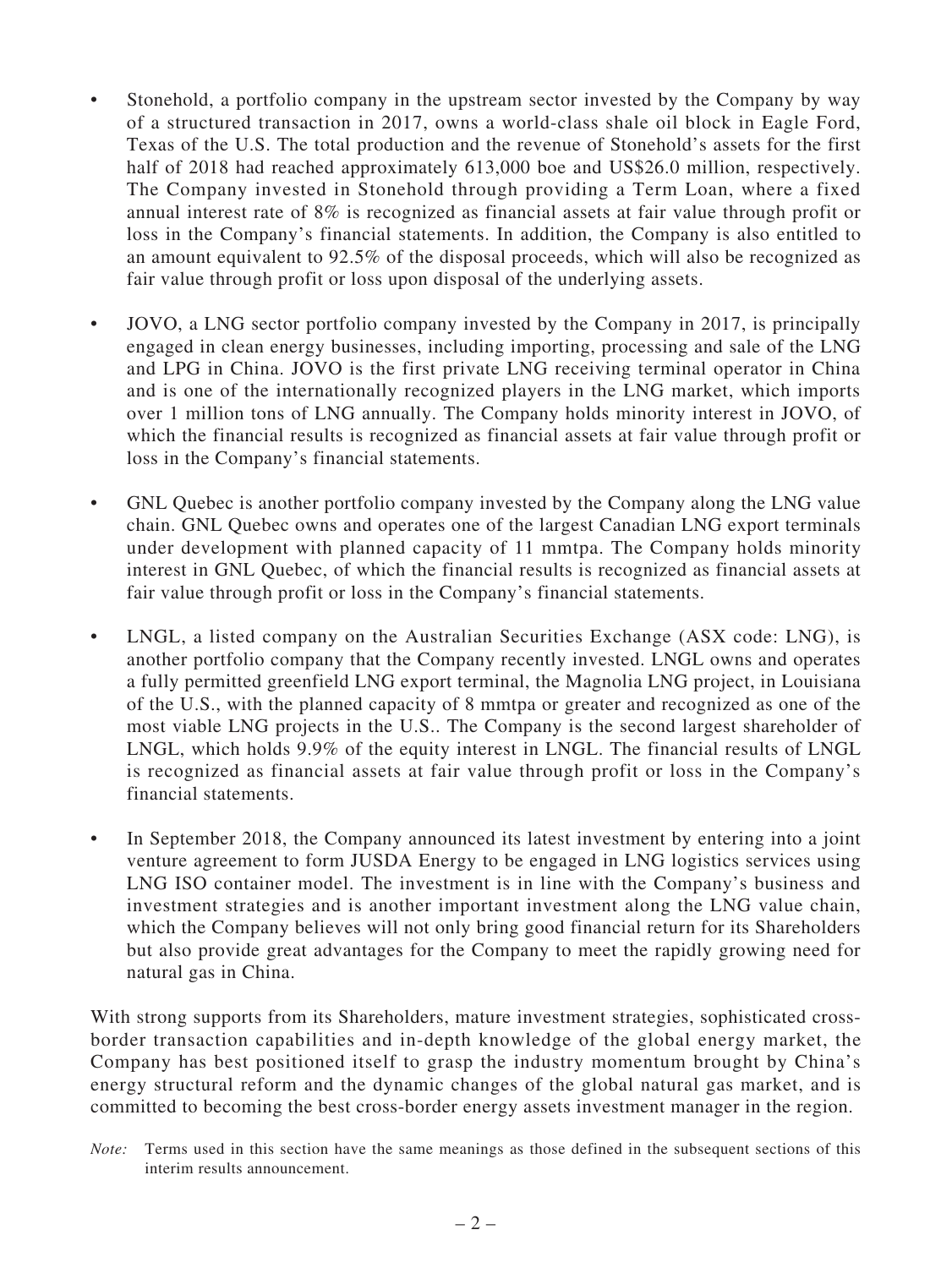#### **FINANCIAL SUMMARY**

|                                                    | Six months ended 30 September |             |
|----------------------------------------------------|-------------------------------|-------------|
|                                                    | 2018                          | 2017        |
|                                                    | <b>HK\$'000</b>               | HK\$'000    |
|                                                    | (Unaudited)                   | (Unaudited) |
| Revenue from sales of goods (Note 1)               | 87,344                        | 53,961      |
| Investment income (Note 2)                         | 79,054                        | 5,782       |
| Subtotal                                           | 166,398                       | 59,743      |
| Total income from principal business activities,   |                               |             |
| net of cost ( <i>Note</i> 3)                       | 119,500                       | 15,105      |
| <b>EBITDA</b>                                      | 115,135                       | 19,389      |
| Profit/(loss) before taxation                      | 79,314                        | (19, 281)   |
| Profit/(loss) for the period                       | 74,842                        | (24, 637)   |
| Basic earnings/(loss) per share (HK\$ per share)   | 1.230 cent                    | (0.01)      |
| Diluted earnings/(loss) per share (HK\$ per share) | 1.035 cent                    | (0.01)      |
|                                                    | As at                         | As at       |
|                                                    | <b>30 September</b>           | 31 March    |
|                                                    | 2018                          | 2018        |
|                                                    | <b>HK\$'000</b>               | HK\$'000    |
|                                                    | (Unaudited)                   | (Audited)   |
| Non-current assets                                 | 2,493,630                     | 2,314,740   |
| Current assets                                     | 1,728,661                     | 1,948,721   |
| Total assets                                       | 4,222,291                     | 4,263,461   |
| <b>Current liabilities</b>                         | 512,037                       | 287,003     |
| Non-current liabilities                            | 158,354                       | 386,899     |
| <b>Total liabilities</b>                           | 670,391                       | 673,902     |
| Net assets                                         | 3,551,900                     | 3,589,559   |

*Note 1*: The revenue from sales of goods for the six months ended 30 September of 2017 and 2018 represents the revenue generated from the net sales of crude oil produced by Xilin Gol League Hongbo Mining Development Company Limited\* 錫林郭勒盟宏博礦業開發有限公司 ("Hongbo Mining"), a whollyowned subsidiary of the Company.

- *Note 2:* According to accounting policy, the investment income stated here mainly includes (i) the investment income in the form of fair value gain from the investment in Liquefied Natural Gas Limited ("LNGL"), details of which are disclosed in the announcements of the Company dated 4 June 2018 and 13 June 2018, (ii) the returns from one of the investments regarding upstream oil and gas assets, primarily in the form of interest income (which bears interest at the rate of 8% per annum) from the term loan (the "Term Loan") granted to Stonehold Energy Corporation ("Stonehold"), who holds the unconventional shale oil and gas assets in the Eagle Ford core region in the United States ("U.S."), details of which are disclosed in the announcements of the Company dated 15 August 2017, 27 September 2017, and 28 February 2018 and the circular of the Company dated 29 September 2017; and (iii) the investment income in the form of fair value gain from the other projects.
- *Note 3*: The total income from principal business activities, net of cost represents the above-mentioned revenue from sales of goods and investment income, net of the cost of sales of goods.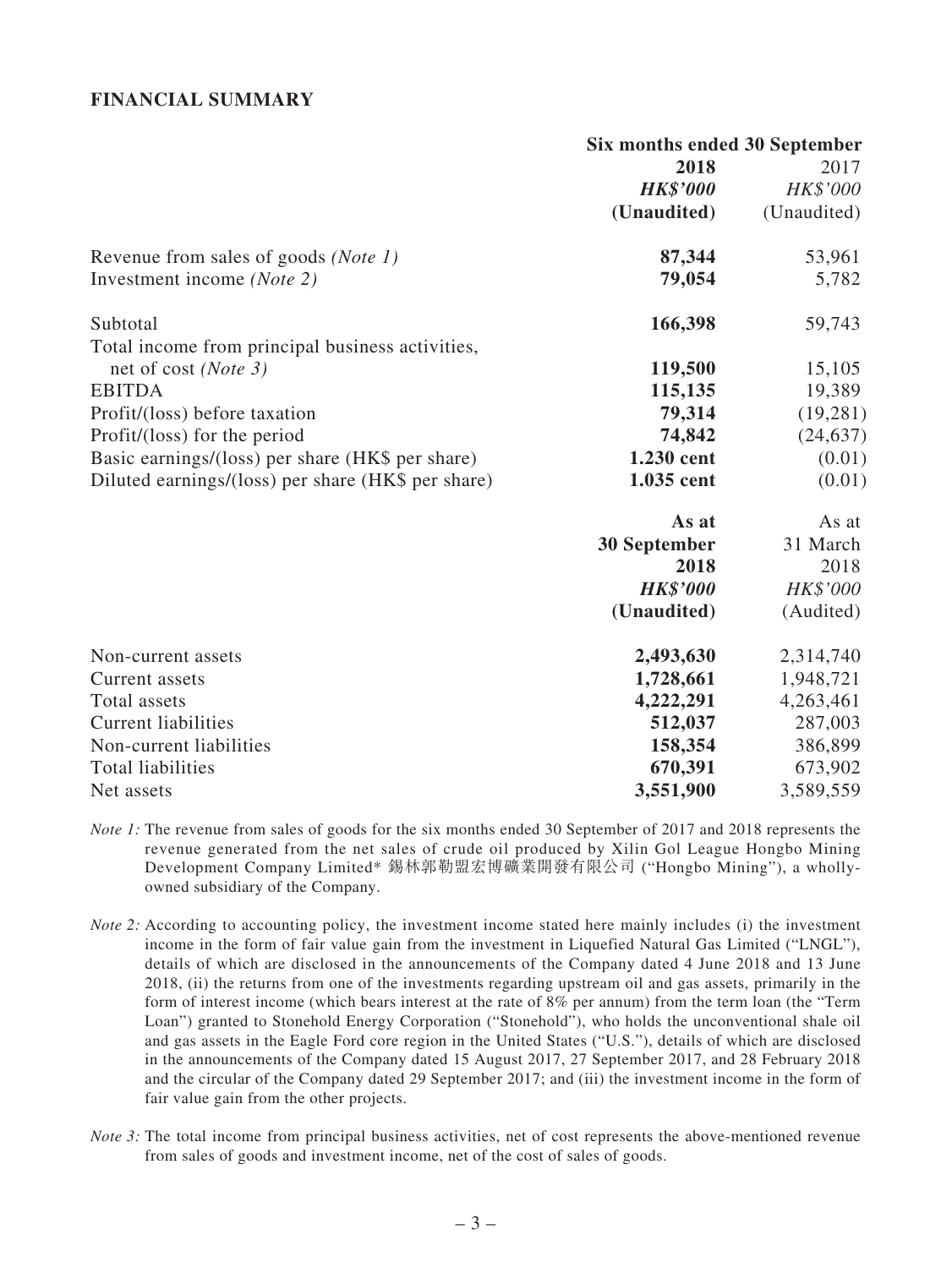#### **OPERATING SUMMARY**

|                                                                | Six months ended 30 September |          |
|----------------------------------------------------------------|-------------------------------|----------|
|                                                                | 2018                          | 2017     |
|                                                                | <i><b>HK\$'000</b></i>        | HK\$'000 |
| <b>Upstream oil and gas business from Hongbo Mining</b>        |                               |          |
| Gross production volume (barrels)                              | 191,653                       | 184,310  |
| Gross sales volume (barrels)                                   | 189,034                       | 181,501  |
| Net sales volume (barrels)                                     | 151,227                       | 145,201  |
| Average unit selling price (HK\$ per barrel) ( <i>Note 1</i> ) | 578                           | 372      |
| Average daily gross production volume (barrels)                | 1,065                         | 1,024    |
| Average unit production cost before depreciation and           |                               |          |
| amortisation (HK\$ per barrel) (Note 1)                        | 117                           | 99       |
| Average unit production cost (HK\$ per barrel) (Note 1)        | 245                           | 243      |
| Wells drilled during the period                                |                               |          |
| Dry holes (unit)                                               |                               |          |
| Oil producers (unit) (Note 2)                                  | 12                            | 19       |
| Fracturing workover during the period (unit)                   | $\overline{\mathbf{4}}$       |          |
| Key investment income                                          |                               |          |
| LNGL investment ( <i>Note 3</i> )                              | 52,467                        |          |
| Stonehold investment (Note 3)                                  | 46,471                        | 5,059    |

*Note 1:* Hongbo Mining is a subsidiary of the Company engaged in exploration, development, production and sale of crude oil in China. Hongbo Mining's gross production volume was used in the calculation of average unit production cost and average unit production cost before depreciation and amortisation which includes the share of 20% production volume of crude oil attributable to 陝西延長石油(集團)有限責任 公司(延長油礦管理局) (Shaanxi Yanchang Petroleum (Group) Company Limited (Yanchang Oil Mineral Administrative Bureau)\*) ("Yanchang"). The average unit selling price was calculated using the net sales amount and net sales volume which exclude Yanchang's 20% share in sales.

- *Note 2:* During the six months ended 30 September 2018, Hongbo Mining had drilled 12 wells which had been completed as at 30 September 2018.
- *Note 3*: Please refer to Note 5 to the unaudited financial results and the section headed "Business Review" in this interim results announcement for further information.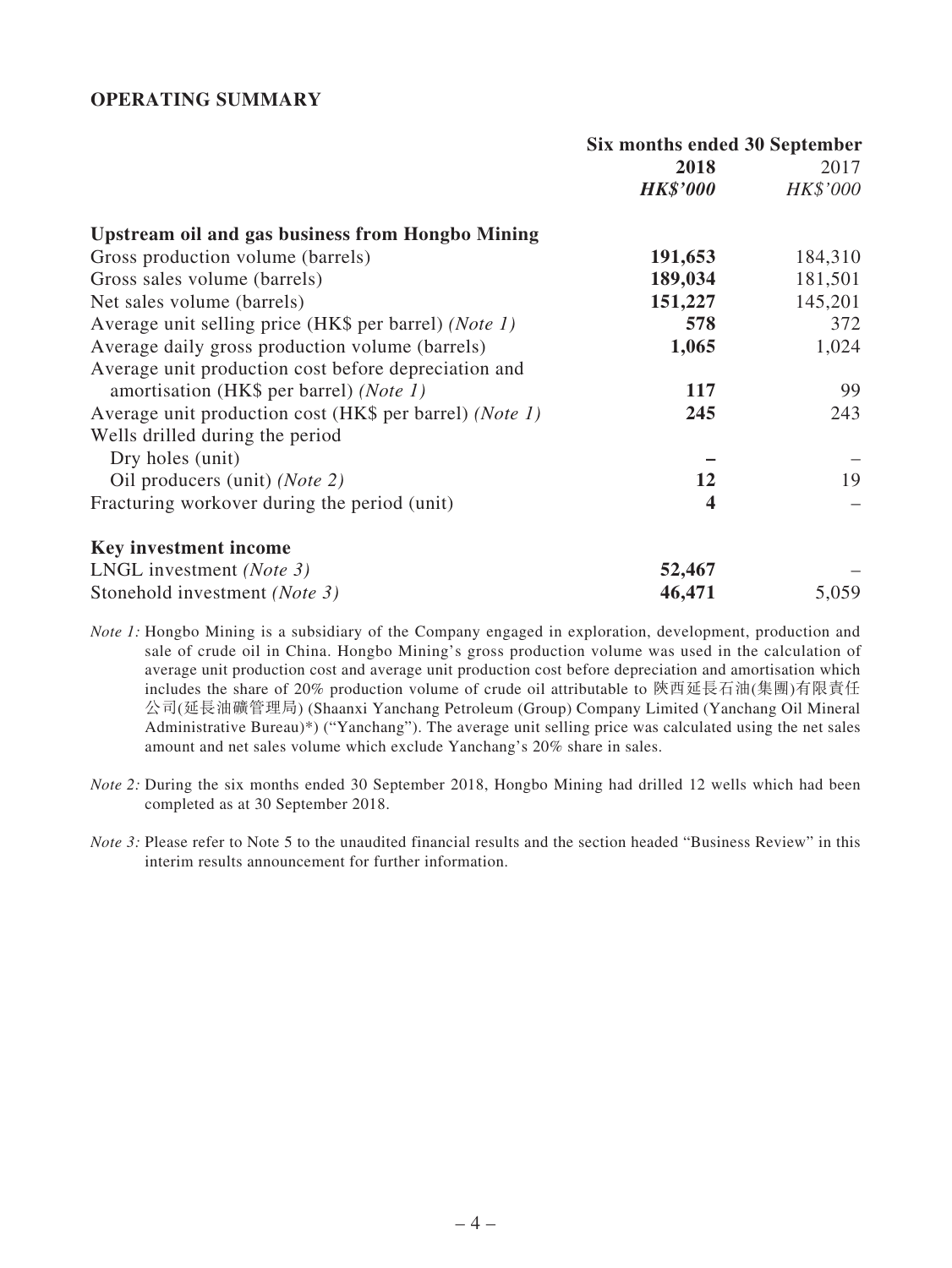## **FINANCIAL AND BUSINESS HIGHLIGHTS**

For the six months ended 30 September 2018, the Company and its subsidiaries made strong progress in terms of financial results and business operations.

#### **Significant increase in investment income and EBITDA**

The investment income increased to HK\$79.1 million for the six months ended 30 September 2018 from HK\$5.8 million for the six months ended 30 September 2017. The increase of investment income is primarily attributable to (i) the fair value change gain on the newly invested LNGL project, and (ii) the return on the investment regarding upstream oil and gas assets, in the form of interest income from the Term Loan granted to Stonehold, which holds unconventional shale oil and gas assets in the Eagle Ford core region in the U.S..

The EBITDA increased to HK\$115.1 million for the six months ended 30 September 2018 from HK\$19.4 million for the six months ended 30 September 2017. The increase of EBITDA is primarily attributable to (i) the recovery of crude oil prices since the second half of year 2017, which led to an increase in the revenue of Hongbo Mining, a wholly-owned subsidiary of the Company, and (ii) the increase of investment income as stated above.

#### **Business development**

The Company made further investments along the liquefied natural gas ("LNG") value chain during the six months ended 30 September 2018, and had successfully developed a more diversified and balanced investment portfolio through selective investments regarding energy assets at home and abroad.

### **1. Investment in LNGL**

On 13 June 2018, the Company, through its subsidiary, completed the subscription for 56,444,500 shares allotted and issued by LNGL, a company principally engaged in developing LNG export terminal projects in the U.S. and in Canada, at an aggregate subscription price of A\$28.2 million (equivalent to approximately HK\$166.8 million) (the "LNGL Investment"). Upon completion of the LNGL Investment, the Company holds 9.9% of the equity interests in LNGL and becomes the second largest shareholder of LNGL.

The Company believes that this strategic investment in LNGL will bring not only good financial returns for its shareholders ("Shareholders") but also provide great competitive advantages for the Company to participate in the opportunity of satisfying the rapidly growing need for natural gas in China.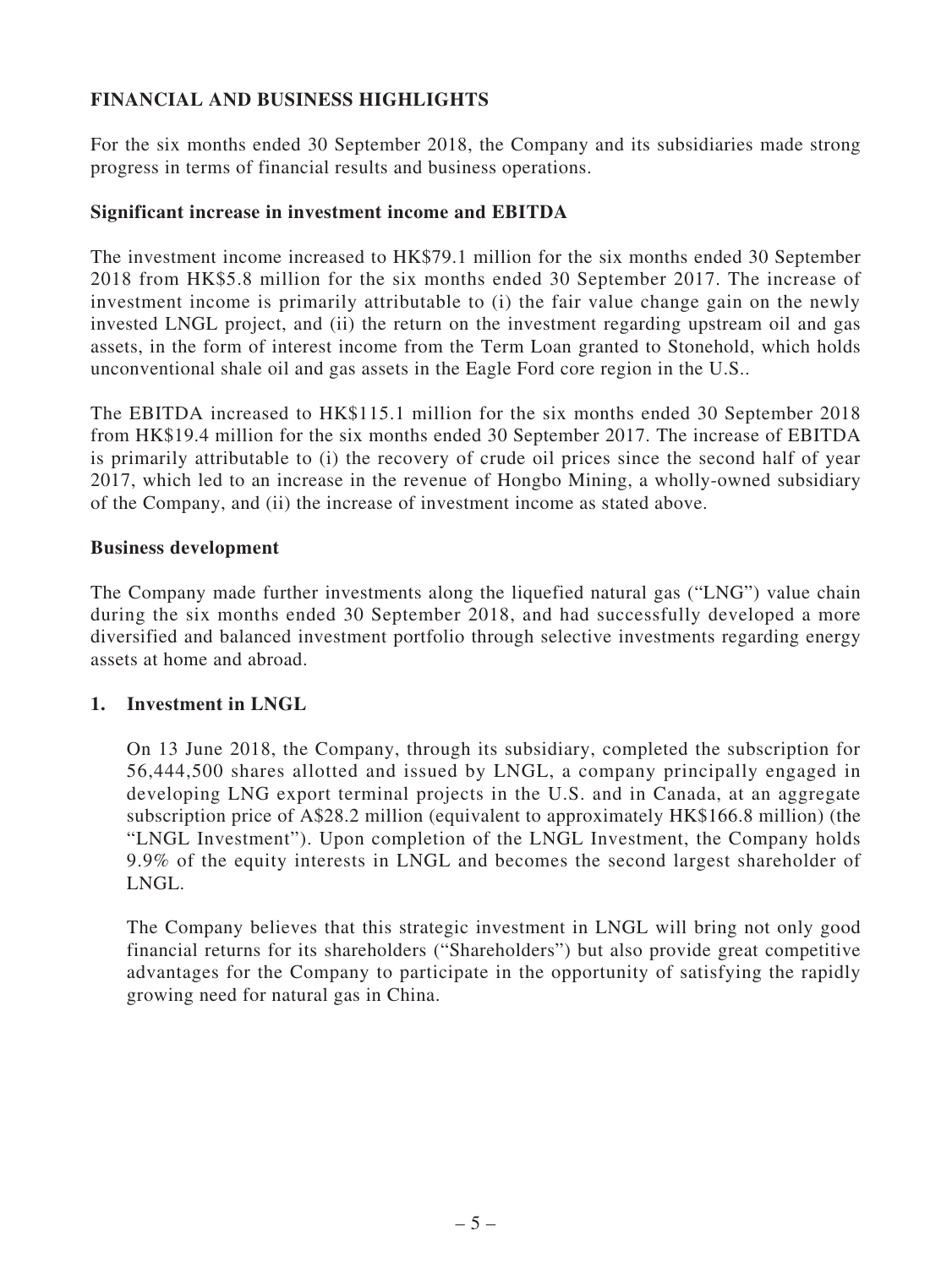### **2. Further investment in GNL Quebec**

On 30 November 2017, the Company, through its subsidiary, entered into an agreement of purchase and sale (the "Agreement of Purchase and Sale") with an investment fund (the "Fund") for purchasing its interests in LNG Quebec Limited Partnership (the "GNL Quebec") at the purchase price of US\$3.15 million (equivalent to approximately HK\$24,633,000) (the "GNL Quebec Investment"). All conditions precedent in the Agreement of Purchase and Sale had been satisfied and the completion of the GNL Quebec Investment took place on 7 February 2018. Upon completion of the GNL Quebec Investment, the Company holds a minority interest in GNL Quebec.

Based on the smooth progress from the project, on 26 July 2018, the Company, through its subsidiary, invested another US\$1 million (equivalent to approximately HK\$7,800,000) to support the ongoing development.

### **3. Investment in JUSDA Energy**

On 25 September 2018, the Company, through one of its wholly-owned subsidiaries, entered into the agreement for a joint venture (the "JV Agreement") with JUSDA Supply Chain Management International CO., LTD. (準時達國際供應鏈管理有限公司) ("JUSDA") and the management team (the "Management"), in relation to the formation of Shanghai JUSDA Energy Co. Ltd. (上海準時達能源供應鏈有限公司) ("JUSDA Energy"), to be engaged in LNG logistics services.

JUSDA Energy will benefit from the extensive network of natural gas resources of the Company, which will give its customers access to LNG resources in the North America and the Asia Pacific Region. JUSDA, as the sole logistics chain management platform designated under Foxconn Technology Group, has a wide container transportation network and strong bargaining power among the industry, which will provide strong support to JUSDA Energy in improving its LNG logistics services and reducing relevant costs.

For details of the financial results and business operations of the Company and its subsidiaries during the six months ended 30 September 2018 and the relevant analysis, please refer to the section headed "Business Review" in this interim results announcement.

*Note:* For the purpose of this announcement, unless otherwise indicated, exchange rates used are for the purpose of illustration only and do not constitute a representation that any amount has been, could have been or may be exchanged at such rate or any other rate or at all on the date or dates in question or any other date. In respect of information of exchange rates that have been previously disclosed in the Company's announcements, the same exchange rates as disclosed in the respective announcements have been used herein.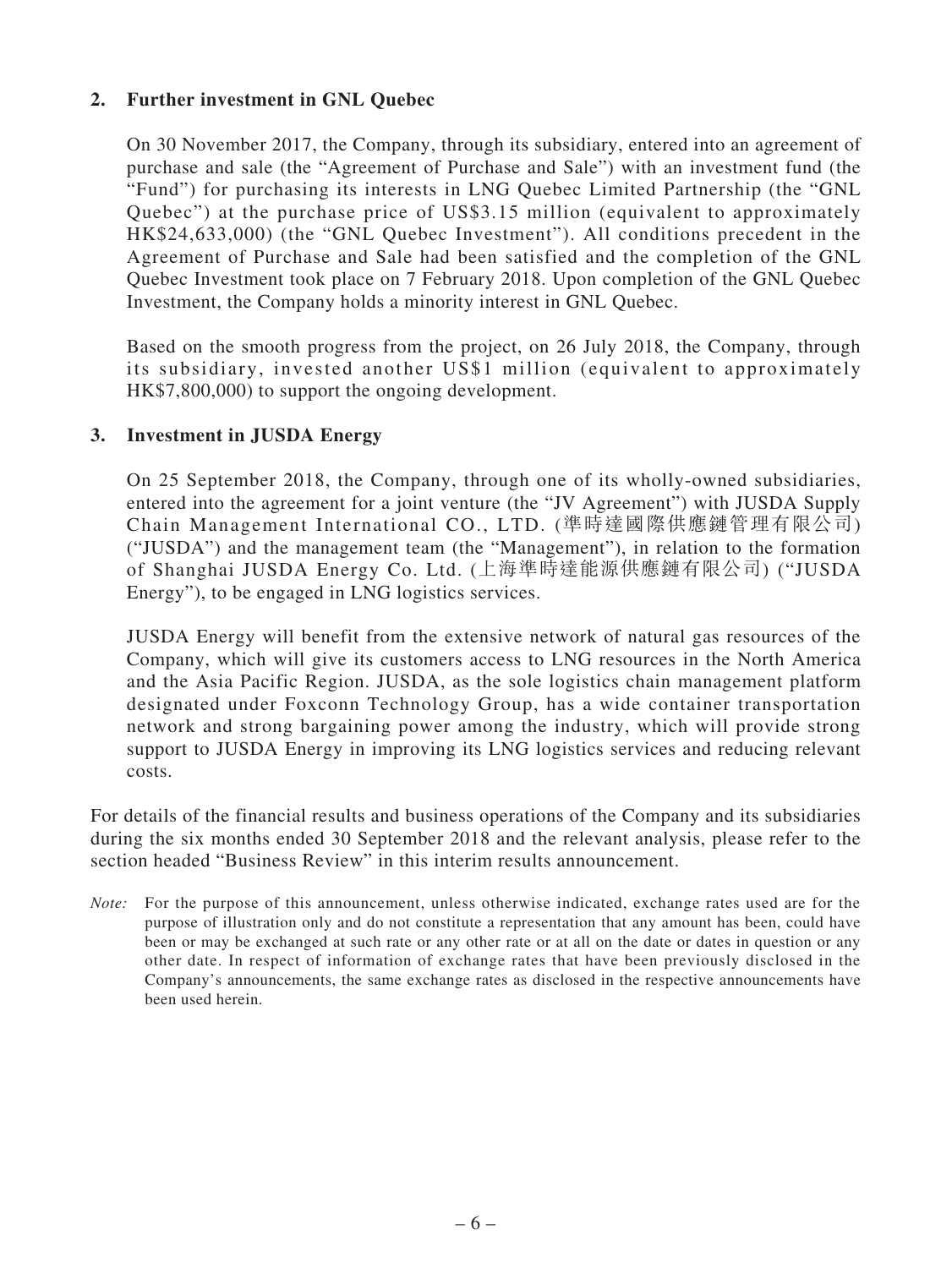### **FINANCIAL RESULTS**

### **CONSOLIDATED STATEMENT OF PROFIT OR LOSS**

*FOR THE SIX MONTHS ENDED 30 SEPTEMBER 2018 — UNAUDITED (Expressed in Hong Kong dollars)*

|                                                                 |                | Six months ended 30 September |            |
|-----------------------------------------------------------------|----------------|-------------------------------|------------|
|                                                                 |                | 2018                          | 2017       |
|                                                                 |                |                               | (Note)     |
|                                                                 | <b>Note</b>    | <b>HK\$'000</b>               | HK\$'000   |
| Revenue from sales of goods                                     |                | 87,344                        | 53,961     |
| Cost of sales of goods                                          |                | (46, 898)                     | (44, 638)  |
|                                                                 |                | 40,446                        | 9,323      |
| Investment income                                               |                | 79,054                        | 5,782      |
| Total income from principal business activities,                |                |                               |            |
| net of cost                                                     | 5              | 119,500                       | 15,105     |
| Administrative expenses                                         |                | (33,302)                      | (27,707)   |
| Taxes other than income tax                                     |                | (8, 428)                      | (3,631)    |
| Exploration expenses, including dry holes                       |                | (983)                         | (529)      |
| Profit/(loss) before net finance income/(costs)<br>and taxation |                | 76,787                        | (16,762)   |
| Finance income                                                  |                | 15,799                        | 9,371      |
| Finance costs                                                   |                | (13,272)                      | (11,890)   |
| Net finance income/(costs)                                      | 6(a)           | 2,527                         | (2,519)    |
| <b>Profit/(loss)</b> before taxation                            | 6              | 79,314                        | (19, 281)  |
| Income tax                                                      | $\overline{7}$ | (4, 472)                      | (5,356)    |
| Profit/(loss) for the period                                    |                | 74,842                        | (24, 637)  |
| Earnings/(loss) per share<br><b>Basic</b>                       | 8              | <b>HK\$1.230 cent</b>         | HK\$(0.01) |
| Diluted                                                         |                | <b>HK\$1.035</b> cent         | HK\$(0.01) |
|                                                                 |                |                               |            |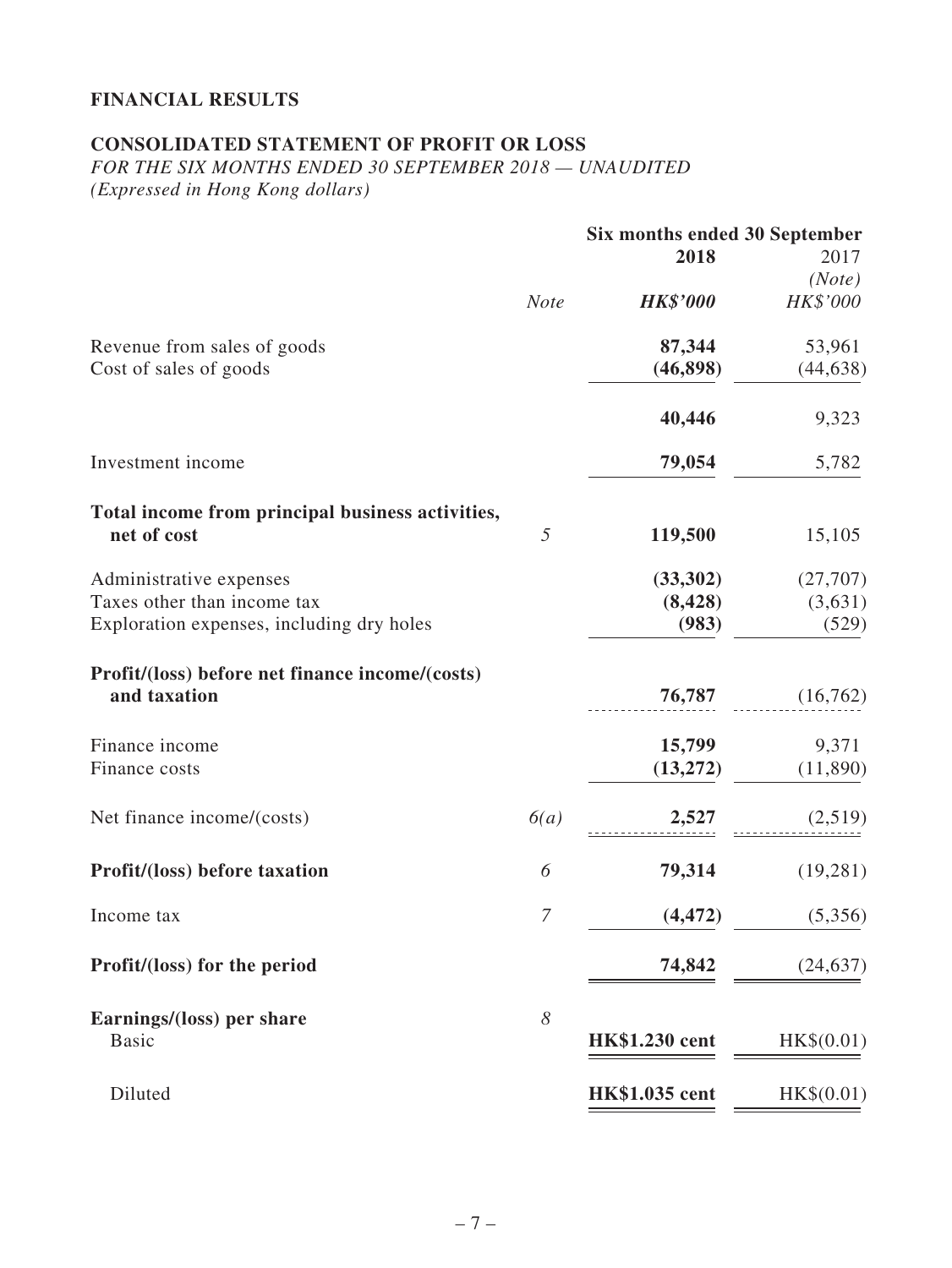### **CONSOLIDATED STATEMENT OF PROFIT OR LOSS AND OTHER COMPREHENSIVE INCOME**

*FOR THE SIX MONTHS ENDED 30 SEPTEMBER 2018 — UNAUDITED (Expressed in Hong Kong dollars)*

|                                                                                           | Six months ended 30 September |                   |
|-------------------------------------------------------------------------------------------|-------------------------------|-------------------|
|                                                                                           | 2018                          | 2017              |
|                                                                                           |                               | (Note)            |
|                                                                                           | <b>HK\$'000</b>               | HK\$'000          |
| Profit/(loss) for the period                                                              |                               | $74,842$ (24,637) |
| Other comprehensive income for the period<br>(after tax and reclassification adjustments) |                               |                   |
| Items that will not be reclassified to profit or loss:                                    |                               |                   |
| Equity investment at FVOCI — net movement                                                 |                               |                   |
| in fair value reserve (non-recycling)                                                     | (10, 922)                     |                   |
| Items that may be reclassified subsequently to profit or loss:                            |                               |                   |
| Exchange differences on translation of:                                                   |                               |                   |
| - financial statements of overseas subsidiaries                                           | (46, 571)                     | 10,451            |
| Other comprehensive income for the period                                                 | (57, 493)                     | 10,451            |
| Total comprehensive income for the period                                                 | 17,349                        | (14, 186)         |

*Note:* The Group has initially applied HKFRS 15 at 1 April 2018. Under the transition methods chosen, comparative information is not restated. See note 3.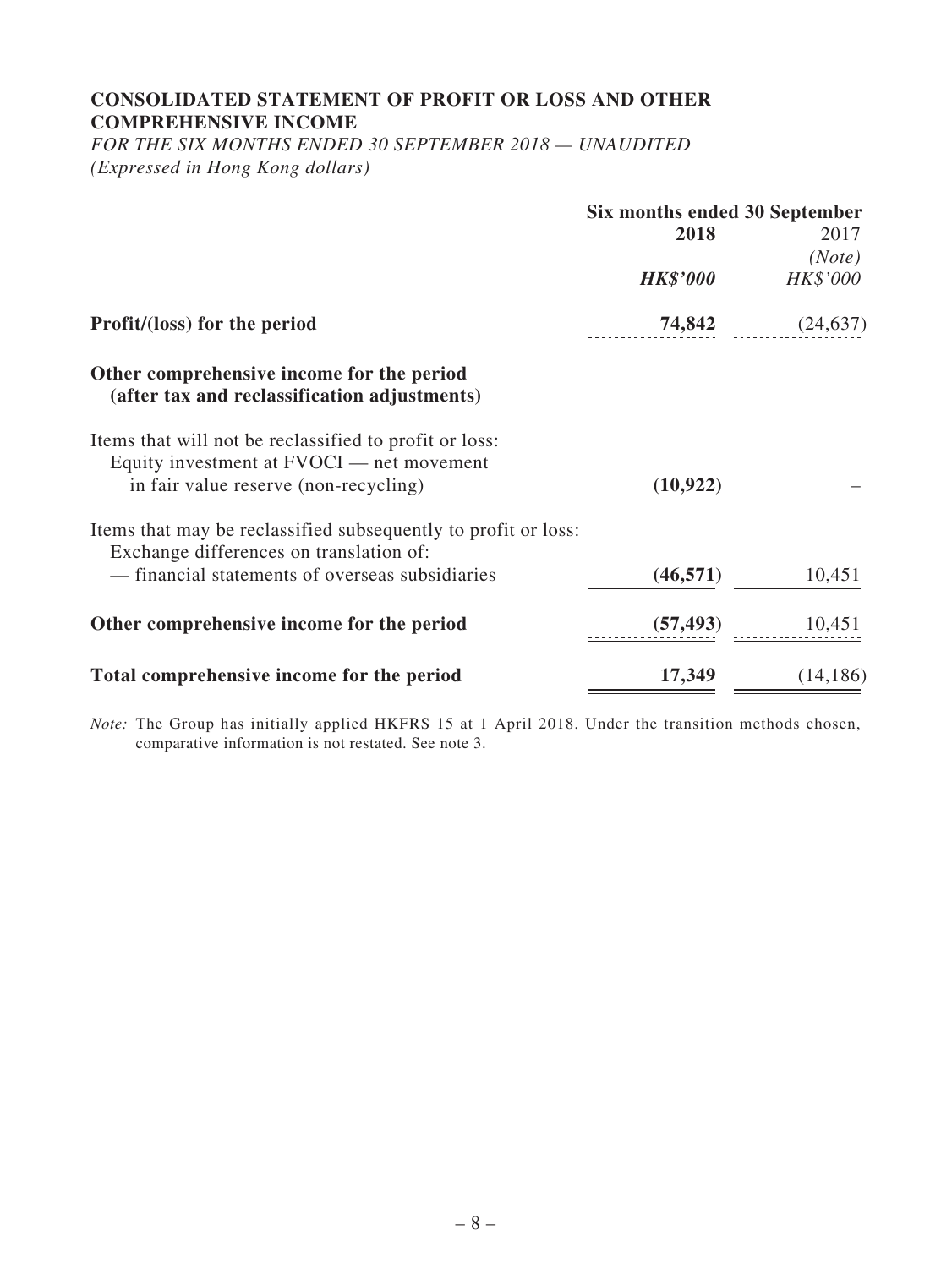# **CONSOLIDATED STATEMENT OF FINANCIAL POSITION**

*AT 30 SEPTEMBER 2018 — UNAUDITED*

*(Expressed in Hong Kong dollars)*

|                                                                                                       |             | At 30 September<br>2018 | At 31 March<br>2018 |
|-------------------------------------------------------------------------------------------------------|-------------|-------------------------|---------------------|
|                                                                                                       | <b>Note</b> | <b>HK\$'000</b>         | (Note)<br>HK\$'000  |
| <b>Non-current assets</b>                                                                             |             |                         |                     |
| Property, plant and equipment                                                                         |             | 589,308                 | 622,774             |
| Construction in progress                                                                              |             | 30,419                  | 12,509              |
| Intangible assets                                                                                     |             | 25,942                  | 28,943              |
| Lease prepayments                                                                                     |             | 9,922                   | 11,057              |
| Financial assets at fair value through profit or loss<br>Financial assets at fair value through other | 9           | 1,760,903               | 1,550,377           |
| comprehensive income                                                                                  |             | 45,447                  | 56,369              |
| Other non-current assets                                                                              |             | 31,689                  | 32,711              |
|                                                                                                       |             | 2,493,630               | 2,314,740           |
| <b>Current assets</b>                                                                                 |             |                         |                     |
| Inventories                                                                                           |             | 5,495                   | 7,294               |
| Trade receivables                                                                                     | 10          | 43,956                  | 44,820              |
| Other receivables                                                                                     | 10          | 29,887                  | 82,404              |
| Financial assets at fair value through profit or loss                                                 | 9           | 458,140                 | 26,515              |
| Derivative financial instruments                                                                      |             | 63                      | 1,285               |
| Cash and cash equivalents                                                                             | 11          | 1,191,120               | 1,786,403           |
|                                                                                                       |             | 1,728,661               | 1,948,721           |
| <b>Current liabilities</b>                                                                            |             |                         |                     |
| Trade and other payables                                                                              | 12          | 273,104                 | 284,730             |
| Derivative financial instruments                                                                      |             |                         | 2,273               |
| Convertible note                                                                                      | 14          | 238,933                 |                     |
|                                                                                                       |             | 512,037                 | 287,003             |
| <b>Net current assets</b>                                                                             |             | 1,216,624               | 1,661,718           |
| <b>Total assets less current liabilities</b>                                                          |             | 3,710,254               | 3,976,458           |
|                                                                                                       |             |                         |                     |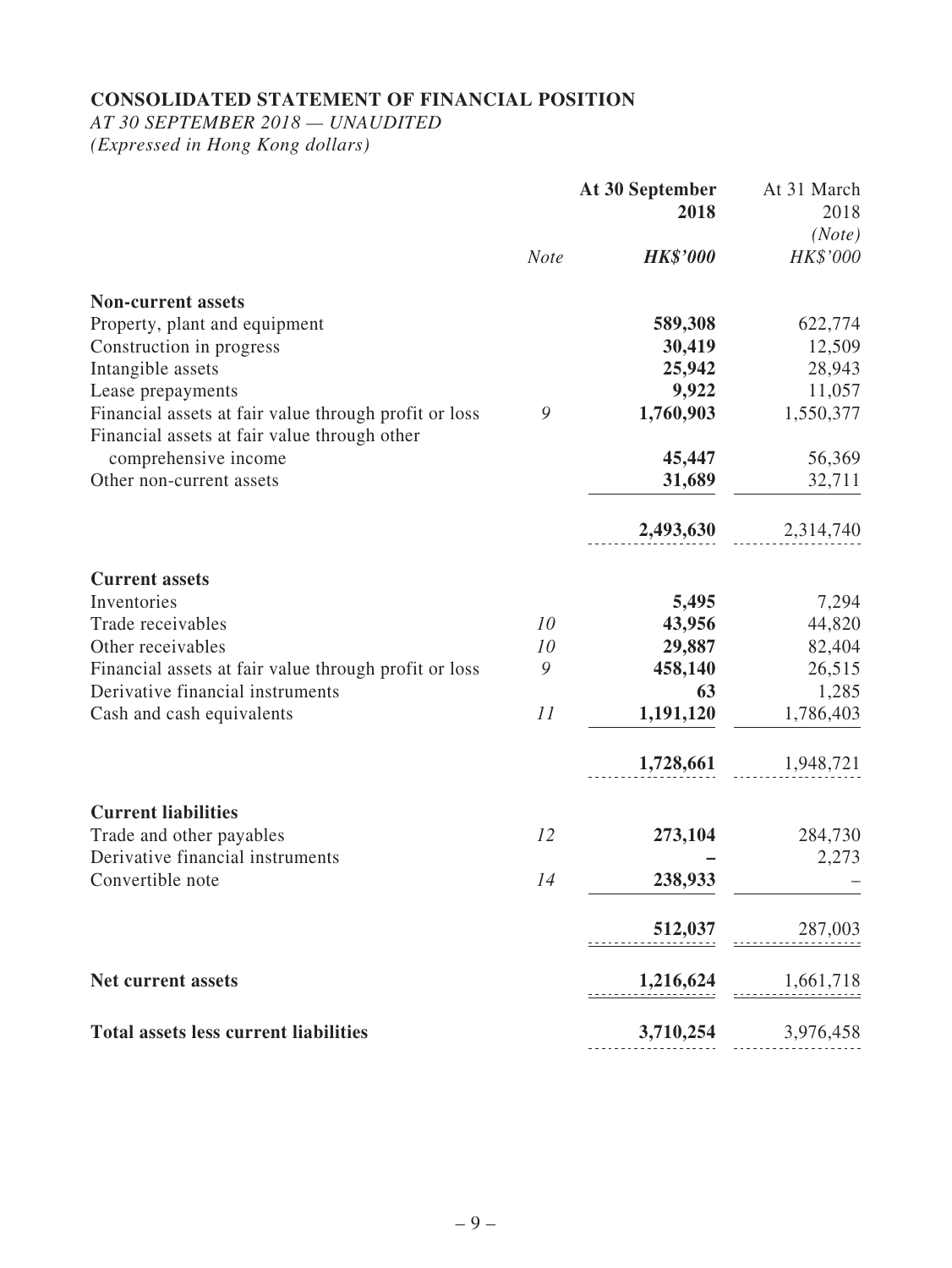### **CONSOLIDATED STATEMENT OF FINANCIAL POSITION**

*AT 30 SEPTEMBER 2018 — UNAUDITED*

*(Expressed in Hong Kong dollars)*

|                                  |             | At 30 September<br>2018 | At 31 March<br>2018 |
|----------------------------------|-------------|-------------------------|---------------------|
|                                  | <b>Note</b> | <b>HK\$'000</b>         | (Note)<br>HK\$'000  |
| <b>Non-current liabilities</b>   |             |                         |                     |
| Convertible bonds                | 13          | 70,327                  | 67,148              |
| Convertible note                 | 14          |                         | 234,187             |
| Deferred tax liabilities         |             | 27,360                  | 25,358              |
| Provisions                       |             | 48,059                  | 56,592              |
| Derivative financial instruments |             | 12,608                  | 3,614               |
|                                  |             | 158,354                 | 386,899             |
| <b>NET ASSETS</b>                |             | 3,551,900               | 3,589,559           |
| <b>CAPITAL AND RESERVES</b>      |             |                         |                     |
| Share capital                    | 15(b)       | 60,478                  | 60,944              |
| Reserves                         |             | 3,491,422               | 3,528,615           |
| <b>TOTAL EQUITY</b>              |             | 3,551,900               | 3,589,559           |

*Note:* The Group has initially applied HKFRS 15 at 1 April 2018. Under the transition methods chosen, comparative information is not restated. See note 3.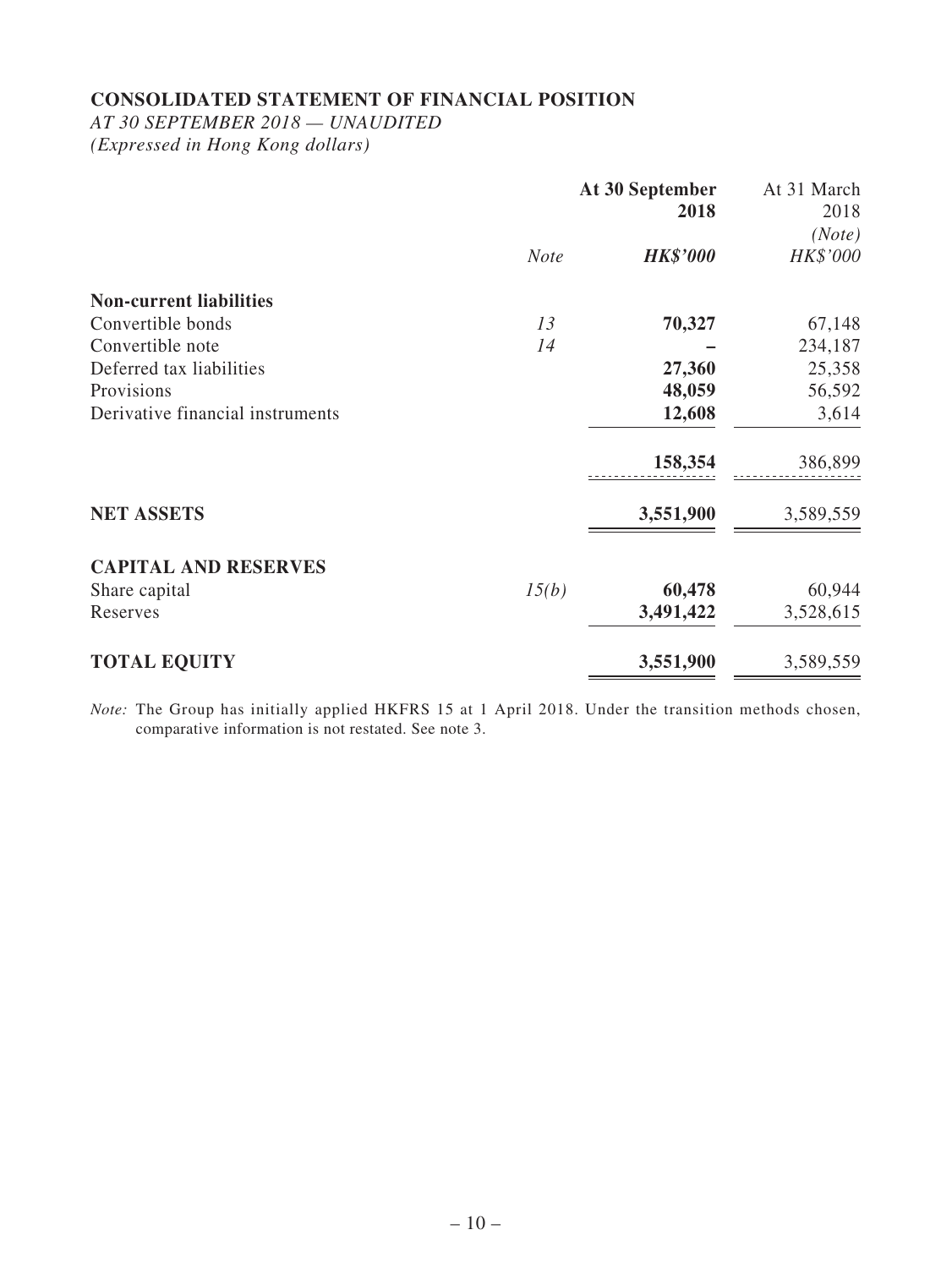#### **NOTES TO THE UNAUDITED INTERIM FINANCIAL INFORMATION**

*(Expressed in Hong Kong dollars unless otherwise indicated)*

#### **1 GENERAL INFORMATION**

IDG Energy Investment Limited (formerly known as IDG Energy Investment Group Limited) (the "Company") is an investment holding company, which was incorporated in Bermuda as an exempted company with limited liability and its shares are listed on the Main Board of The Stock Exchange of Hong Kong Limited (the "Stock Exchange"). The Company's registered office is located at Clarendon House, 2 Church Street, Hamilton HM 11, Bermuda and its head office and principal place of business is located at Unit 5507, 55/F., The Center, 99 Queen's Road Central, Hong Kong.

Pursuant to a special resolution in relation to the change of company name passing at the special general meeting of the Company on 9 July 2018, the name of the Company was changed from IDG Energy Investment Group Limited to IDG Energy Investment Limited with effect from 20 July 2018.

On 29 July 2016 (the "Completion Date"), the Company completed a reverse takeover transaction (the "Reverse Takeover Transaction") which involved, among others, the acquisition by the Company of the entire equity interest of Xilin Gol League Hongbo Mining Development Company Limited 錫林郭勒盟宏博 礦業開發有限公司 ("Hongbo Mining"), a limited liability company established in the People's Republic of China ("PRC"), with Titan Gas Technology Investment Limited ("Titan Gas") becoming the majority shareholder of the combined group as a result. Hongbo Mining is treated as the acquirer for accounting purpose. Accordingly, these interim condensed consolidated financial statements have been prepared as a continuation of the financial statements of Hongbo Mining, and the results of the Company have been consolidated since the completion date of the Reverse Takeover Transaction.

During the six months ended 30 September 2018, the principal activity of the Company is global energy assets investment and management. The principal activities of its subsidiaries and invested portfolios consist of upstream oil and gas and other related businesses.

At 30 September 2018, the directors consider the immediate parent of the Group to be Titan Gas, incorporated in the British Virgin Islands, which is 75.73% held by Titan Gas Technology Holdings Limited. Titan Gas Technology Holdings Limited is owned as to 35.13% by Standard Gas Capital Limited, 49.14% by IDG-Accel China Capital II L.P. and IDG-Accel China Capital II Investors L.P., 8.05% by Mr. Wang Jingbo and 6.87% by Kingsbury International Holdings Co., Ltd., 0.73% by Zhang Weiwei and 0.08% by Bryce Wayne Lee.

#### **2 BASIS OF PREPARATION**

The interim financial information comprises the Company and its subsidiaries. Considering the Company and its subsidiaries have developed a more diversified and balanced investment portfolio through selected investments regarding energy assets since the year ended 31 March 2018, the presentation of the consolidated statement of profit or loss has been changed to reflect the transformation of business structure. The comparative figures in the consolidated statement of profit or loss have been adjusted to conform to the current period's presentation.

This interim financial information has been prepared in accordance with the applicable disclosure provisions of the Rules Governing the Listing of Securities on The Stock Exchange of Hong Kong Limited, including compliance with Hong Kong Accounting Standard (HKAS) 34, *Interim financial reporting*, issued by the Hong Kong Institute of Certified Public Accountants (HKICPA). It was authorised for issue on 27 November 2018.

The interim financial information has been prepared in accordance with the same accounting policies adopted in the annual financial statements for the year ended 31 March 2018, except for the accounting policy changes that are expected to be reflected in annual financial statements for the year ending 31 March 2019. Details of any changes in accounting policies are set out in Note 3.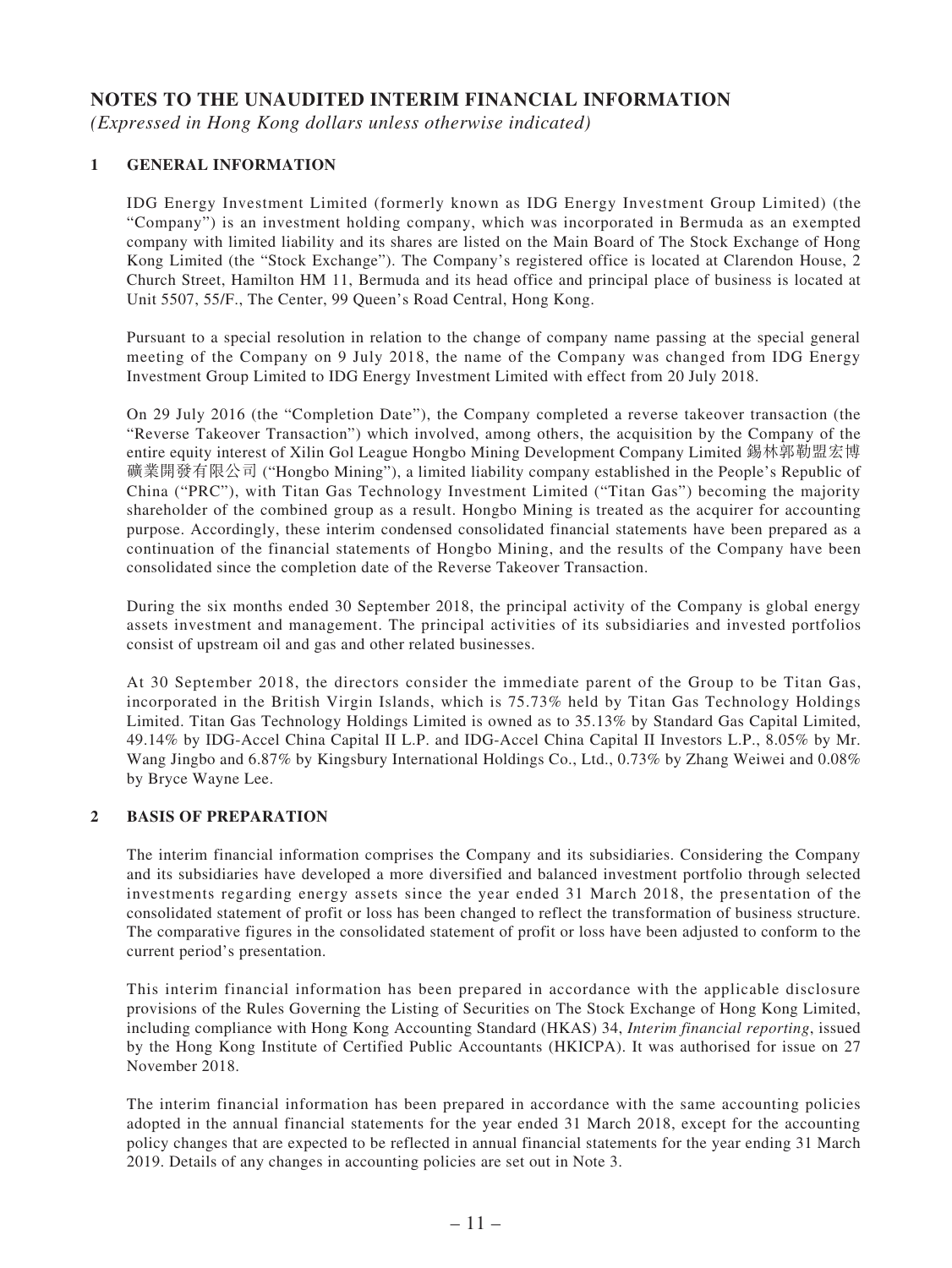The preparation of an interim financial information in conformity with HKAS 34 requires management to make judgements, estimates and assumptions that affect the application of policies and reported amounts of assets and liabilities, income and expenses on a year to date basis. Actual results may differ from these estimates.

This interim financial information contains condensed consolidated financial statements and selected explanatory notes. The notes include an explanation of events and transactions that are significant to an understanding of the changes in financial position and performance of the Company and its subsidiaries since the annual financial statements for the year ended 31 March 2018. The condensed consolidated interim financial statements and notes thereon do not include all of the information required for full set of financial statements prepared in accordance with HKFRSs.

#### **3 CHANGES IN ACCOUNTING POLICIES**

The HKICPA has issued a number of new HKFRSs and amendments to HKFRSs that are first effective for the current accounting period of the Group. The Group has early adopted HKFRS 9, *Financial Instruments*  in the annual financial report ended 31 March 2018. The development of HKFRS 15, *Revenue from contracts with customers* is relevant to the Group's financial statements.

The Group has not applied any new standard or interpretation that is not yet effective for the current accounting period.

#### **HKFRS 15,** *Revenue from contracts with customers*

HKFRS 15 establishes a comprehensive framework for recognising revenue and some costs from contracts with customers. HKFRS 15 replaces HKAS 18, *Revenue*, which covered revenue arising from sale of goods and rendering of services, and HKAS 11, *Construction contracts*, which specified the accounting for construction contracts.

The adoption of HKFRS 15 does not have any material impact on the financial position and the financial results of the Group.

#### **4 SEGMENT REPORTING**

The principal activity of the Company is global energy assets investment and management. The principal activities of its subsidiaries and invested portfolios consist of upstream oil and gas and other related businesses. The most senior executive management regularly review its financial statements as a whole to assess the performance and make resource allocation decisions. Accordingly, no segment information is presented.

The external customer and non-current assets (excluded deferred tax assets and financial instruments) are located in the PRC, which are mainly held by Hongbo Mining.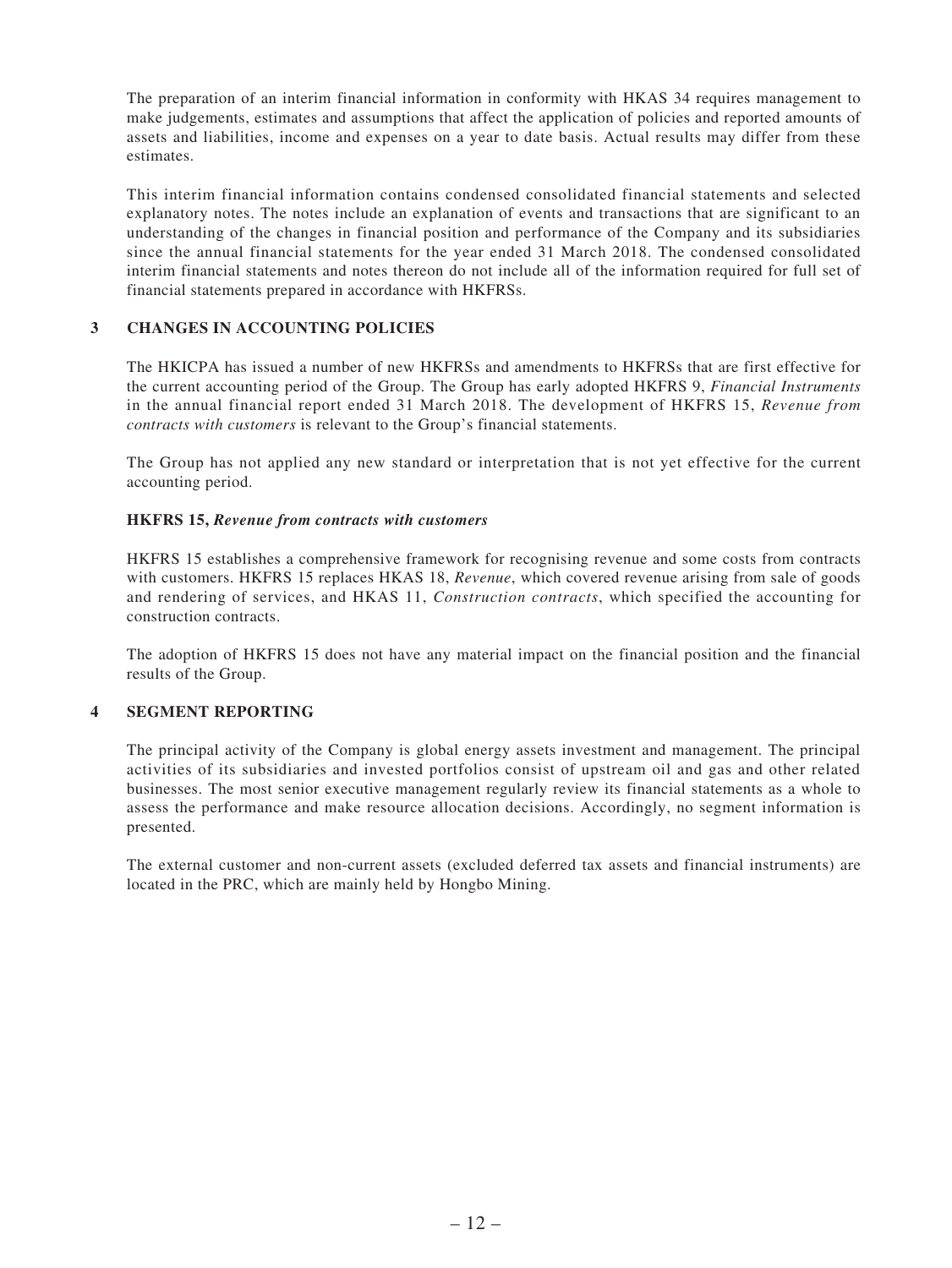#### **5 TOTAL INCOME FROM PRINCIPAL BUSINESS ACTIVITIES, NET OF COST**

|                                                              |                 | Six months ended 30 September |  |
|--------------------------------------------------------------|-----------------|-------------------------------|--|
|                                                              | 2018            | 2017                          |  |
|                                                              | <b>HK\$'000</b> | HK\$'000                      |  |
| Revenue from sales of goods ( <i>note</i> $(a)$ )            | 87,344          | 53,961                        |  |
| Cost of sales of goods                                       | (46,898)        | (44, 638)                     |  |
|                                                              | 40,446          | 9,323                         |  |
| Investment income ( <i>note</i> $(b)$ )                      | 79,054          | 5,782                         |  |
| Total income from principal business activities, net of cost | 119,500         | 15,105                        |  |

(a) Revenue from sales of goods is generated by Hongbo Mining, which is a subsidiary of the Company and engaged in exploration, development, production and sale of crude oil in the PRC. The amount represents the sales value of crude oil supplied to the customers, net of value added tax. There is only one major customer with whom transactions have exceeded 10% of the revenue from sales of goods.

#### (b) Investment income

|                                                            | Six months ended 30 September |          |
|------------------------------------------------------------|-------------------------------|----------|
|                                                            | 2018                          | 2017     |
|                                                            | <b>HK\$'000</b>               | HK\$'000 |
| Stonehold investment <i>(note (i))</i>                     | 46,471                        | 5,059    |
| JOVO investment ( <i>note</i> $(i)$ )                      | (8,392)                       |          |
| GNL Ouebec investment <i>(note (i))</i>                    | 7,009                         |          |
| Trading securities listed in the US (note $(i)$ )          | 1,184                         | 723      |
| Notes <i>(note (i))</i>                                    | (1,579)                       |          |
| LNGL investment ( <i>note</i> $(i)$ )                      | 52,467                        |          |
| Dividend income                                            | 1,938                         |          |
| Net realised and unrealised losses on derivative financial |                               |          |
| instruments ( <i>note</i> $(ii)$ )                         | (20, 044)                     |          |
|                                                            | 79,054                        | 5.782    |

#### *Notes:*

- (i) These amounts represent fair value changes on the Stonehold investment, JOVO investment, GNL Quebec investment, trading securities listed in the US, Notes and LNGL investment during the period ended 30 September 2018. Such assets are measured at FVTPL (see note 9), any interest income arising from such assets is included in fair value changes.
- (ii) The amount represents net changes in the fair value of crude oil price option contracts and crude oil price swap contracts held for risk management purpose. The derivative financial instruments are measured at FVTPL.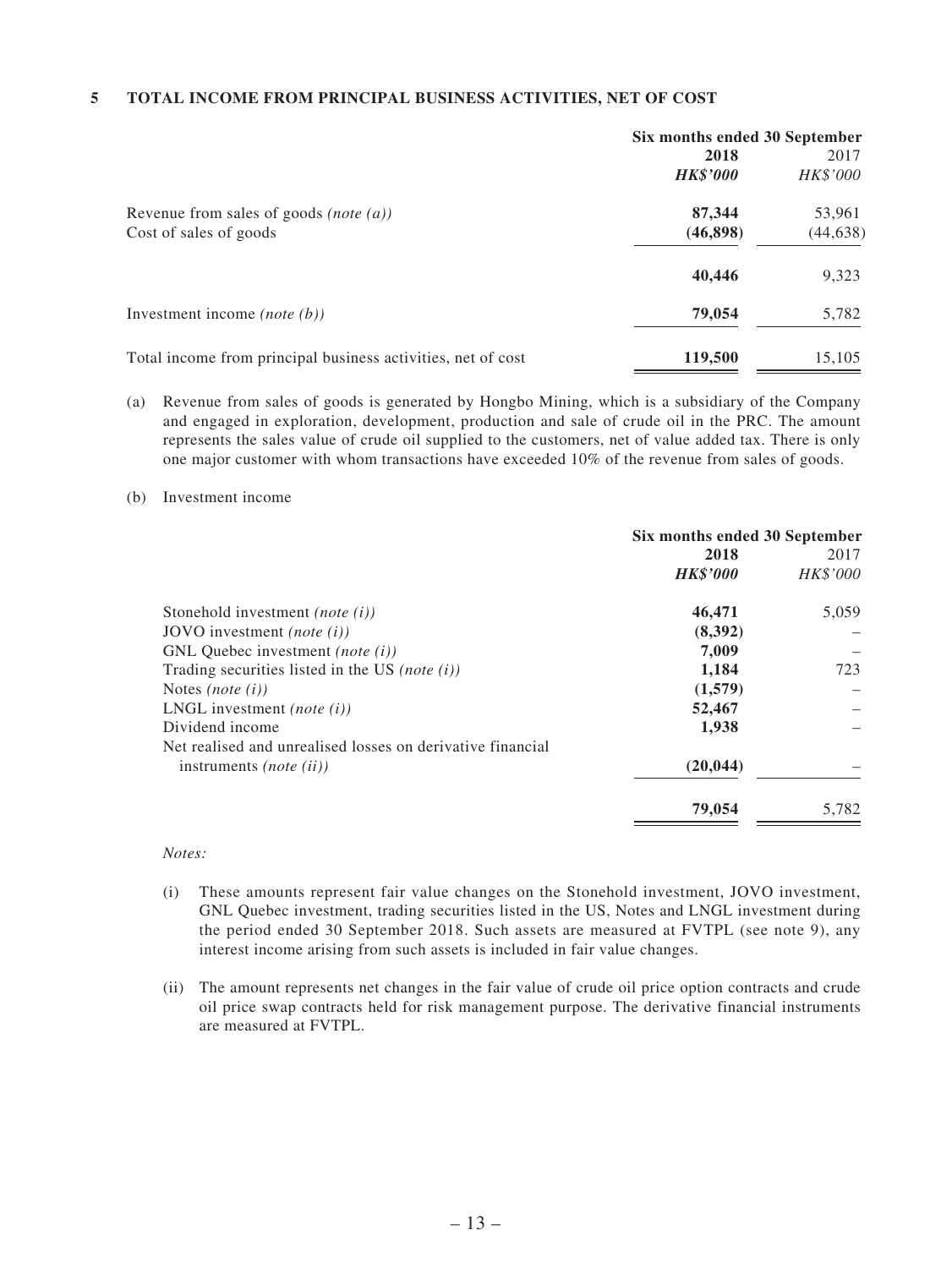#### **6 PROFIT/(LOSS) BEFORE TAXATION**

Profit/(loss) before taxation is arrived at after crediting/(charging):

#### **(a) Net finance income/(costs)**

|                                                             | Six months ended 30 September |          |
|-------------------------------------------------------------|-------------------------------|----------|
|                                                             | 2018                          | 2017     |
|                                                             | <b>HK\$'000</b>               | HK\$'000 |
| Interest income                                             | 13,026                        | 2,703    |
| Net gain on bank financing products                         | 915                           | 17       |
| Changes in fair value on the derivative component of        |                               |          |
| convertible note                                            | 1,858                         | 2,317    |
| Foreign exchange (loss)/gain, net                           | (1,662)                       | 4,203    |
| Gain on modifications of terms of convertible bond          |                               | 131      |
| Interest on bank and other borrowings                       |                               | (1,719)  |
| Interest expenses on convertible bonds and convertible note | (10, 267)                     | (9,085)  |
| Others                                                      | (1,343)                       | (1,086)  |
|                                                             | 2.527                         | (2,519)  |

#### **(b) Other items**

|                                                              | Six months ended 30 September |                 |
|--------------------------------------------------------------|-------------------------------|-----------------|
|                                                              | 2018                          | 2017            |
|                                                              | <b>HK\$'000</b>               | <i>HK\$'000</i> |
| Amortisation                                                 | 2.300                         | 2.171           |
| Depreciation                                                 | 23,254                        | 25,695          |
| Operating leases charges: minimum lease payments — buildings | 209                           | 942             |

#### **7 INCOME TAX**

|                                                     | Six months ended 30 September |          |
|-----------------------------------------------------|-------------------------------|----------|
|                                                     | 2018                          | 2017     |
|                                                     | <b>HK\$'000</b>               | HK\$'000 |
| Deferred tax                                        |                               |          |
| — Origination and reversal of temporary differences | 4.472                         | 5,356    |

Pursuant to the rules and regulations of Bermuda and the British Virgin Islands (the "BVI"), the Company and its subsidiaries are not subject to any income tax in Bermuda and the BVI.

Hongbo Mining and other PRC incorporated subsidiaries of the Company are subject to PRC enterprise income tax at the statutory rate of 25%.

Certain Hong Kong incorporated subsidiaries of the Company are subject to Hong Kong Profits Tax which is calculated at 16.5% of the estimated assessable profits.

No provisions for Hong Kong profits tax and PRC enterprise income tax have been made as the Company and its subsidiaries does not have any estimated assessable income arising in Hong Kong or the PRC for both the current and prior period.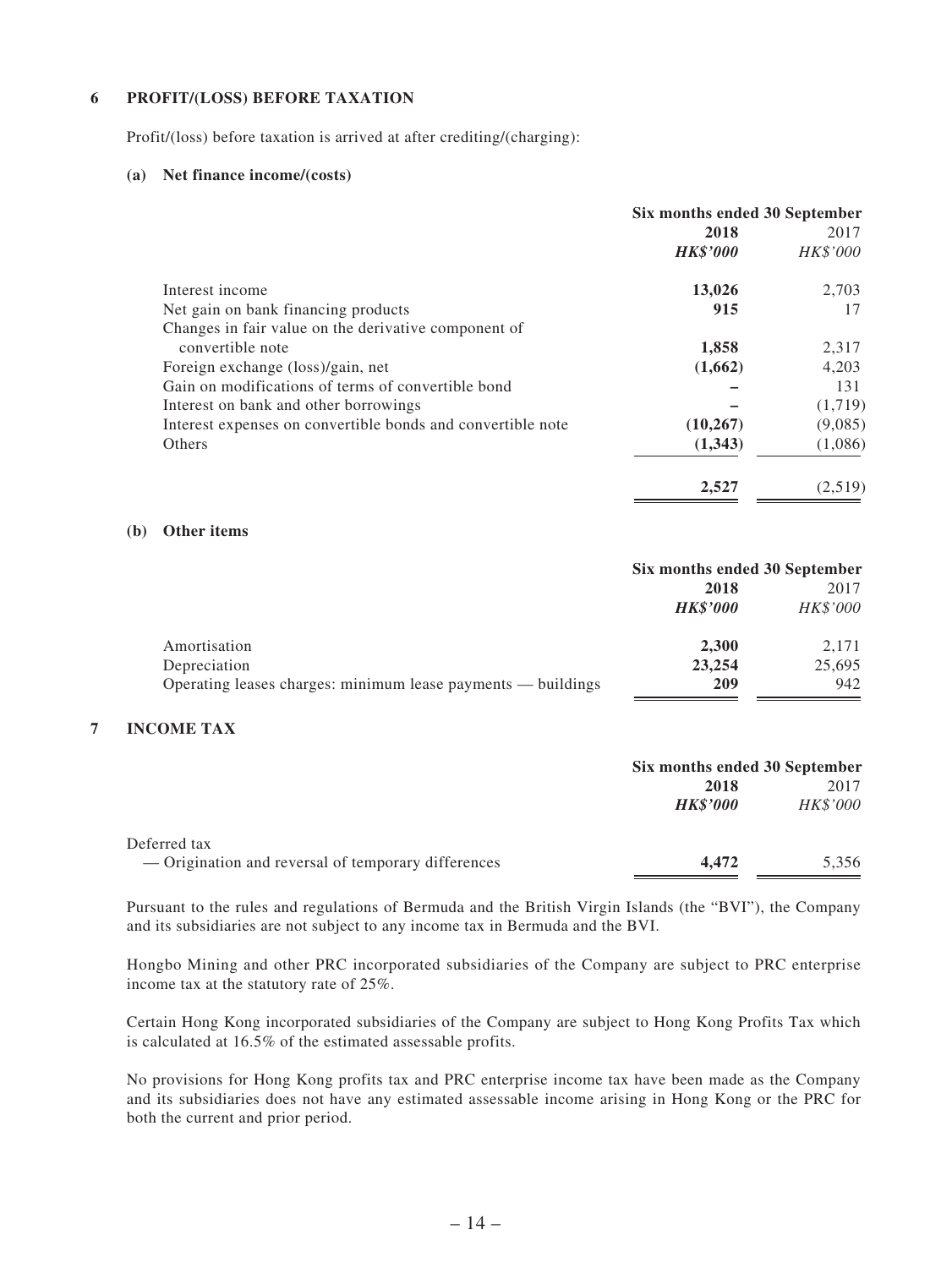#### **8 EARNINGS/(LOSS) PER SHARE**

#### **(a) Basic earnings/(loss) per share**

The calculation of basic earnings/(loss) per share is based on the profit/(loss) attributable to ordinary equity shareholders of the Company of HK\$74,842,000 (six months ended 30 September 2017: loss HK\$(24,637,000)) and the weighted average of 6,083,709,000 ordinary shares (six months ended 30 September 2017: 1,853,430,000 shares) in issue during the interim period.

#### **(b) Diluted earnings/(loss) per share**

The calculation of diluted earnings per share for the period ended 30 September 2018 is based on the profit attributable to ordinary equity shareholders of the Company of HK\$77,901,000 and the weighted average number of 7,524,669,000 ordinary shares.

No adjustment has been made to the basic loss per share amounts presented for the six months ended 30 September 2017 in respect of a dilution as the impact of the convertible bonds, convertible note and preferred shares had an anti-dilutive effect on the basic loss per share amounts presented.

#### **9 FINANCIAL ASSETS AT FAIR VALUE THROUGH PROFIT OR LOSS**

|                                            | At              | At        |
|--------------------------------------------|-----------------|-----------|
|                                            | 30 September    | 31 March  |
|                                            | 2018            | 2018      |
|                                            | <b>HK\$'000</b> | HK\$'000  |
| <b>Non-current assets</b>                  |                 |           |
| Stonehold investment ( <i>note</i> $(i)$ ) | 1,372,172       | 1,389,206 |
| JOVO investment (note (ii))                | 120,760         | 129,152   |
| GNL Quebec investment (note (iii))         | 46,828          | 32,019    |
| LNGL investment ( <i>note</i> $(iv)$ )     | 221,143         |           |
|                                            | 1,760,903       | 1,550,377 |
| <b>Current assets</b>                      |                 |           |
| Notes <i>(note <math>(v)</math>)</i>       | 390,886         |           |
| Trading securities listed in the US        | 12,635          | 11,451    |
| Bank financing products                    | 54,619          | 15,064    |
|                                            | 458,140         | 26,515    |

#### *Notes:*

(i) On 14 August 2017 (local time in Houston, Texas, the U.S.), the Company and Think Excel Investments Limited ("Think Excel"), a wholly-owned subsidiary of the Company, entered into a credit agreement (the "Credit Agreement") with Stonehold Energy Corporation ("Stonehold"), pursuant to which, the Company and Think Excel have conditionally agreed to grant a Term Loan to Stonehold (the "Stonehold investment") for the purpose of financing the acquisition of certain oil and gas related assets (the "Target Assets") and the subsequent operations of such assets by Stonehold. On the same date Stonehold entered into an acquisition agreement (the "Acquisition Agreement") with Stonegate Production Company, LLC (the "Stonegate"), pursuant to which, Stonegate has conditionally agreed to sell and Stonehold has conditionally agreed to purchase the Target Assets. All Target Assets are oil and gas assets owned by Stonegate as a non-operator.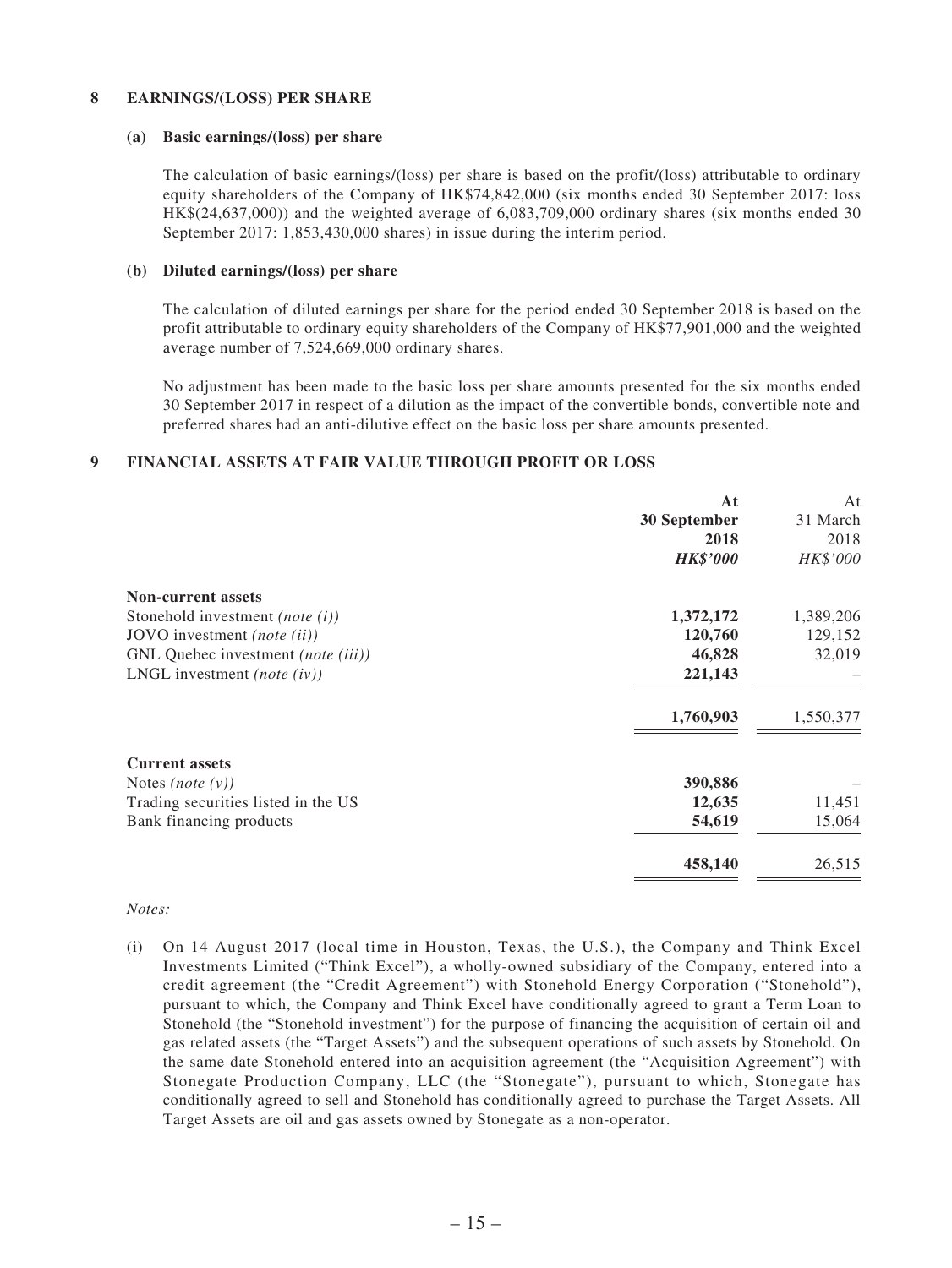By the end of current reporting period, the total payment of the Stonehold investment with an amount of US\$170.0 million (approximately HK\$1,330.1 million) has been released to Stonehold. Under the Credit agreement, the Stonehold investment is interest bearing at a rate of 8% per annum (after the making of or the allocation of any applicable withholding tax), provided that an amount equal to 92.5% of the remainder cash proceeds received or recovered by Stonehold in respect of any disposal of the Target Assets after deducting outstanding principals and interests pursuant to the Credit Agreement, as well as fees, costs and expenses reasonably incurred by Stonehold with respect to such disposal, if applicable, be distributed to the Company and Think Excel, as additional interest to the Stonehold investment. The maturity date of Stonehold investment is 10 years after the initial payment of the Stonehold investment.

Stonehold holds the unconventional shale oil and gas assets in the Eagle Ford core region in the U.S.

(ii) On 14 July 2017, Valuevale Investment Limited ("Valuevale"), a wholly-owned subsidiary of the Company, entered into a subscription agreement with Jiangxi Jovo Energy Company Limited ("JOVO"), pursuant to which Valuevale has conditionally agreed to subscribe for, and JOVO has conditionally agreed to allot and issue, shares of JOVO at a consideration of RMB100 million (equivalent to approximately HK\$115.2 million). The completion of the subscription took place on 28 July 2017.

JOVO is a limited liability company incorporated in the PRC which engages in clean energy businesses, including importing, processing and sale of LNG and LPG.

(iii) On 30 November 2017, Golden Libra Investment Limited ("Golden Libra"), a wholly-owned subsidiary of the Company, entered into an agreement of purchase and sale with an investment fund for purchasing its interests in LNG Quebec Limited Partnership (the "GNL Quebec") at the purchase price of US\$3.15 million (equivalent to approximately HK\$24,633,000). The completion of the acquisition took place on 7 February 2018.

On 26 July 2018, Golden Libra invested another US\$1 million (equivalent to approximately HK\$7,800,000) in GNL Quebec to support ongoing development.

GNL Quebec, through its wholly-owned subsidiary GNL Quebec Inc., is developing a state-of-the-art and low-carbon-emission LNG exporting terminal with a maximum nameplate liquefaction capacity of up to eleven million tons per annum.

(iv) On 2 June 2018, the Company entered into a subscription agreement with Liquefied Natural Gas Limited ("LNGL"), which is listed in Australia, pursuant to which the Company has agreed to subscribe for, and LNGL has agreed to issue, 56,444,500 ordinary shares of LNGL at an aggregate subscription price of A\$28.2 million (equivalent to approximately HK\$166.8 million). Upon completion of the subscription, the Company held 9.9% of the equity interests in LNGL and became the second largest shareholder of LNGL. The completion of the subscription took place on 13 June 2018.

LNGL owns and operates a fully permitted greenfield LNG export terminal, the Magnolia LNG project, in Louisiana of the U.S., with planned capacity of 8 mmtpa or greater and recognized as one of the most viable LNG projects in the U.S.

(v) On 3 April 2018, the Company entered into a term sheet with Goldman Sachs Finance Corp International Ltd (the "Issuer"), to subscribe for the 6-Month Quanto USD Participation Notes with a floating interest rate in the principal amount of US\$50 million (equivalent to approximately HK\$392.4 million) issued by the Issuer on 10 April 2018 (the "Notes"). The Notes are redeemable at 100% of the principal amount on the scheduled maturity date of 17 October 2018, with early redemption permitted in occurrence of certain events and in the manner as described in the terms and conditions of the Notes.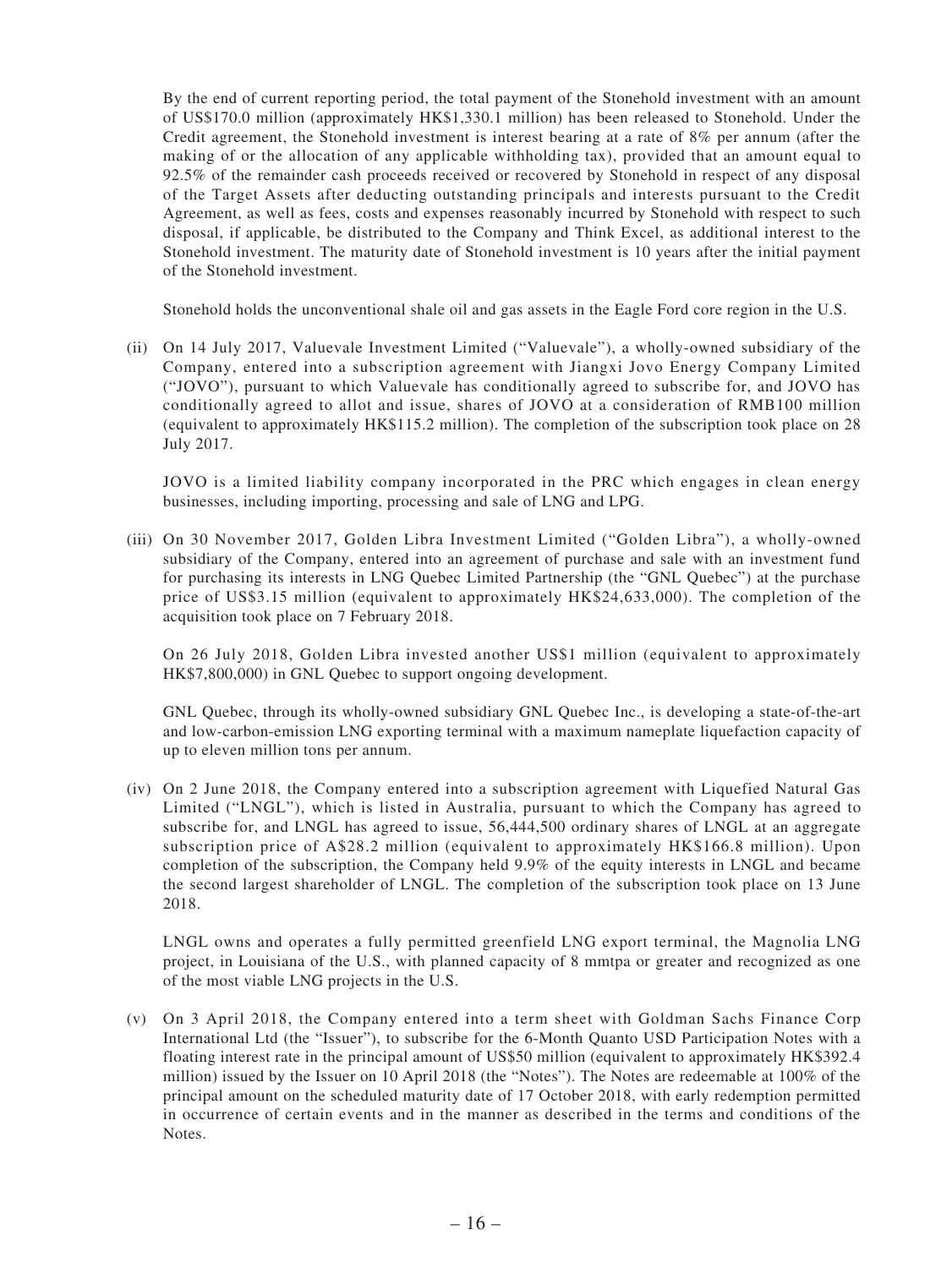#### **10 TRADE AND OTHER RECEIVABLES**

|                                                         | At              | At       |
|---------------------------------------------------------|-----------------|----------|
|                                                         | 30 September    | 31 March |
|                                                         | 2018            | 2018     |
|                                                         | <b>HK\$'000</b> | HK\$'000 |
| Within 1 month                                          | 22,816          | 18,647   |
| 1 to 6 months                                           | 21,140          | 26,173   |
| Trade receivables                                       | 43,956          | 44,820   |
| Other receivables                                       | 5,804           | 50,510   |
| Prepayment to suppliers                                 | 8,429           | 16,202   |
| Deposit for derivative financial instruments investment | 15,654          | 15,692   |
|                                                         | 73,843          | 127,224  |

#### **11 CASH AND CASH EQUIVALENTS**

|                          | At              | At        |
|--------------------------|-----------------|-----------|
|                          | 30 September    | 31 March  |
|                          | 2018            | 2018      |
|                          | <b>HK\$'000</b> | HK\$'000  |
| Deposit with banks       | 951,834         | 1,131,847 |
| Cash at bank and in hand | 239,286         | 654,556   |
|                          | 1,191,120       | 1,786,403 |

#### **12 TRADE AND OTHER PAYABLES**

|                                                                  | At              | At       |
|------------------------------------------------------------------|-----------------|----------|
|                                                                  | 30 September    | 31 March |
|                                                                  | 2018            | 2018     |
|                                                                  | <b>HK\$'000</b> | HK\$'000 |
| Within 1 year                                                    | 74,748          | 71,422   |
| Over 1 year but within 2 years                                   | 22,496          | 26,944   |
| Over 2 years but within 3 years                                  | 16,485          | 2,314    |
| Over 3 years                                                     | 18,178          | 20,014   |
| Trade payables                                                   | 131,907         | 120,694  |
| Taxes other than income tax                                      | 12,965          | 12,542   |
| Guarantee deposit                                                | 39,775          | 43,682   |
| Payable due to Shanxi Yanchang Petroleum (Group) Company Limited |                 |          |
| (Yanchang Oil Mineral Administrative Bureau)                     | 68,674          | 83,767   |
| Others                                                           | 19,783          | 24,045   |
|                                                                  | 273,104         | 284,730  |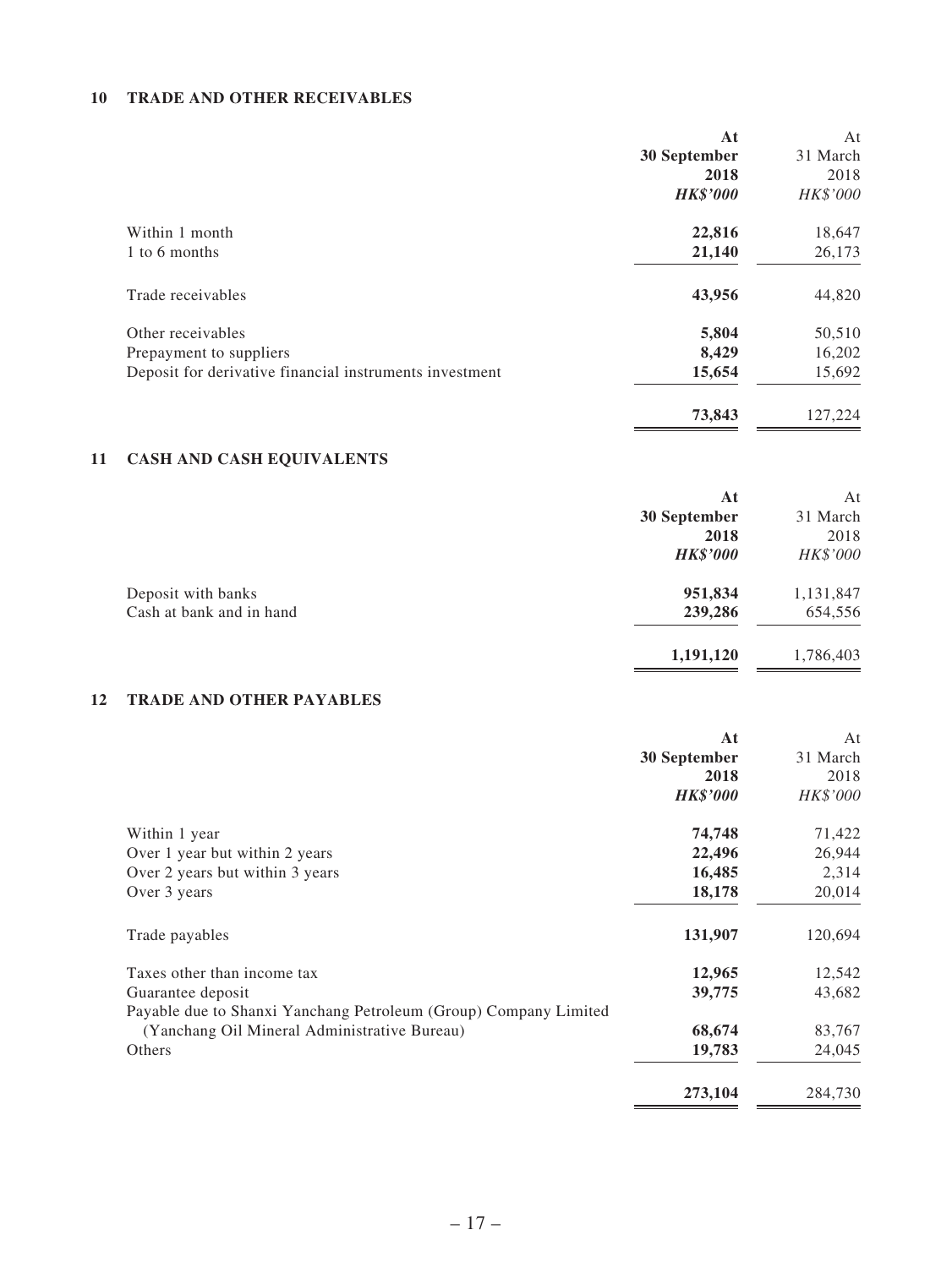#### **13 CONVERTIBLE BONDS**

As at 29 July 2016, the convertible bonds originally had a total nominal value of HK\$120,000,000 and interest at 1% per annum which were payable half year in arrears. The convertible bonds were convertible into the Company's ordinary shares at a conversion price of HK\$0.0672 per share at any time before 30 April 2018.

The convertible bonds have been accounted for as compound financial instruments containing an equity component and a liability component. The liability component was initially measured at fair value of HK\$114,208,000 at discount rate of 4.12% per annum and carried at amortised cost.

On 15 August 2017, the Company entered into a deed of amendment with Titan Gas, one holder of the convertible bonds, to further extend the maturity date of the convertible bond with nominal value of HK\$96,832,526 from 30 April 2018 to 30 April 2022, and to remove certain adjustment events to the conversion price.

The modification resulted in the extinguishment of the financial liability of the convertible bond and the recognition of new financial liability and equity component. The fair value of the new financial liability regarding the convertible bond revised portion immediately following the modification was approximately HK\$63,421,000. The fair value of the liability component was determined by discounted cash flows over the remaining terms of the convertible bond at an effective interest rate of 10.88% per annum.

On 25 September 2017, Tanisca Investment Limited, another holder of the convertible bond, exercised the conversion rights to convert all the convertible bond held with the nominal value of HK\$23,167,474 into 344,754,077 ordinary shares.

On 22 August 2018, Titan Gas transferred part of the Convertible Bonds to three entities with the nominal value of HK\$16,832,526.

#### **14 CONVERTIBLE NOTE**

On 29 July 2016, the Company issued the convertible note with an aggregate principal amount of HK\$250,000,000. According to the terms of the convertible note, no interest shall be payable on the entire principal amount and the maturity date is the third anniversary of the completion date, i.e. 29 July 2019. The holder of the convertible note ("CN holder") has the right to convert the convertible note into the Company's 373,357,228 ordinary shares at a conversion price of HK\$0.6696 per share. During the period starting from the first day of the 31st month following 29 July 2016, the CN holder has the right to request the Company to redeem the convertible note by paying the CN holder a redemption premium of HK\$125,000,000 as well as the principal amount of HK\$250,000,000.

#### **15 CAPITAL, RESERVES AND DIVIDENDS**

#### **(a) Dividends**

No dividends were paid, declared or proposed during the six months ended 30 September 2018 and 2017.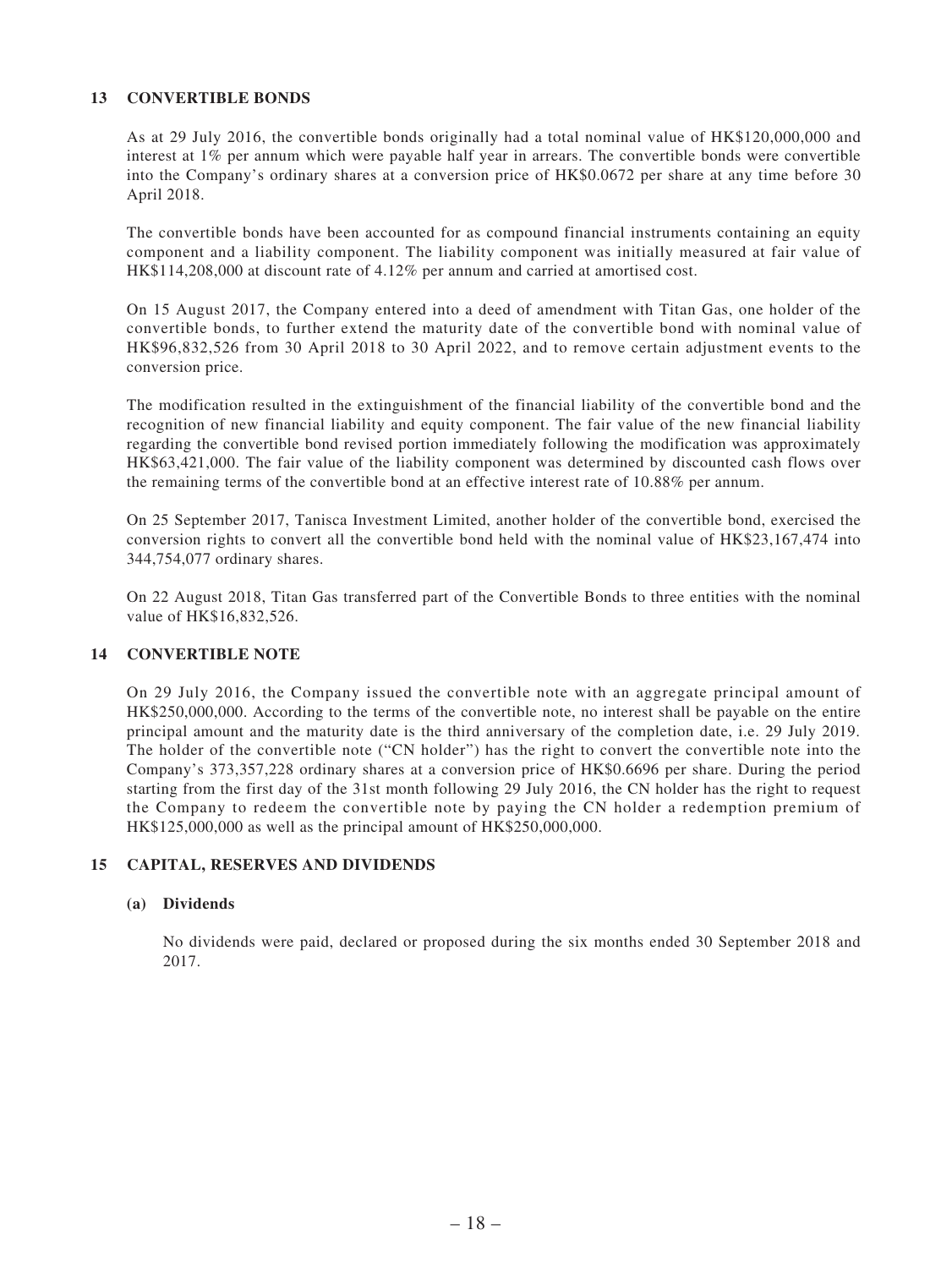#### **(b) Share capital**

|                                                                           | <b>Ordinary shares</b>      |                              | <b>Preferred shares</b>     |                              | <b>Total</b>                |                              |
|---------------------------------------------------------------------------|-----------------------------|------------------------------|-----------------------------|------------------------------|-----------------------------|------------------------------|
|                                                                           | Number of<br>shares<br>'000 | Nominal<br>value<br>HK\$'000 | Number of<br>shares<br>'000 | Nominal<br>value<br>HK\$'000 | Number of<br>shares<br>'000 | Nominal<br>value<br>HK\$'000 |
| Shares of HK\$0.01 each<br>Authorised:                                    |                             |                              |                             |                              |                             |                              |
| At 1 April 2017<br>Increase in authorised shares                          | 8,000,000                   | 80,000                       | 5,000,000                   | 50,000                       | 13,000,000                  | 130,000                      |
| (note (i))                                                                | 3,000,000                   | 30,000                       |                             |                              | 3,000,000                   | 30,000                       |
| At 31 March 2018 and<br>30 September 2018                                 | 11,000,000                  | 110,000                      | 5,000,000                   | 50,000                       | 16,000,000                  | 160,000                      |
| Issued, paid or payable:<br>At 1 April 2017<br>Conversion of convertible  | 1,616,741                   | 16,167                       | 2,747,909                   | 27,479                       | 4,364,650                   | 43,646                       |
| bond<br>Adjustment of unpaid                                              | 344,754                     | 3,448                        |                             |                              | 344,754                     | 3,448                        |
| preferred shares<br>Conversion of preferred shares                        |                             |                              | (100,000)                   | (1,000)                      | (100,000)                   | (1,000)                      |
| (note (ii))                                                               | 2,259,540                   | 22,595                       | (2,259,540)                 | (22, 595)                    |                             |                              |
| At 30 September 2017                                                      | 4,221,035                   | 42,210                       | 388,369                     | 3,884                        | 4,609,404                   | 46,094                       |
| Conversion of preferred shares<br>(note (ii))<br>Issue of ordinary shares | 388,369                     | 3,884                        | (388, 369)                  | (3,884)                      |                             |                              |
| (note (iii))                                                              | 1,485,000                   | 14,850                       |                             |                              | 1,485,000                   | 14,850                       |
| At 31 March 2018                                                          | 6,094,404                   | 60,944                       |                             |                              | 6,094,404                   | 60,944                       |
| Purchase of own shares<br>(note(iv))                                      | (46,600)                    | (466)                        |                             |                              | (46,600)                    | (466)                        |
| At 30 September 2018                                                      | 6,047,804                   | 60,478                       |                             |                              | 6,047,804                   | 60,478                       |

*Notes:*

- (i) Pursuant to a special resolution passed on 11 January 2018, the authorised share capital of the Company was increased from HK\$130,000,000 to HK\$160,000,000 by the creation of 3,000,000,000 ordinary shares of HK\$0.01 each.
- (ii) During the year ended 31 March 2018, total number of 2,647,909,199 preferred shares have been converted into 2,647,909,199 ordinary shares of the Company.
- (iii) On 13 December 2017, the Company issued a total of 1,485,000,000 ordinary shares at an aggregate subscription price of HK\$1,485 million for cash.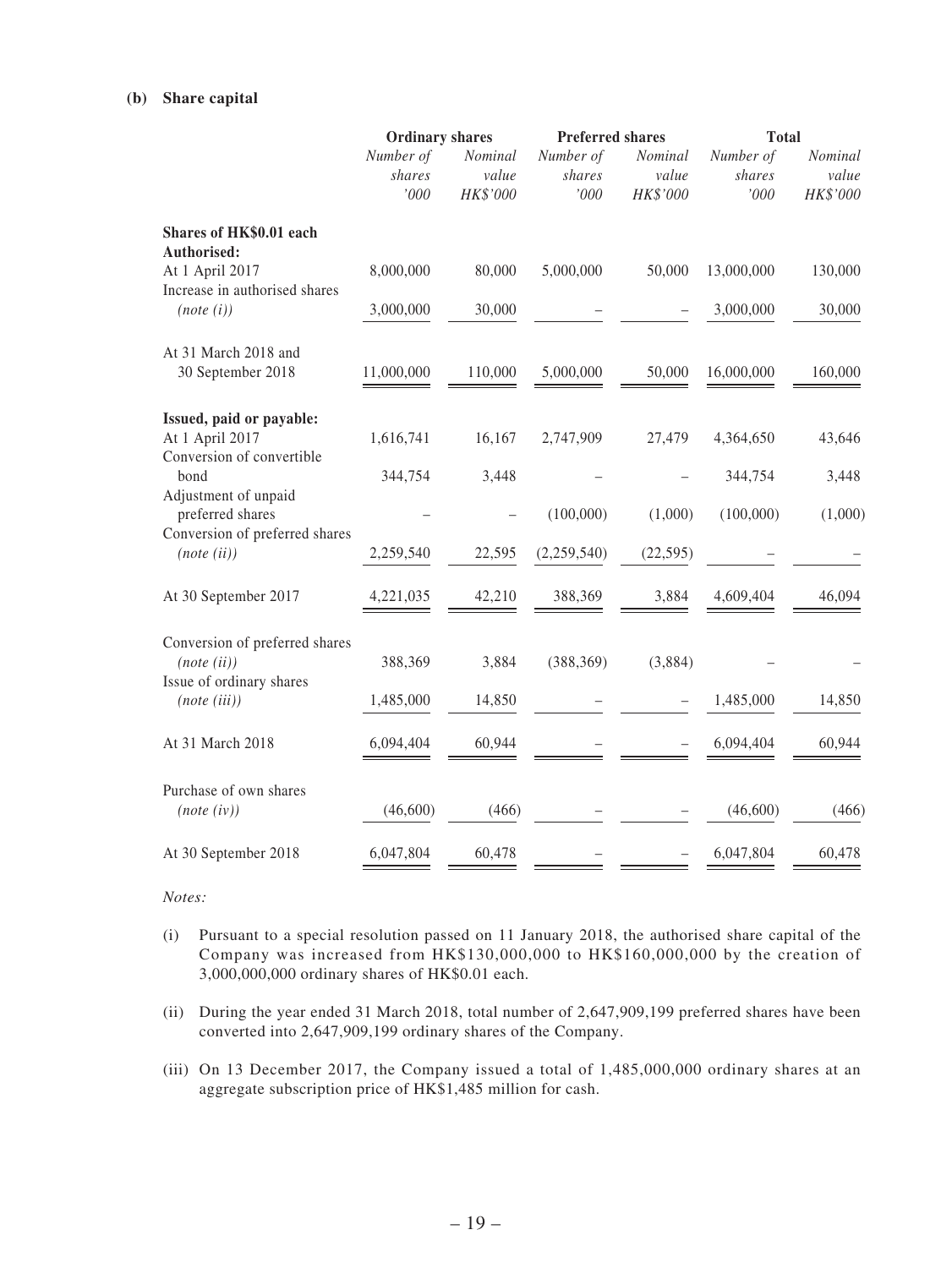(iv) During the six months ended 30 September 2018, the Company repurchased its own shares on the Stock Exchange as follows:

| Month/year  | Number of shares<br>repurchased | <b>Highest price</b><br>paid per share<br>HK\$ | Lowest price<br>paid per share<br>HK\$ | Aggregate<br>price paid<br>HK\$'000 |
|-------------|---------------------------------|------------------------------------------------|----------------------------------------|-------------------------------------|
| July 2018   | 42,024,000                      | 1.25                                           | 1.03                                   | 49,414                              |
| August 2018 | 4,576,000                       | 1.25                                           | 1.20                                   | 5,594                               |
|             | 46,600,000                      |                                                |                                        | 55,008                              |

All the repurchased shares were cancelled by the Company upon such repurchase and, accordingly, the issued share capital of the Company was reduced by the nominal value of these shares. The premium payable on the repurchase was charged against the share premium account.

#### **16 COMMITMENT**

(a) Capital commitment outstanding not provided for in the interim financial information is as follows:

|                                  | At              | At       |
|----------------------------------|-----------------|----------|
|                                  | 30 September    | 31 March |
|                                  | 2018            | 2018     |
|                                  | <b>HK\$'000</b> | HK\$'000 |
| Contracted, but not provide for: |                 |          |
| - property, plant and equipment  | 7,273           | 23,150   |

(b) As at the respective reporting period end dates, total future minimum lease payments under noncancellable operating leases payable are as follows:

|                                                                                        | At<br>30 September<br>2018<br><b>HK\$'000</b> | At<br>31 March<br>2018<br>HK\$'000 |
|----------------------------------------------------------------------------------------|-----------------------------------------------|------------------------------------|
| Within 6 months<br>After 6 months but within 1 year<br>After 1 year but within 5 years | 674<br>754<br>4,418                           | 376                                |
|                                                                                        | 5,846                                         | 376                                |

#### **17 MATERIAL RELATED PARTY TRANSACTIONS**

#### **(a) Key management personnel remuneration**

Remuneration for key management personnel, including amounts paid to directors and certain of the highest paid employees, is as follows:

|                              | Six months ended 30 September |                 |
|------------------------------|-------------------------------|-----------------|
|                              | 2018                          | 2017            |
|                              | <b>HK\$'000</b>               | <b>HK\$'000</b> |
| Short-term employee benefits | 4.324                         | 4,082           |
| Post-employment benefits     | 122                           | 109             |
|                              | 4.446                         | 4,191           |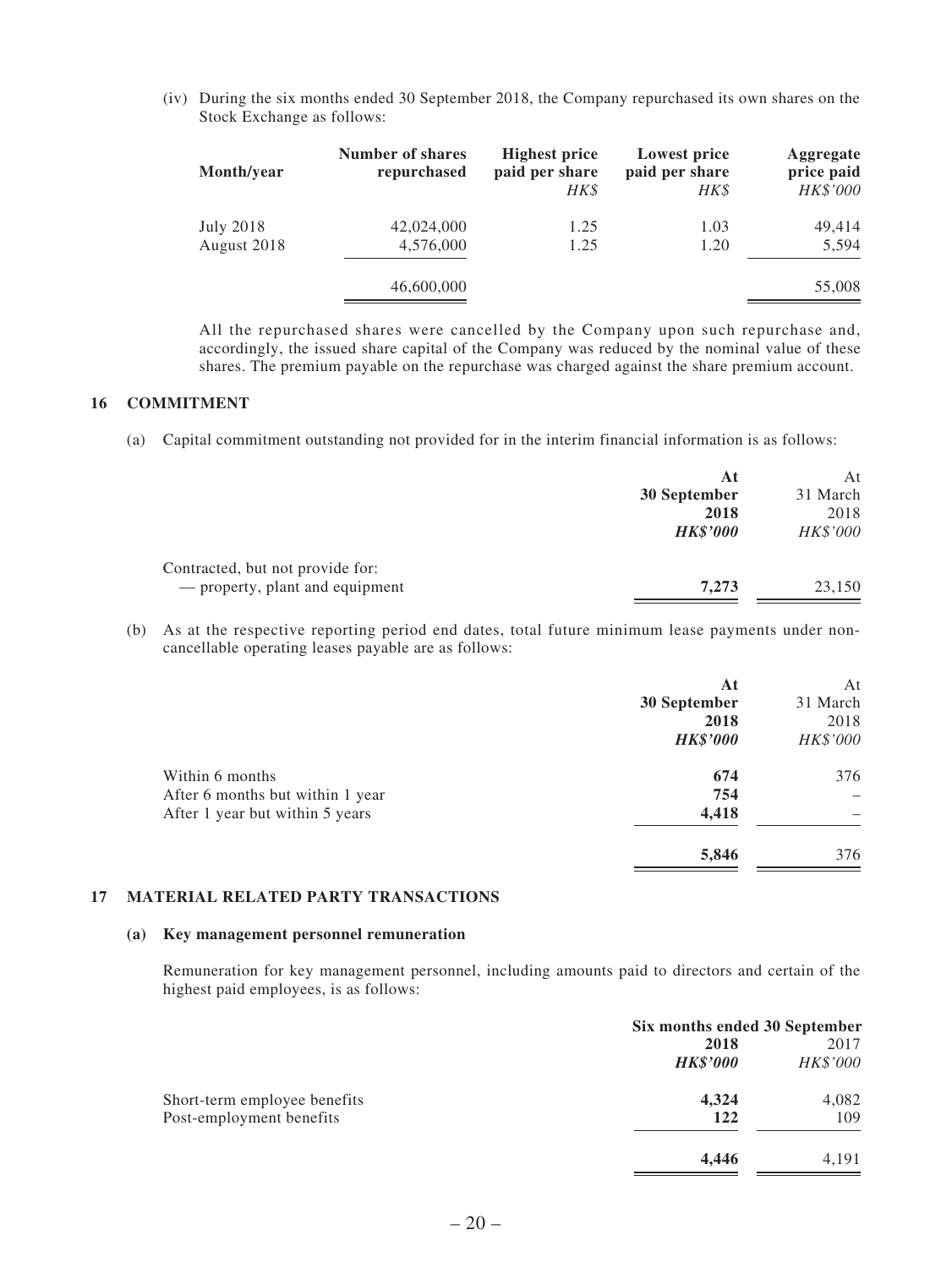#### **(b) Transactions with other related parties**

Apart from the transactions disclosed elsewhere in this interim financial information, there were following material transactions with related parties during the reporting period.

|                                                                   | Six months ended 30 September |                 |
|-------------------------------------------------------------------|-------------------------------|-----------------|
|                                                                   | 2018                          | 2017            |
|                                                                   | <b>HK\$'000</b>               | <i>HK\$'000</i> |
| With the immediate holding company                                |                               |                 |
| — increase in interest payable on convertible bonds (note $(i)$ ) | (468)                         | (484)           |
| — interest paid on the convertible bonds                          |                               | 1.004           |

*Note:*

(i) Interest on the convertible bonds was payable to Titan Gas at 1% per annum. As at 30 September 2018, Titan Gas held the Company's convertible bonds with principal amount of HK\$80,000,000. Details of the transaction and the terms of the convertible bonds were disclosed in note 13.

The outstanding balances with related parties are as follows:

|                                         | At              | At       |
|-----------------------------------------|-----------------|----------|
|                                         | 30 September    | 31 March |
|                                         | 2018            | 2018     |
|                                         | <b>HK\$'000</b> | HK\$'000 |
| Trade and other payables                |                 |          |
| — immediate holding company             | 1,082           | 614      |
| Convertible bonds (liability component) |                 |          |
| — immediate holding company             | 58,102          | 67,148   |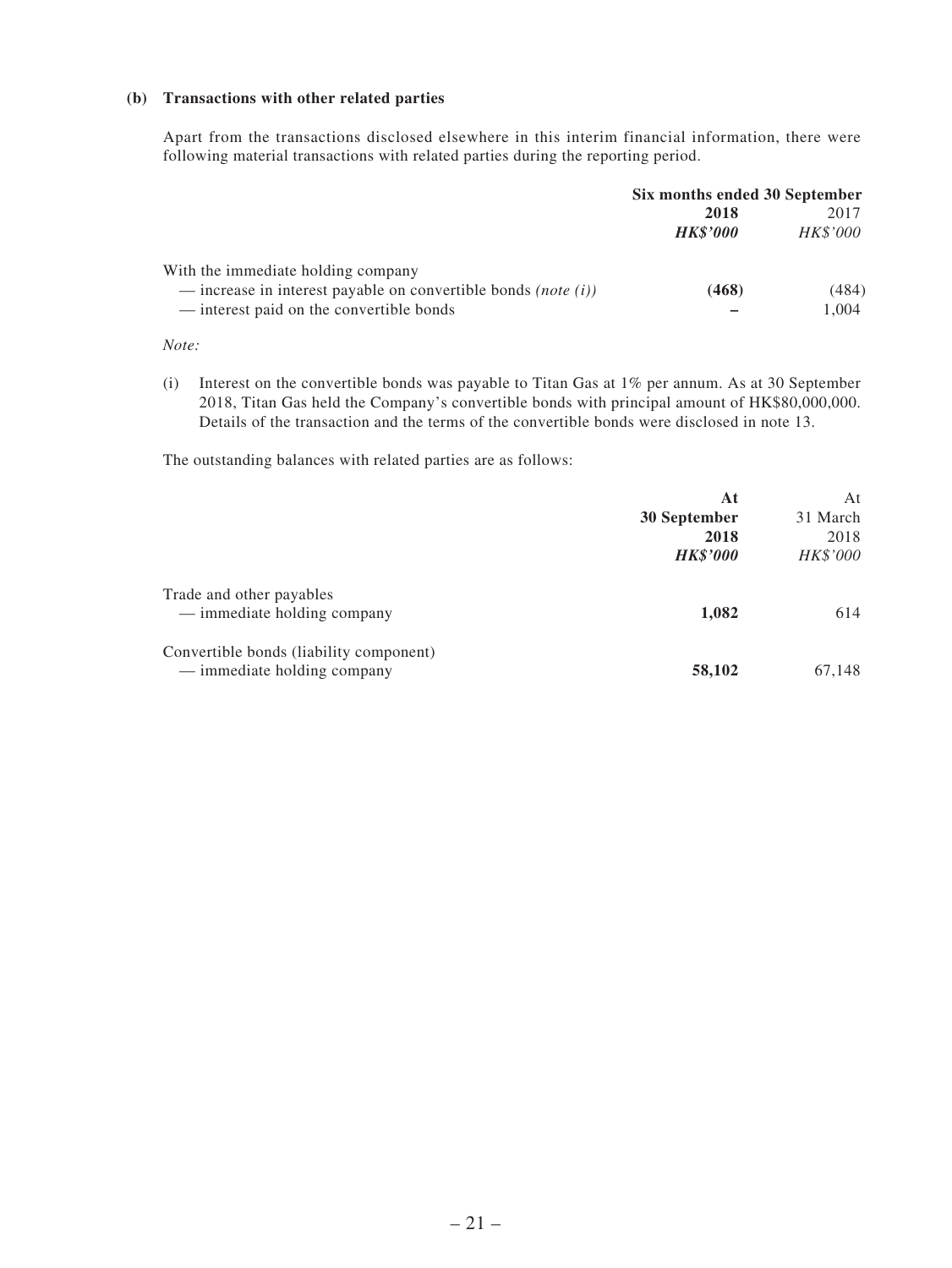#### **BUSINESS REVIEW**

#### **Principal activities of the Company and its subsidiaries**

The Company is an investment holding company and its principal activity is global energy assets investment and management. The principal activities of its subsidiaries and invested portfolios consist of upstream oil and gas business, LNG liquefaction and exporting, LNG importing, processing and sales, as well as LNG logistics services.

#### **Summary of key investment portfolios**

#### *1. Investment in upstream crude oil assets*

The Company had made an acquisition of an upstream crude oil asset in 2016 at favorable costs and completed the investment in another upstream shale oil project in 2017. Benefiting from the operation improvement and recovering of oil prices, the net present value of the oilfield assets increased significantly.

#### *1.1 Hongbo Mining Investment*

Hongbo Mining, one of the upstream portfolios, is the Company's wholly-owned subsidiary and is engaged in exploration, development, production and sale of crude oil in China. The Company completed the acquisition of Hongbo Mining in July 2016 at the consideration of RMB558.88 million (equivalent to approximately HK\$652 million).

Under the exploration and production cooperation contract entered into between Hongbo Mining and Yanchang, Yanchang (as the mineral right owner) and Hongbo Mining (as the operator) cooperate to explore for crude oil in Block 212 and Block 378 which together cover a region of 591 km<sup>2</sup> in Inner Mongolia; and Hongbo Mining and Yanchang are entitled to share 80% and 20% of the sale proceeds (net of any sales related taxes), respectively. The current exploration permit in respect of Block 212 will expire on 5 March 2019, and the current exploration permit in respect of Block 378 will expire on 9 November 2019. Both exploration permits are renewable for a term of two years after expiration. Block 212 had obtained from the Ministry of Land and Resources of China a 15 years valid production permit covering Unit 2 and Unit 19 and other areas in May 2017. As at 30 September 2018, the exploration permit in respect of other areas of Block 212 remained to be valid.

Starting from the 2017 financial year, the upstream oil industry experienced a substantial business cyclical upturn. As at 30 September 2018, the Brent Crude oil price reached US\$78.9 (equivalent to HK\$617) per barrel. In view of the optimistic oil price trend, Hongbo Mining drilled 12 wells during the six months ended 30 September 2018 (including 3 wells drilled from the end of March 2018), all of which were successfully completed and had achieved the anticipated target formations with a success rate of 100%.

As a result, Hongbo Mining's oil production volume increased by approximately 4.0% to approximately 191,653 barrels; gross and net oil sales volume increased by approximately 4.2% to approximately 189,034 barrels and 151,227 barrels,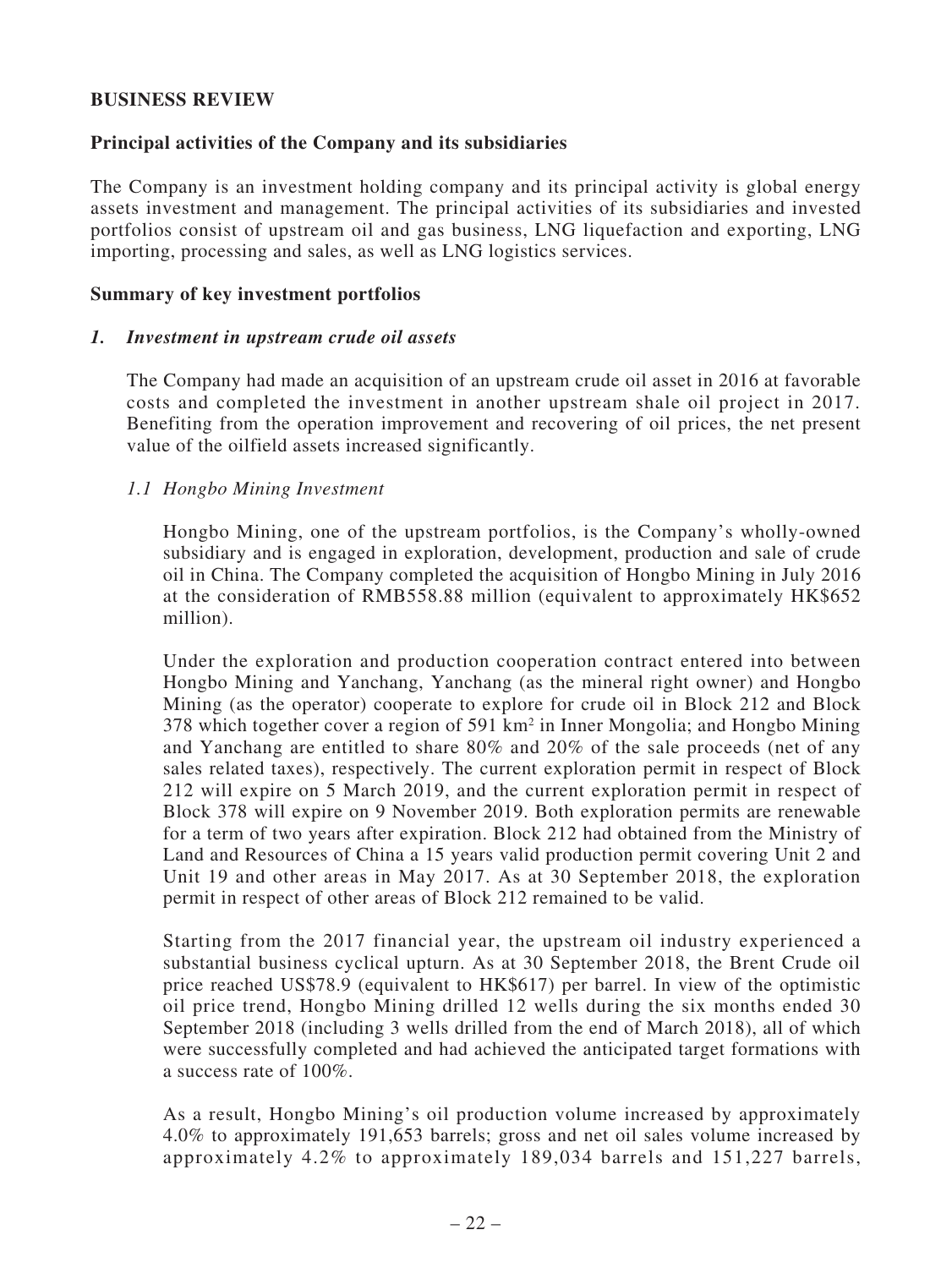respectively, and gross and net revenue from sales of crude oil increased by approximately 61.9% to approximately HK\$109.2 million and HK\$87.3 million, respectively, as compared with the six months ended 30 September 2017.

The average unit production cost remained stable at approximately HK\$245 per barrel (equivalent to US\$31.2 per barrel) and approximately HK\$243 per barrel (equivalent to US\$31.1 per barrel) for the six months ended 30 September 2018 and 2017, respectively. Besides, as the industry recovers the cost of various operation services will normally increase. Accordingly, the average unit production cost before depreciation and amortization increased by HK\$18 per barrel, or approximately 18.6%, from HK\$99 per barrel (equivalent to US\$12.4 per barrel) for the six months ended 30 September 2017 to HK\$117 per barrel (equivalent to US\$15.0 per barrel) for the six months ended 30 September 2018.

The following table provides a recap of Hongbo Mining's key operational metrics and product prices for the periods indicated.

|                                                  | Six months ended<br><b>30 September</b> |       |
|--------------------------------------------------|-----------------------------------------|-------|
|                                                  | 2018                                    | 2017  |
| Average daily gross production volume (barrels)  | 1,065                                   | 1,024 |
| Average daily gross sales volume (barrels)       | 1,050                                   | 1,008 |
| Average unit production cost before depreciation |                                         |       |
| and amortisation (HK\$ per barrel)               | 117                                     | 99    |
| Average unit production cost (HK\$ per barrel)   | 245                                     | 243   |
| Average unit selling price (HK\$ per barrel)     | 578                                     | 372   |

The summary of Hongbo Mining's exploration and development expenditures incurred is as follows:

|                                  | <b>Summary of expenditures incurred</b><br>for the six months ended 30 September |             |        |             |
|----------------------------------|----------------------------------------------------------------------------------|-------------|--------|-------------|
|                                  | 2018                                                                             |             | 2017   |             |
|                                  | <b>Number</b>                                                                    | Cost        | Number | Cost        |
|                                  |                                                                                  | (HK\$'000)  |        | (HK\$'000)  |
|                                  |                                                                                  | (Unaudited) |        | (Unaudited) |
| Wells drilled during the period  |                                                                                  |             |        |             |
| Oil producers (Note)             | 12                                                                               | 58,780      | 19     | 83,525      |
| <b>Total</b>                     | 12                                                                               | 58,780      | 19     | 83,525      |
| <b>Fracturing workover</b>       | 4                                                                                | 1,791       |        |             |
| Geological and geophysical costs |                                                                                  | 983         |        | 529         |

*Note:* During the six months ended 30 September 2018, Hongbo Mining had successfully drilled 12 wells (including 3 wells drilled from the end of March 2018). As at 30 September 2018, all of the 12 wells had been completed.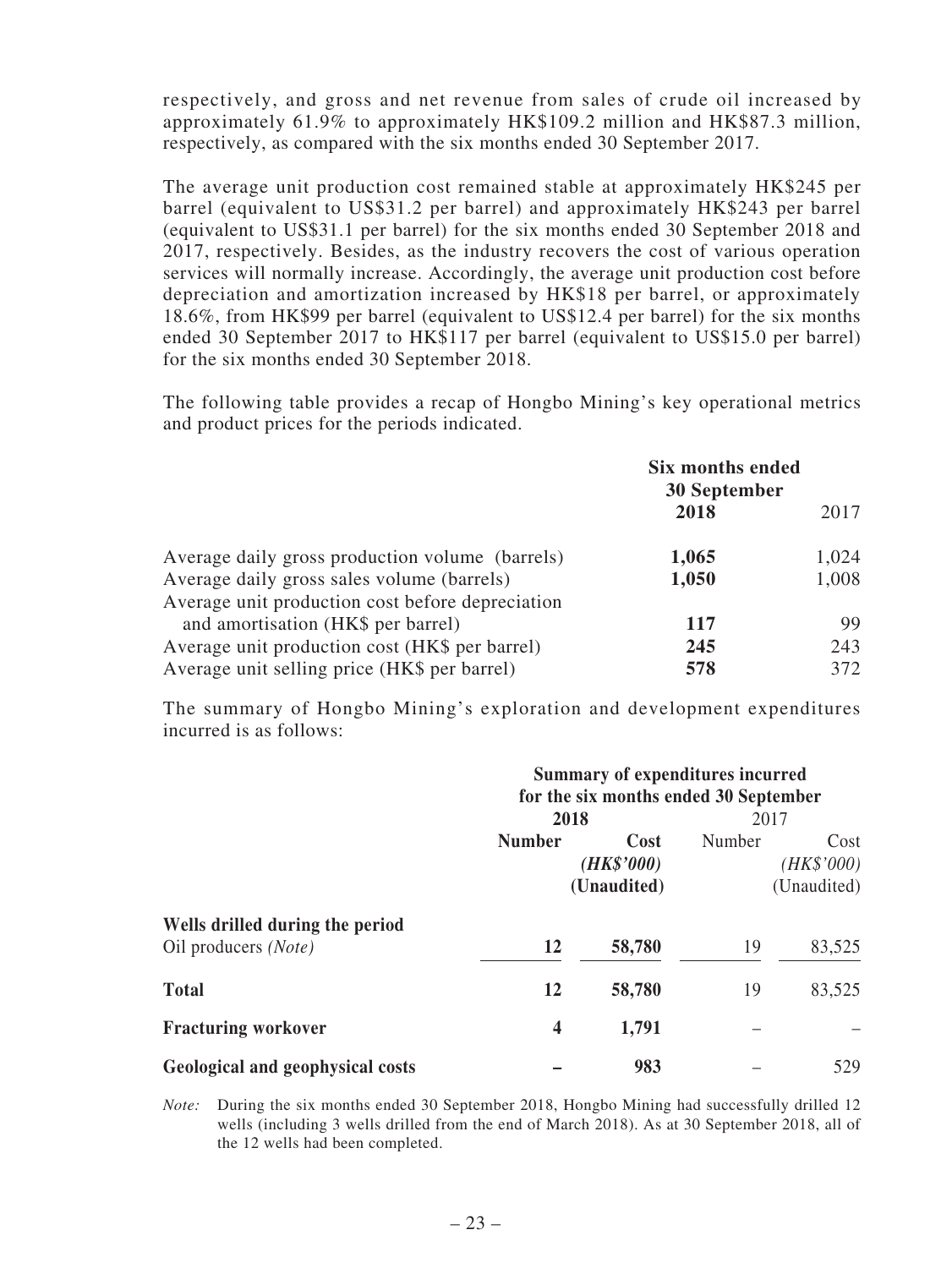#### *1.2 Stonehold Investment*

The Company had widened its global footprint in the upstream oil sector by successfully completing the investment in Stonehold in September 2017 by way of a structured transaction.

Stonehold holds certain world-class unconventional shale oil and gas assets, covering approximately 25,366 gross acres (9,735 net acres) across Dimmit and La Salle counties in the Eagle Ford region of South Texas of U.S.. The area of the target assets (the "Target Assets") is liquid-rich, and the majority of the reserves are crude oil and natural gas liquid. Based on the information provided by Stonehold, the Target Assets consist of 183 producing wells currently, and the total net production and revenue of the Target Assets for the first half of year 2018 were approximately  $613,000$  boe<sup>Note</sup> and US\$26.0 million, respectively.

On 14 August 2017 (local time in Houston, Texas, the U.S.), the Company and Think Excel Investments Limited ("Think Excel"), a wholly-owned subsidiary of the Company, entered into the credit agreement (the "Credit Agreement") with Stonehold, pursuant to which, the Company and Think Excel have conditionally agreed to grant the Term Loan to Stonehold for the purpose of financing the acquisition of the Target Assets and the subsequent operations of such assets by Stonehold. Stonehold is a company wholly owned and solely controlled by Breyer Capital L.L.C.. The principal amount of the Term Loan shall not exceed (i) the initial payment with an amount of US\$165.0 million (approximately HK\$1,291.1 million) on 26 September 2017; (ii) thereafter, US\$10 million (approximately HK\$78.3 million); and (iii) any guarantee payment made by the Company and Think Excel to Stonehold in respect of the senior debt (the "Senior Debt") to be obtained from commercial bank(s). The unpaid principal amount from time to time shall bear interest at the rate of 8% per annum (after the making of or the allocation of any applicable withholding tax), with an additional interest of an amount equal to 92.5% of the disposal proceeds received or recovered by Stonehold in respect of disposal of the Target Assets after deducting outstanding principals and interests as well as relevant fees and expenses. The Term Loan is secured, and shall be payable to the Company and Think Excel in full on the maturity date, which falls 10 years after 26 September 2017.

On the same date of the Credit Agreement, Stonehold entered into an acquisition agreement (the "Acquisition Agreement") with Stonegate Production Company, LLC ("Stonegate"), pursuant to which, Stonegate has conditionally agreed to sell and Stonehold has conditionally agreed to purchase the Target Assets. All Target Assets are non-operated oil and gas assets of Stonegate (the "Stonegate Acquisition").

On 26 September 2017 (local time in Houston, Texas, the U.S.), the initial payment of the Term Loan with an amount of US\$165.0 million (approximately HK\$1,291.1 million) under the Credit Agreement was released to Stonehold and the acquisition of the Target Assets by Stonehold from Stonegate was consummated in accordance with the terms of the Acquisition Agreement, and a subsequent payment of the Term Loan with an amount of US\$5.0 million (approximately HK\$39.0 million) has been released to Stonehold on 22 November 2017.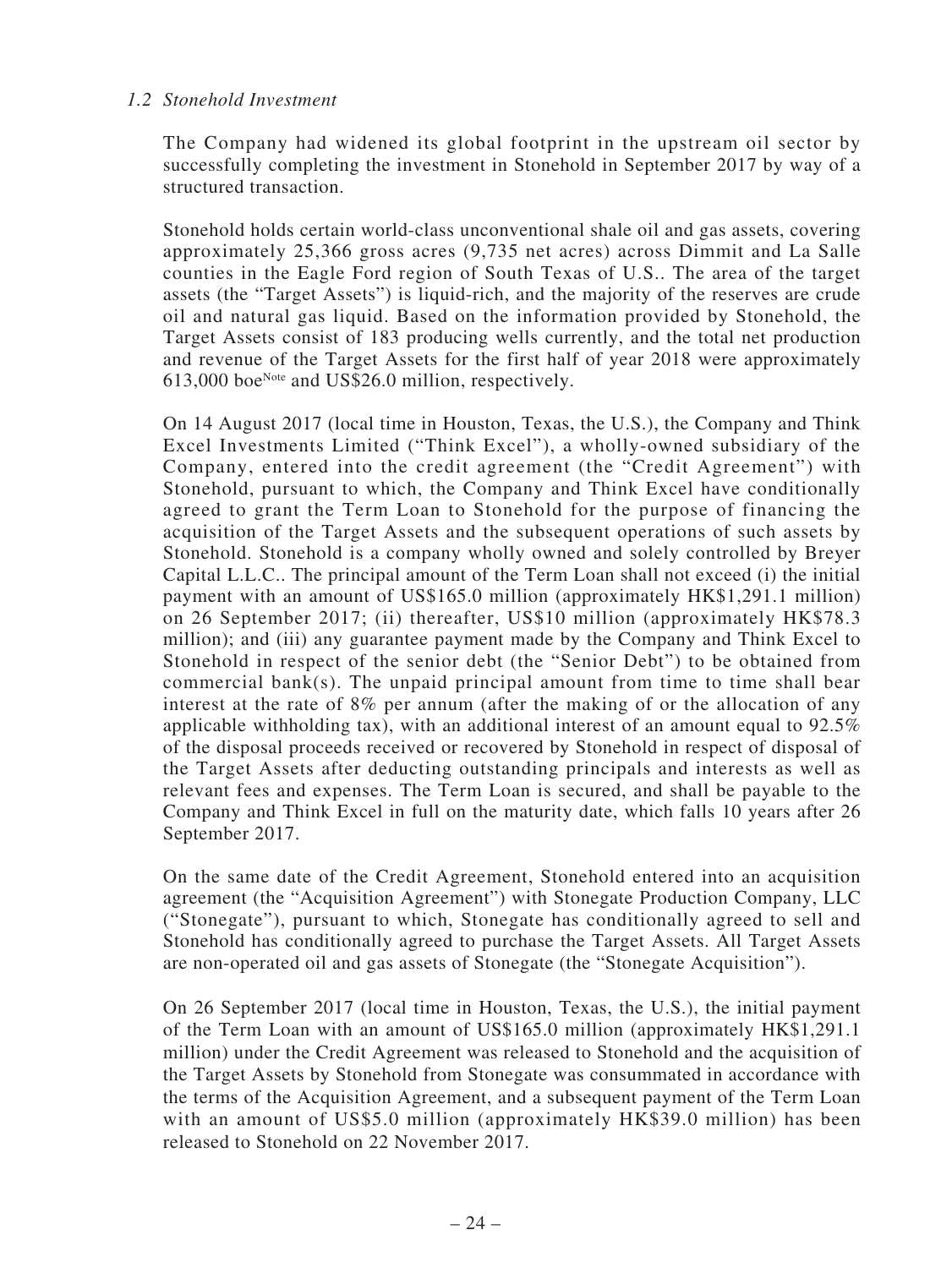During the period, oil market has shown a very positive sign of recovery with global inventory dropped below 5-year average. With the demand getting close to 100mbbl/ day, the Company believes that the market has shifted into a balanced state with steadily growing price, which will create great value for upstream assets globally. Accordingly, Stonehold drilled more wells following the uprising oil price and effectively controlled the operation cost in order to turn more proved undeveloped ("PUD") reserves to proved developed producing ("PDP") reserves. Based on the information provided by Stonehold, efficient cost control has resulted in a cash cost, which includes all operating costs and general administrative expenses of below US\$13 per boe for the Target Assets.

The income generated from the Term Loan in the form of interest income has provided the Company a stable and considerable revenue with an amount of US\$6.8 million for the six months ended 30 September 2018. In addition, the Company believes that any increase in the reserve and valuation of the Target Assets may increase the expected returns for the Shareholders upon disposal of the Target Assets by Stonehold in the future in an amount equivalent to 92.5% of any disposal proceeds which will go to the Company under the Credit Agreement .

For details of the Term Loan and the Credit Agreement, please refer to the announcements of the Company dated 15 August 2017, 27 September 2017 and 28 February 2018, and the circular of the Company dated 29 September 2017 published on the website of The Stock Exchange of Hong Kong Limited (the "Stock Exchange") (http://www.hkexnews.hk/).

*Note:* The barrel of oil equivalent, an energy unit based on the level of energy released by one barrel of crude oil.

#### *2. Investment regarding LNG business along the value chain*

To roll out the existing strategies, the Company, through its subsidiaries, has also made reasonable expansion of the business portfolio and business model in order to capture the market opportunities and dynamics.

From the 2017 financial year, the Company had stepped into the LNG industry with a focus on Chinese domestic market with the strong belief that natural gas will be the most attractive energy sector in China. The natural gas market in China has continuously grown in 2018, with first eight months' consumption increased by 18.2% as compared to the same period of 2017. On the supply side, natural gas imports have increased by 38.9% for the first eight months as compared to the same period of 2017. The Company will continuously search for investment opportunities in order to capture the opportunities brought by the growing Chinese natural gas market.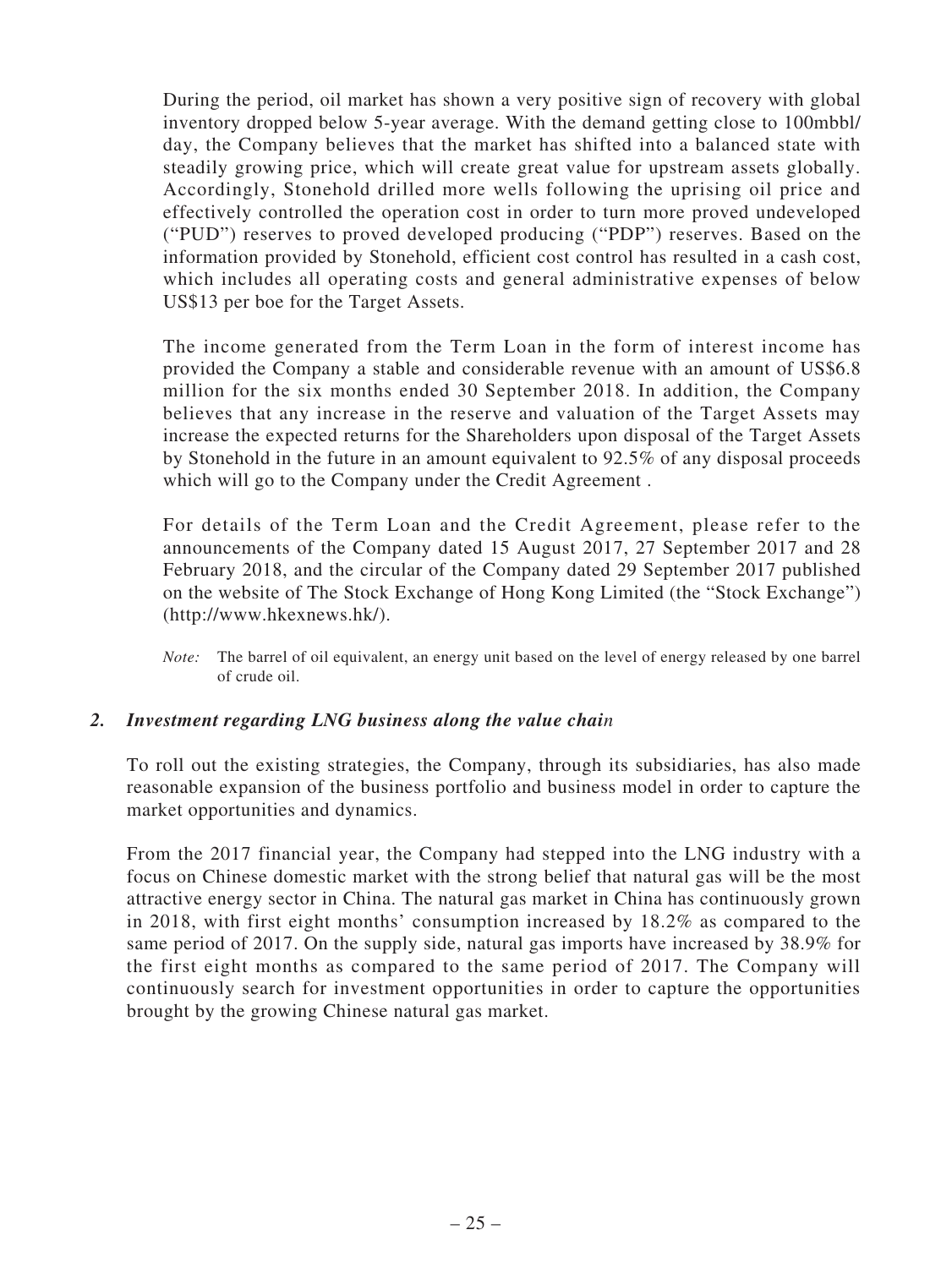### *2.1 JOVO Investment*

On 28 July 2017, Valuevale Investment Limited, a wholly-owned subsidiary of the Company, completed the subscription of shares allotted and issued by 江西九豐能源 有限公司 (Jiangxi Jovo Energy Company Limited\*) ("JOVO"), which is principally engaged in clean energy businesses, including importing, processing and sale of LNG and liquefied petroleum gas ("LPG") in China, at the consideration of RMB100 million (equivalent to approximately HK\$115.2 million).

According to the information provided by JOVO, JOVO's operational performance remained robust in 2017, with its revenue increased by 41% to RMB10,520.0 million and net income increased by 17% to RMB329.2 million. In regard to the LNG product, JOVO had delivered 973,000 tons to end-users which represents a 42% increase as compared to 2016. As the first non-state-owned LNG receiving terminal operator in China, JOVO has successfully captured the opportunities in the rapidly growing gas market, and helped relieving the supply pressure in the fourth quarter of 2017 by importing more LNG. JOVO is planning to steadily increase utilization rate of its terminal, which currently has a 2 mmtpa capacity.

In September 2018, JOVO filed documents for its initial public offering (IPO) in China, which the Company believes will not only provide good returns for its shareholders, but also carry the investment of the Company to a new level. JOVO plans to use proceeds from IPO to purchase two state-of-art mid-size LNG vessels. This will further expand its LNG business in terms of volume and coverage area.

The Company believes that JOVO's performance is in line with its expectation and the high demand of gas supply in China will keep JOVO growing at a fast speed. Also, being internationally recognized, JOVO is expanding its business to South East Asian region and trying to apply its successful business model over there.

### *2.2 GNL Quebec Investment*

On 30 November 2017, the Company, through its subsidiary, entered into the Agreement of Purchase and Sale with the Fund for purchasing its interests in GNL Quebec at the purchase price of US\$3.15 million (equivalent to approximately HK\$24,633,000). All conditions precedent in the Agreement of Purchase and Sale have been satisfied and the completion of the GNL Quebec Investment took place on 7 February 2018. Upon completion of the GNL Quebec Investment, the Company holds minority interest in GNL Quebec. On 26 July 2018, the Company made a subsequent investment of US\$1 million (equivalent to approximately HK\$7,800,000) to support the project's ongoing development.

<sup>\*</sup> *for identification purposes only*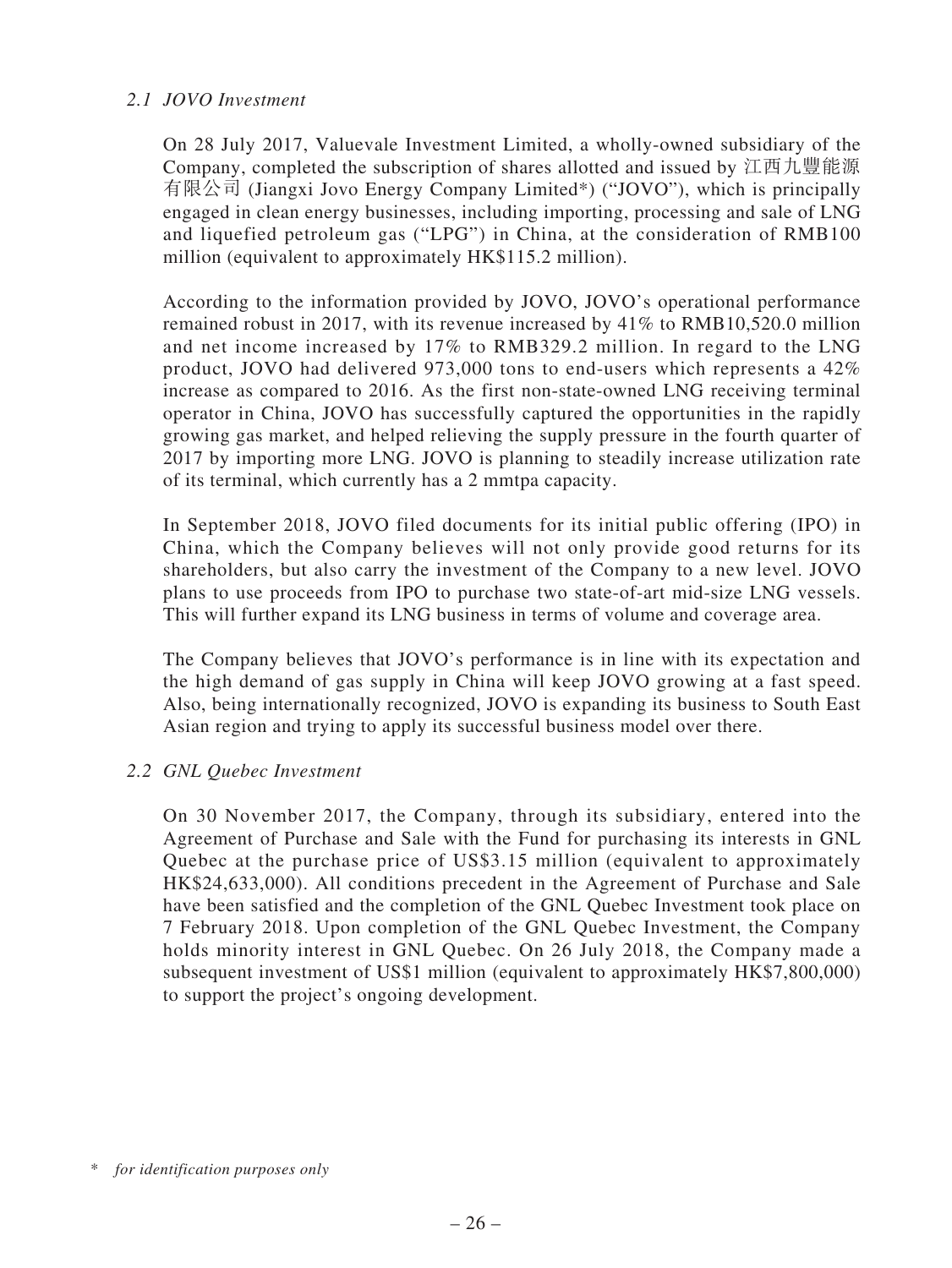According to the information provided by GNL Quebec, GNL Quebec, through its wholly-owned subsidiary, is developing a state-of-the-art LNG export terminal project with planned capacity of 11 mmtpa, Energie Saguenay, in Quebec of Canada. The project has achieved numerous enhancements which mainly include 1) reassessing the facility's layout by moving it farther away from the Saguenay River and aligning the infrastructure to minimize its visual impact and footprint; 2) introducing innovative approaches to mitigate nighttime light emissions; 3)applying technological improvements, such as substituting the traditional elevated flare stacks, which can be over 100 meters tall, with a confined ground-level flare to reduce visual impacts, etc. The environmental impact study of the project will be completed in a near future and be submitted to both the federal and provincial governments.

Construction of the plant and the gas pipeline of the project is expected to start in the first and third quarter of 2021, respectively.

#### *2.3 LNGL Investment*

On 13 June 2018, the Company, through its subsidiary, completed the subscription for 56,444,500 shares allotted and issued by LNGL, a company principally engaged in developing LNG export terminal projects in the U.S. and in Canada, at an aggregate subscription price of A\$28.2 million (equivalent to approximately HK\$166.8 million). Upon completion of the LNGL Investment, the Company holds 9.9% of the equity interests in LNGL and becomes the second largest shareholder of LNGL. The LNGL Investment monies were principally used to support the ongoing downstream LNG offtake marketing efforts focusing on the Magnolia LNG project of LNGL and for general corporate purposes.

According to the information provided by LNGL, the Magnolia LNG project, located in Lake Charles of Louisiana, the U.S., with planned capacity of 8 mmpta or greater, is recognized as one of the most viable greenfield LNG projects in the U.S.. It has obtained all required U.S. Federal Energy Regulatory Commission and U.S. Department of Energy permits and approvals. LNGL has focused on signing longterm off-taking contracts for Magnolia LNG project. While trade issues with the Chinese market impact the process temporarily, its negotiations with customers in other parts of the world remain smoothly. This trade tensions over the past months caused some headwinds for LNG transactions. However, LNGL remains hopeful in bringing a final investment decision ("FID") for Magnolia LNG project in the first half of 2019. The other project of LNGL, Bear Head LNG, continues to progress in a positive direction with productive discussions with Western Canada resource holders. The recent FID for LNG Canada in the market has brought additional attention to the need for LNG export projects on Canada's coasts, and the LNGL management team believes that Bear Head is the next best option.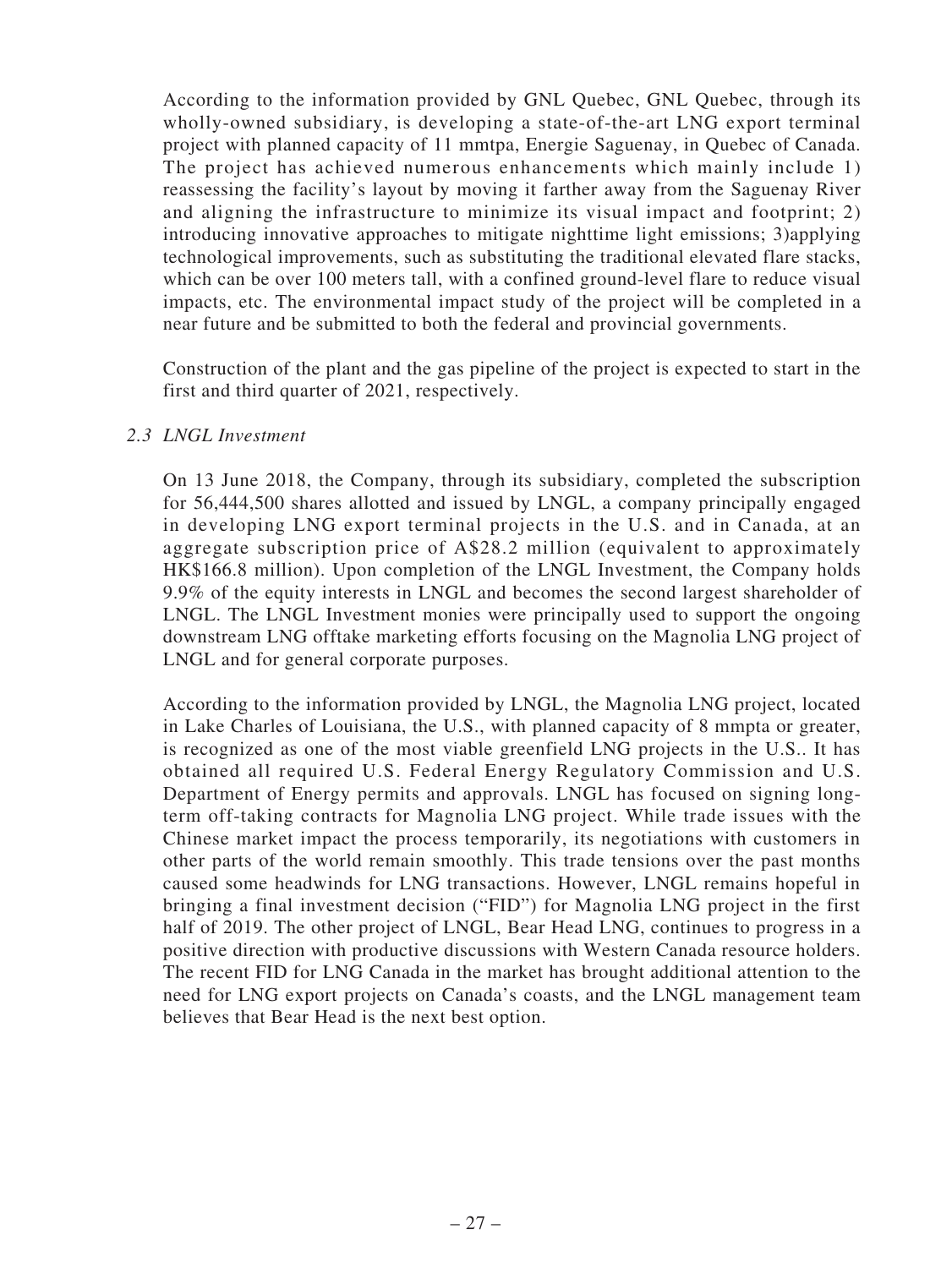### *2.4 JUSDA Energy Investment*

On 25 September 2018, the Company, through one of its wholly-owned subsidiaries, has entered into the JV Agreement with JUSDA and the Management, in relation to the formation of JUSDA Energy, to be engaged in LNG logistics services.

JUSDA Energy will benefit from the extensive network of natural gas resources of the Company, which will give its customers access to LNG resources in the North America and the Asia Pacific Region. JUSDA, as the sole logistics chain management platform designated under Foxconn Technology Group, has a wide container transportation network and strong bargaining power among the industry, which will provide strong support to JUSDA Energy in improving its LNG logistics services and reducing relevant costs.

The Company believes that the GNL Quebec Investment, the LNGL Investment and the JUSDA Energy Investment perfectly match the business strategy of the Company and, together with the existing investments (JOVO Investment), have achieved the first step of the key layout of natural gas import and export, and will bring the Company not only good financial returns but also great competitive advantages to participate in the opportunity of satisfying the rapidly growing need for natural gas in China.

The Company will continue to look for opportunities to invest in other LNG projects worldwide with a view to enhancing the Company's asset portfolio and overall investment return.

For details of the above transactions, please refer to the Company's voluntary announcements dated 17 July 2017, 31 July 2017, 8 February 2018, 4 June 2018, 13 June 2018 and 25 September 2018 published on the website of the Stock Exchange (http://www.hkexnews.hk).

### **Use of proceeds from the Subscription and the CN Subscription**

On 29 July 2016 (the "Completion Date"), the Company completed the reverse takeover transaction (the "RTO") which involved, among others, the acquisition by the Company of the entire equity interest of Hongbo Mining (the "Acquisition"), with Titan Gas Technology Investment Limited ("Titan Gas") becoming the majority shareholder of the combined group as a result. Hongbo Mining is treated as the acquirer for accounting purpose. Accordingly, the financial statements of the Company have been consolidated with those of Hongbo Mining since the Completion Date and the consolidated financial statements of the Company have been presented as a continuation of the financial statements of Hongbo Mining.

On the Completion Date, the Company completed, among others, the following transactions:

- 1. a subscription of certain ordinary shares and preferred shares issued by the Company to Titan Gas and other subscribers (the "Subscription"); and
- 2. a subscription of certain convertible note issued by the Company to League Way Ltd. (the "CN Subscription").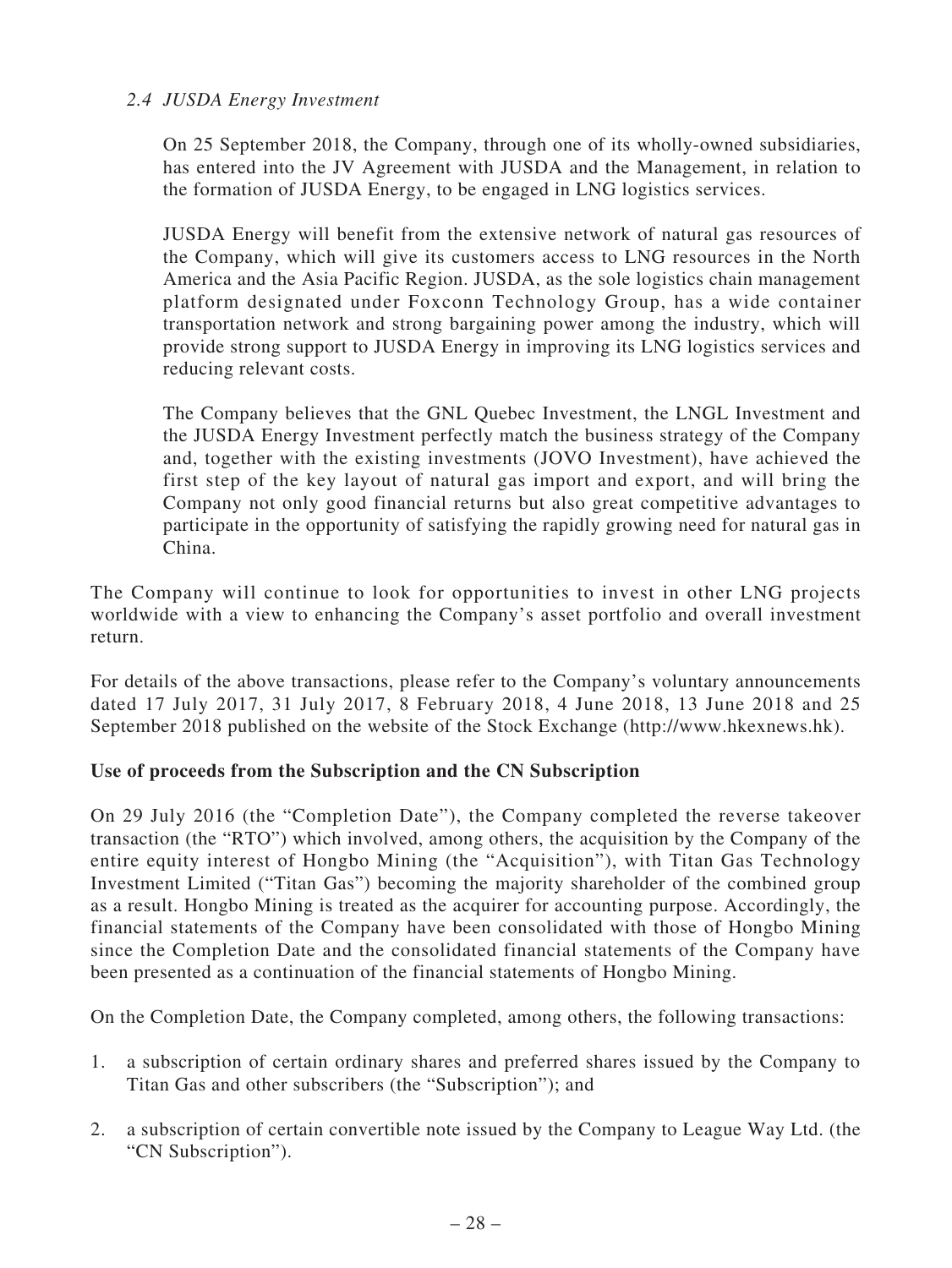The following table summarizes the intended use of proceeds and the actual use of proceeds as at 30 September 2018:

| Gross<br>Transaction<br>proceeds<br>(HK\$ million) | Amount<br>received<br>as at<br>30 September<br>2018<br>(HK\$ million) | Amount<br>receivable<br>as at<br>30 September<br>2018<br>(HK\$ million) | Intended use of proceeds<br>as disclosed in<br>the RTO circular dated<br>29 June 2016 (the "RTO<br>Circular")                                                                                                                                                                                                                                                                                                                                                                                                                                                                                                                                                                                                                                                                                                                                                                                                                                                                                                                             | Intended use of proceeds<br>(after the change)<br>as announced on<br>8 March 2017 and<br>the further change<br>as announced on<br>27 September 2017)                                                                                                                                                                                                                                                                                                                                                                                                                                                                                                                                                                                                                                                                       | Actual use of proceeds<br>as at 30 September 2018                                                                                                                                                                                                                                                                                                                                                                                                                                                                                                                                                                                                                                                                                                                                                                                                                                                                                                                                                                                                                                        |
|----------------------------------------------------|-----------------------------------------------------------------------|-------------------------------------------------------------------------|-------------------------------------------------------------------------------------------------------------------------------------------------------------------------------------------------------------------------------------------------------------------------------------------------------------------------------------------------------------------------------------------------------------------------------------------------------------------------------------------------------------------------------------------------------------------------------------------------------------------------------------------------------------------------------------------------------------------------------------------------------------------------------------------------------------------------------------------------------------------------------------------------------------------------------------------------------------------------------------------------------------------------------------------|----------------------------------------------------------------------------------------------------------------------------------------------------------------------------------------------------------------------------------------------------------------------------------------------------------------------------------------------------------------------------------------------------------------------------------------------------------------------------------------------------------------------------------------------------------------------------------------------------------------------------------------------------------------------------------------------------------------------------------------------------------------------------------------------------------------------------|------------------------------------------------------------------------------------------------------------------------------------------------------------------------------------------------------------------------------------------------------------------------------------------------------------------------------------------------------------------------------------------------------------------------------------------------------------------------------------------------------------------------------------------------------------------------------------------------------------------------------------------------------------------------------------------------------------------------------------------------------------------------------------------------------------------------------------------------------------------------------------------------------------------------------------------------------------------------------------------------------------------------------------------------------------------------------------------|
| 2,690<br>Subscription                              | 2,626<br>(Note 1)                                                     | Nil<br>(Note 1)                                                         | approximately HK\$60<br>million for the payment of<br>the transaction expenses;<br>approximately HK\$665<br>million for the payment of<br>the consideration for the<br>acquisition of the entire<br>equity interest of Hongbo<br>Mining;<br>approximately HK\$400<br>million to finance the<br>repayment of Hongbo<br>Mining's outstanding<br>payables and borrowings;<br>approximately HK\$800<br>million to finance the<br>development plan of the<br>currently explored areas in<br><b>Block 212;</b><br>approximately HK\$450<br>million for exploration and<br>development of other areas<br>in Block 212;<br>approximately HK\$115<br>million to finance the<br>operating expenses of<br>Hongbo Mining as well as<br>the Company and its<br>subsidiaries; and<br>approximately HK\$200<br>million for expanding the<br>business of the Company<br>and its subsidiaries by<br>acquiring other oil<br>companies and the further<br>exploration, development<br>and production of the other<br>newly acquired oil and gas<br>projects. | approximately HK\$66<br>million for the payment of<br>the transaction expenses;<br>approximately HK\$652<br>million for the payment of<br>the consideration for the<br>Acquisition;<br>approximately HK\$400<br>million to finance the<br>repayment of Hongbo<br>Mining's outstanding<br>payables and borrowings;<br>approximately HK\$800<br>million to finance the<br>development plan of the<br>currently explored areas in<br>Block 212 (Notes 1 and 2);<br>approximately HK\$111<br>million to finance the<br>operating expenses of<br>Hongbo Mining as well as<br>the Company and its other<br>subsidiaries (Note 2); and<br>approximately HK\$661<br>million for expanding the<br>business of the Company<br>and its subsidiaries through<br>investments in other oil and<br>gas companies or projects<br>(Note 2). | approximately HK\$66<br>million was used to settle<br>the payment of the<br>transaction expenses;<br>approximately HK\$652<br>million was used to settle<br>the payment of the<br>consideration for the<br>Acquisition;<br>approximately HK\$146<br>million was used for<br>repayment of Hongbo<br>Mining's outstanding<br>payables and borrowings;<br>approximately HK\$88<br>million was used for the<br>development work in Block<br>$212$ ( <i>Note 1</i> );<br>approximately HK\$69<br>million was used for the<br>general working capital of<br>the Company and its<br>subsidiaries<br>approximately HK\$661<br>million, together with<br>HK\$465 million from<br>unutilized proceeds of<br>development of Unit 2 and<br>Unit 19 of Block 212,<br>totaling HK\$1,126 million<br>was used for the provision<br>of the Term Loan (Note 2);<br>and<br>approximately HK\$119<br>million from unutilized<br>proceeds of development of<br>Unit 2 and Unit 19 of Block<br>212 and working capital was<br>used for the subscription of<br>shares in Jovo and the<br>transaction expenses. |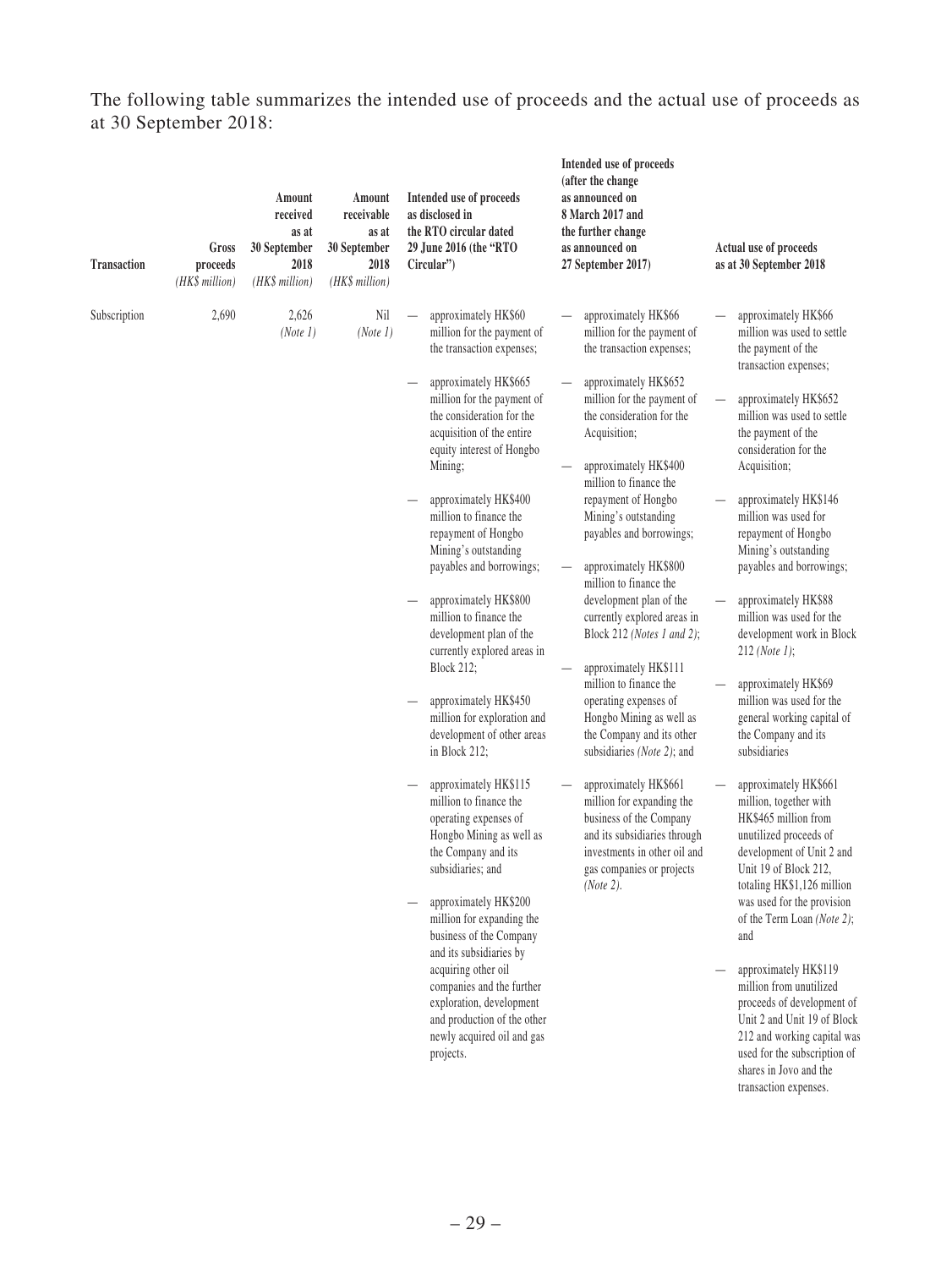| <b>Transaction</b> | Gross<br>proceeds<br>(HK\$ million)                                  | Amount<br>received<br>as at<br>30 September<br>2018<br>(HK\$ million) | Amount<br>receivable<br>as at<br>30 September<br>2018<br>(HK\$ million) | Proposed use of proceeds<br>as disclosed in<br>the RTO Circular                                                                                                                                                                                                                                                                                                                                                                                                      | Proposed use of proceeds<br>(after the change)<br>as announced on<br>8 March 2017 and<br>the further change<br>as announced on<br>27 September 2017)                                                                                                                                                                                                                      | Actual use of proceeds<br>as at 30 September 2018                                                                                                                                                                                    |
|--------------------|----------------------------------------------------------------------|-----------------------------------------------------------------------|-------------------------------------------------------------------------|----------------------------------------------------------------------------------------------------------------------------------------------------------------------------------------------------------------------------------------------------------------------------------------------------------------------------------------------------------------------------------------------------------------------------------------------------------------------|---------------------------------------------------------------------------------------------------------------------------------------------------------------------------------------------------------------------------------------------------------------------------------------------------------------------------------------------------------------------------|--------------------------------------------------------------------------------------------------------------------------------------------------------------------------------------------------------------------------------------|
| CN Subscription    | 250<br>(being the<br>principal<br>amount of the<br>convertible note) | 250                                                                   | Nil                                                                     | approximately HK\$200<br>$\overline{\phantom{a}}$<br>million to expand the<br>business of the Company and<br>its subsidiaries by acquiring<br>other oil companies and the<br>further exploration,<br>development and production<br>of the other newly acquired<br>oil and gas projects; and<br>approximately HK\$50<br>million to finance the<br>operations of Hongbo Mining<br>and to be used as general<br>working capital of the<br>Company and its subsidiaries. | approximately HK\$200<br>million to expand the<br>business of the Company and<br>its subsidiaries by investment<br>in other oil and gas<br>companies or projects ( <i>Note</i> $-$<br>$2)$ ; and<br>approximately HK\$50<br>million to finance the<br>operations of Hongbo Mining<br>and to be used as general<br>working capital of the<br>Company and its subsidiaries. | approximately HK\$200<br>million was used in respect<br>of the provision of the Term<br>Loan (Note 2); and<br>approximately HK\$50<br>million was used for the<br>general working capital of<br>the Company and its<br>subsidiaries. |

*Notes:*

1. On 29 July 2016, as part of the Subscription, the Company issued a total number of 443,369,176 preferred shares to Aquarius Growth Investment Limited ("Aquarius Investment") (the "Aquarius Subscription"), among which, 343,369,176 preferred shares were fully-paid and 100,000,000 preferred shares were partially-paid (the "Unpaid Preferred Shares"). With respect to the Unpaid Preferred Shares, Aquarius Investment partially paid an amount of HK\$3,348,000 (the "Partial Paid Amount") and an outstanding amount of HK\$63,612,000 remained unpaid, which became due and payable on 28 July 2017. On 28 September 2017, the Unpaid Preferred Shares, i.e., the whole of the 100,000,000 preferred shares, with the amount of HK\$66,960,000 were forfeited and cancelled. As agreed by the Company and Aquarius Investment, the Partial Paid Amount will not be refunded to Aquarius Investment and the Board has sole discretion on the use of the Partial Paid Amount. In light of such shortfall in the amount of proceeds received as compared to that contemplated at the time of the Subscription, taking into account the actual utilization of proceeds and the circumstances of the operations of the Company and its subsidiaries, the Company has decided that a total amount of HK\$736.39 million from the proceeds, being HK\$800 million minus HK\$63.61 million, be used to finance the development plan of the currently explored areas in Block 212, among which, an amount of HK\$88 million had been utilized with a remaining balance of HK\$648.39 million under such use. As at 30 September 2018, save for the amount of HK\$63,612,000 with respect to the aforesaid cancelled and forfeited preferred shares, the Company had received all proceeds from the Subscription.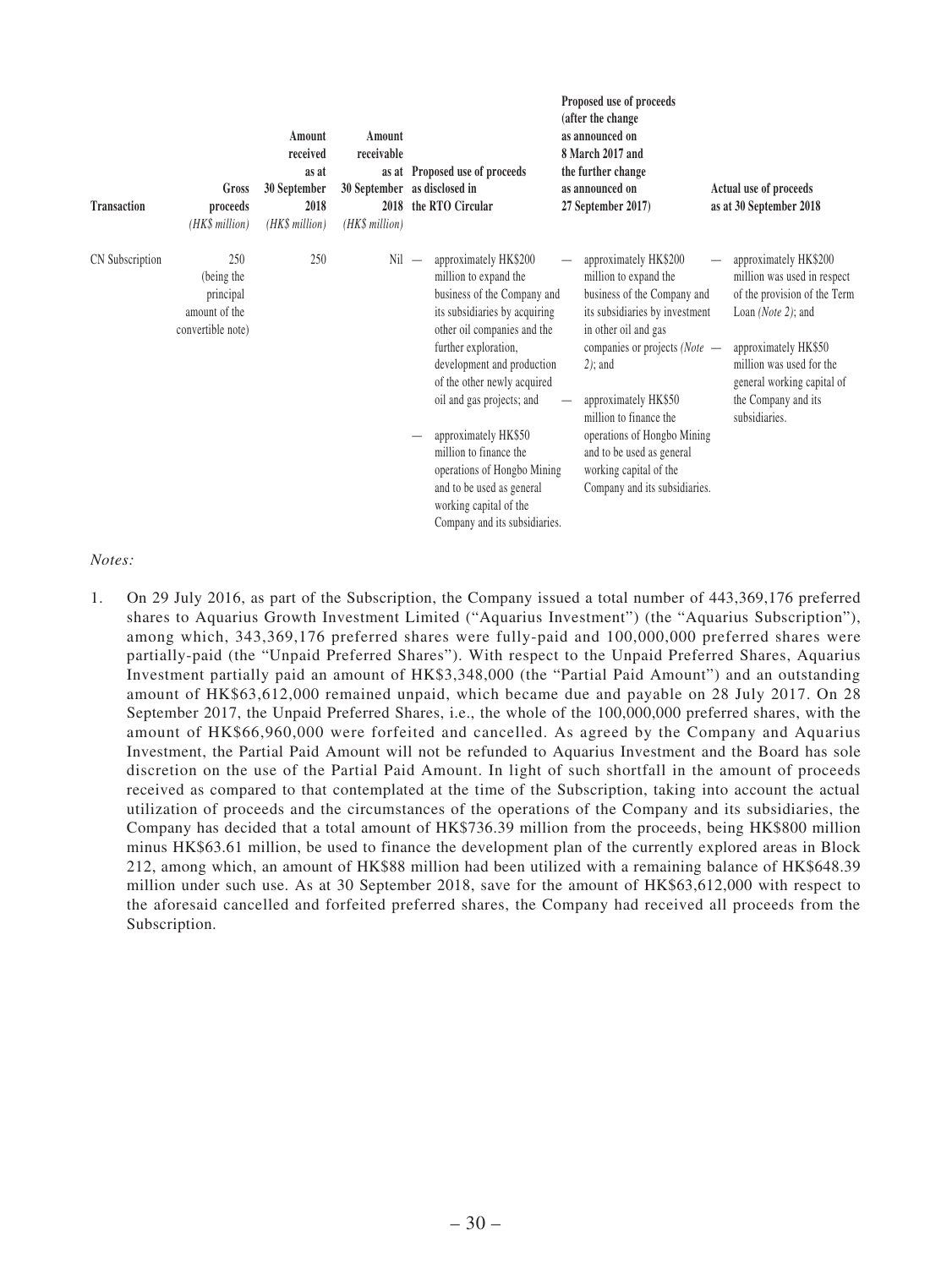- 2. As disclosed in the section headed "Stonehold investment", on 14 August 2017 (local time in Houston, Texas, the U.S.), the Company and Think Excel, a wholly-owned subsidiary of the Company, entered into the Credit Agreement with Stonehold, pursuant to which, the Company and Think Excel have conditionally agreed to grant the Term Loan to Stonehold. In order to finance the Term Loan under the Credit Agreement, the Company has made the following arrangements for the use of proceeds (after the reallocation as announced on 8 March 2017):
	- (1) extend the use of "Acquisition and development of other oil and gas companies or projects" to "Investment in other oil and gas companies or projects, including but not limited to acquisition and development, equity or debt investment and other forms of investment that the Company considers appropriate and in line with the Company's business strategy"; and
	- (2) temporarily use the unutilized proceeds of (i) an amount of HK\$532 million planned to be used for the development of Unit 2 and Unit 19 of Block 212 which was not required for any then immediate use and (ii) an amount of HK\$60.5 million planned to be used as working capital which was not required for any then immediate use for making the payment under the Term Loan on closing of the Stonegate Acquisition and replenish them with repayment from Stonehold after it has obtained further financing. As at the date of this interim results announcement, the negotiation with commercial banks for obtaining the Senior Debt is still ongoing. The Board confirms that the delay in entering into the Senior Debt will not negatively affect the liquidity of the Company.

As at 30 September 2018, an aggregate amount of HK\$2,516 million of the proceeds from the Subscription and the CN Subscription had been utilized and there was an outstanding utilized amount of HK\$360 million, which the Company intends to utilize pursuant to the intended use of proceeds (after the change as announced on 8 March 2017 and the further change as announced on 27 September 2017) as set above in upcoming financial years. The Company will, from time to time, taking into account the investment opportunities arising from domestic and overseas markets, assess and evaluate the business needs of the Company and its subsidiaries and the optimal plan for allocation and deployment of the financial resources of the Company and its subsidiaries to strengthen the efficiency and effectiveness of the use of proceeds, including, but not limited to, making further change to the intended use of proceeds as and when appropriate.

For further details of the change in use of proceeds, the entering into of the Credit Agreement and the further change in use of proceeds, please refer to the section headed "Stonehold Investment" and the announcements of the Company dated 8 March 2017, 15 August 2017, 27 September 2017 and 28 February 2018 respectively published on the website of the Stock Exchange (http://www.hkexnews.hk/).

For further details of the Subscription and the CN Subscription, please refer to the RTO Circular and the Company's announcement dated 29 July 2016 published on the website of the Stock Exchange (http://www.hkexnews.hk/).

For further details of the Aquarius Subscription, please refer to the Company's announcements dated 27 October 2015, 20 November 2015, 28 January 2016 and 23 March 2016 respectively, in relation to, among others, the amendments of the subscription agreement entered into between the Company and Aquarius Investment, as one of the subscribers, on 22 June 2015, and the RTO Circular published on the website of the Stock Exchange (http://www.hkexnews.hk/).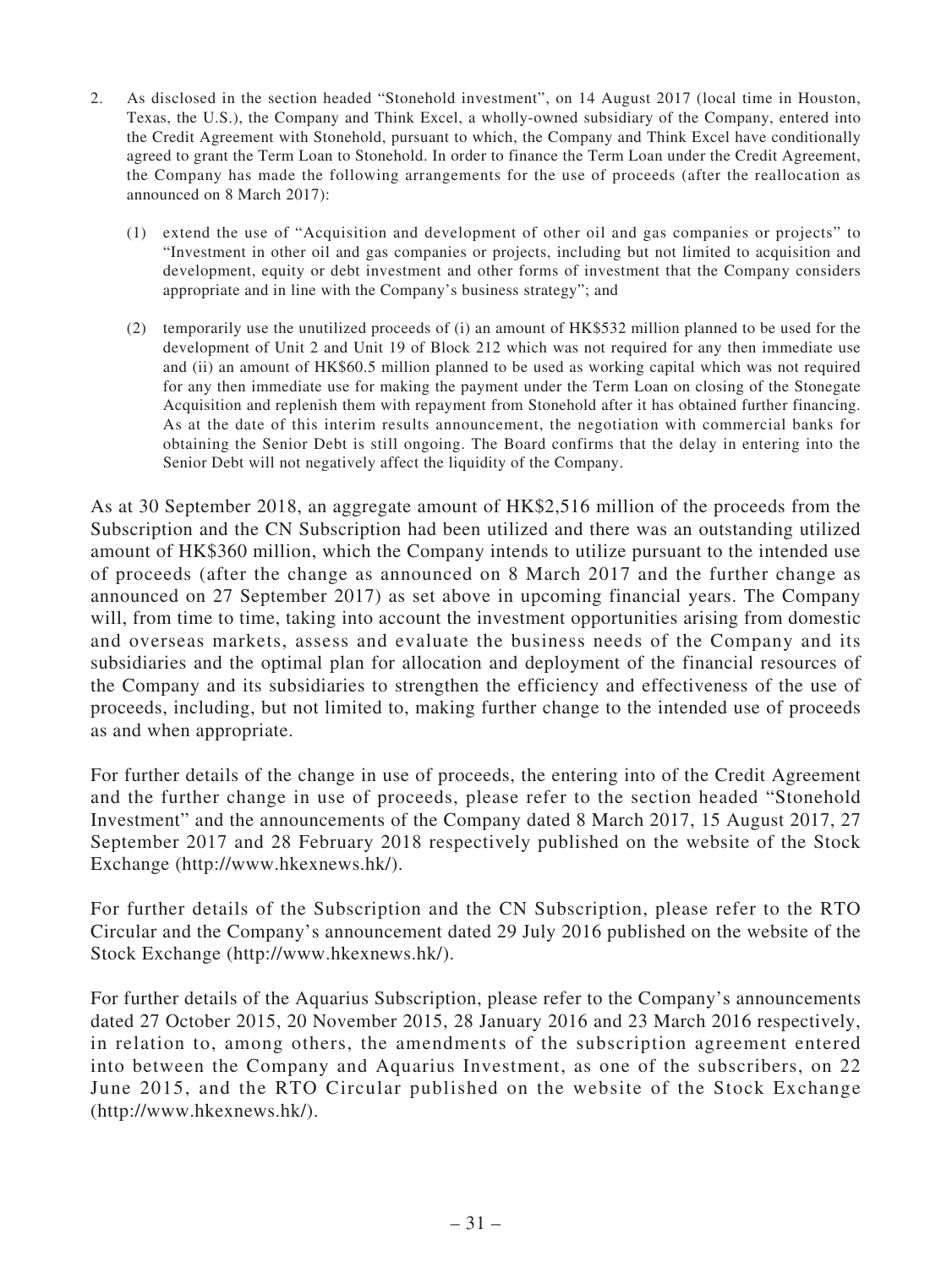### **Use of proceeds from the Foxconn Subscription**

On 22 January 2018, the Company received an aggregate subscription price of HK\$1,485 million from Foxconn Technology Pte. Ltd., High Tempo International Limited, World Trade Trading Limited, Q-Run Holdings Limited, and Q-Run Far East Corporation (collectively known as the "Foxconn Subscribers") and issued to each of the Foxconn Subscribers 297,000,000 subscription shares at the subscription price of HK\$1.00 per subscription share totalling 1,485,000,000 subscription shares in accordance with the terms and conditions of the subscription agreement (the "Foxconn Subscription").

For details of the Foxconn Subscription, please refer to the announcements of Company dated 13 December 2017 and 22 January 2018 and the circular of the Company dated 23 December 2017 published on the website of the Stock Exchange (http://www.hkexnews.hk/).

The gross proceeds from the Foxconn Subscription are HK\$1,485 million. The net proceeds from the Foxconn Subscription (after deducting the expenses incurred in the Foxconn Subscription) are approximately HK\$1,483 million.

The Company intends to use and has used the net proceeds from the Foxconn Subscription as follows:

- 1. as to approximately HK\$1,100 million for potential investment in or acquisition of targets in the natural gas industry along the value chain, both in China and in North America (including but not limited to LNG export terminal projects in Canada, LNG receiving terminal projects in China, companies engaged in importing, processing and sale of LNG, and city gas companies or natural gas distribution companies in China), among which HK\$257.7 million had been utilized for investments in the natural gas industry as at 30 September 2018;
- 2. as to approximately HK\$300 million to expand the business of the Company through investments in upstream shale gas and/or shale oil assets or projects overseas, especially within high quality basins in North America, which had not been utilized as at 30 September 2018; and
- 3. as to approximately HK\$83 million to other investments for the future development that is in line with the business strategies of the Company, which had not been utilized as at 30 September 2018.

As at 30 September 2018, an aggregate amount of HK\$257.7 million had been utilized for investments in the natural gas industry pursuant to the intended use. As for the remaining unutilized amount of HK\$1,225.3 million the Company intends to follow the abovementioned intended uses in the upcoming financial years. The Company will, from time to time, after taking into account the investment opportunities, the business needs and the optimal plan for financial resources allocation, strengthen the efficiency and effectiveness of the use of proceeds and make further announcements as and when appropriate.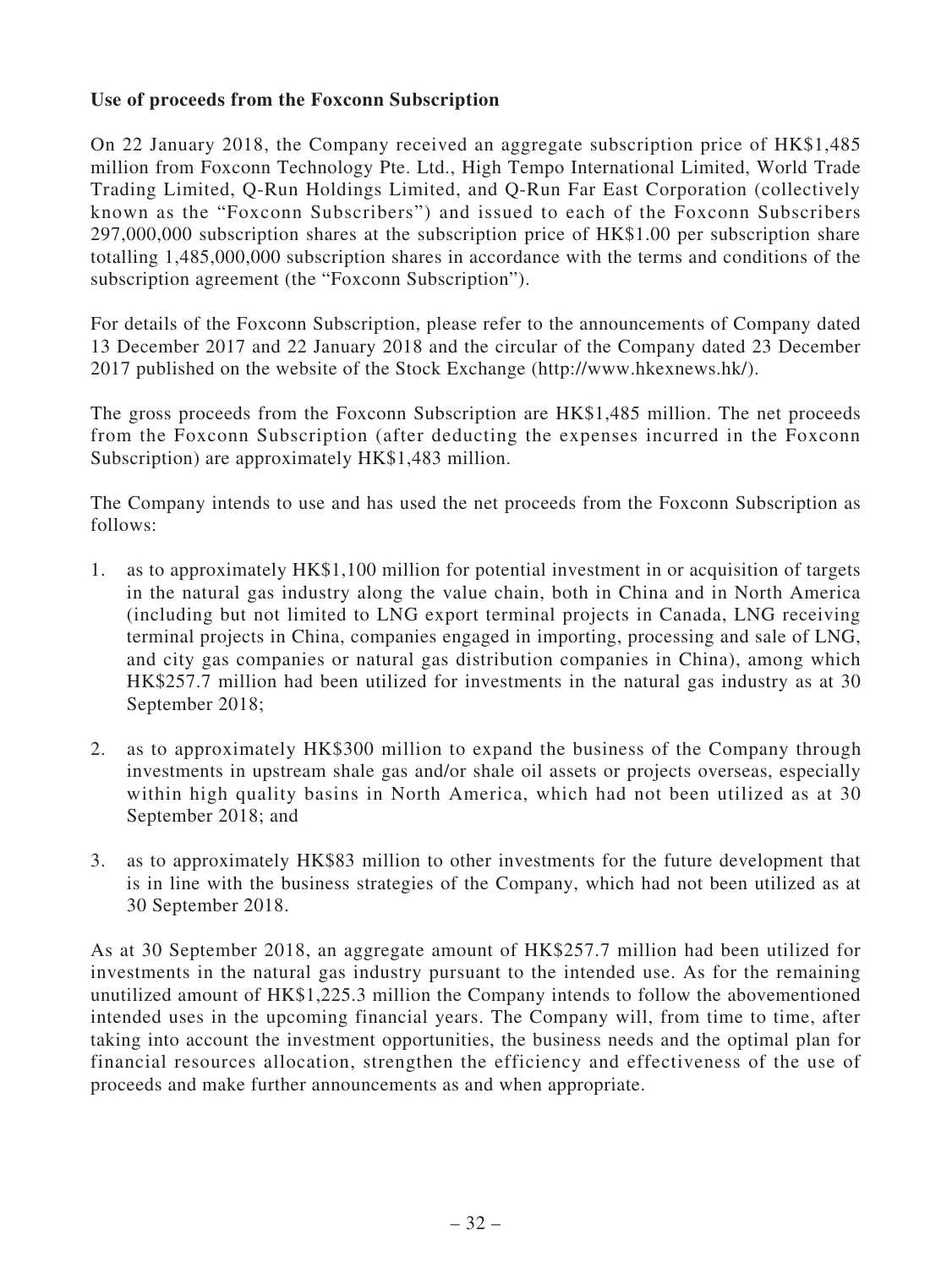### **Subscription of notes**

On 3 April 2018, the Company entered into a term sheet with the Goldman Sachs Finance Corp International Ltd (the "Issuer"), to subscribe for the 6-Month Quanto USD Participation Notes with afloating interest rate in the principal amount of US\$50 million (equivalent to approximately HK\$392.4 million) issued by the Issuer on 10 April 2018 (the "Notes"). The Notes are redeemable at 100% of the principal amount on the scheduled maturity date of 17 October 2018, with early redemption permitted in occurrence of certain events and in the manner as described in the terms and conditions of the Notes. The Notes have been fully redeemed on 17 October 2018.

The Board believes that without affecting the Company's operational liquidity and fund security, appropriate short-term wealth management is conducive to enhancing the utilization of capital. By utilizing certain idle funds to subscribe for the Notes, the Company would balance its investment portfolio and increase its income from idle funds.

For details of the above transaction, please refer to the Company's announcements dated 3 April 2018 published on the website of the Stock Exchange (http://www.hkexnews.hk).

### **OUTLOOK**

The Company seeks to achieve superior risk-adjusted returns by making privately negotiated investments in the energy sector, with dedicated investment professionals focusing exclusively on energy but analyzing opportunities across sub-sectors, geographies, and the capital structure. The Company endeavours to leverage its expertise to build differentiated businesses in parts of the energy value chain where we see value. The Company's current portfolios are primarily within the areas of oil upstream assets and LNG business in the energy sector.

Oil prices experienced their first sustained period above \$60 per barrel since the market downturn in 2014. This reflects a tighter global market following five years of strong global oil demand growth and supply reductions resulting from geopolitical instability and Organization of Petroleum Exporting Countries (OPEC) actions. The improved market fundamentals are supportive for oil upstream companies optimizing the economics and growing their value. The Company's two upstream portfolios were both benefiting from the bullish market environment and continuing to perform well operationally. The Company will remain focused on growing our Shareholder value in two principal ways. On one hand the Company seeks to drive operational improvements and identify attractive growth opportunities within these upstream portfolios, on the other hand the Company is monitoring the environment for potentially exiting its mature investments and will take advantage of attractive windows to crystalize value.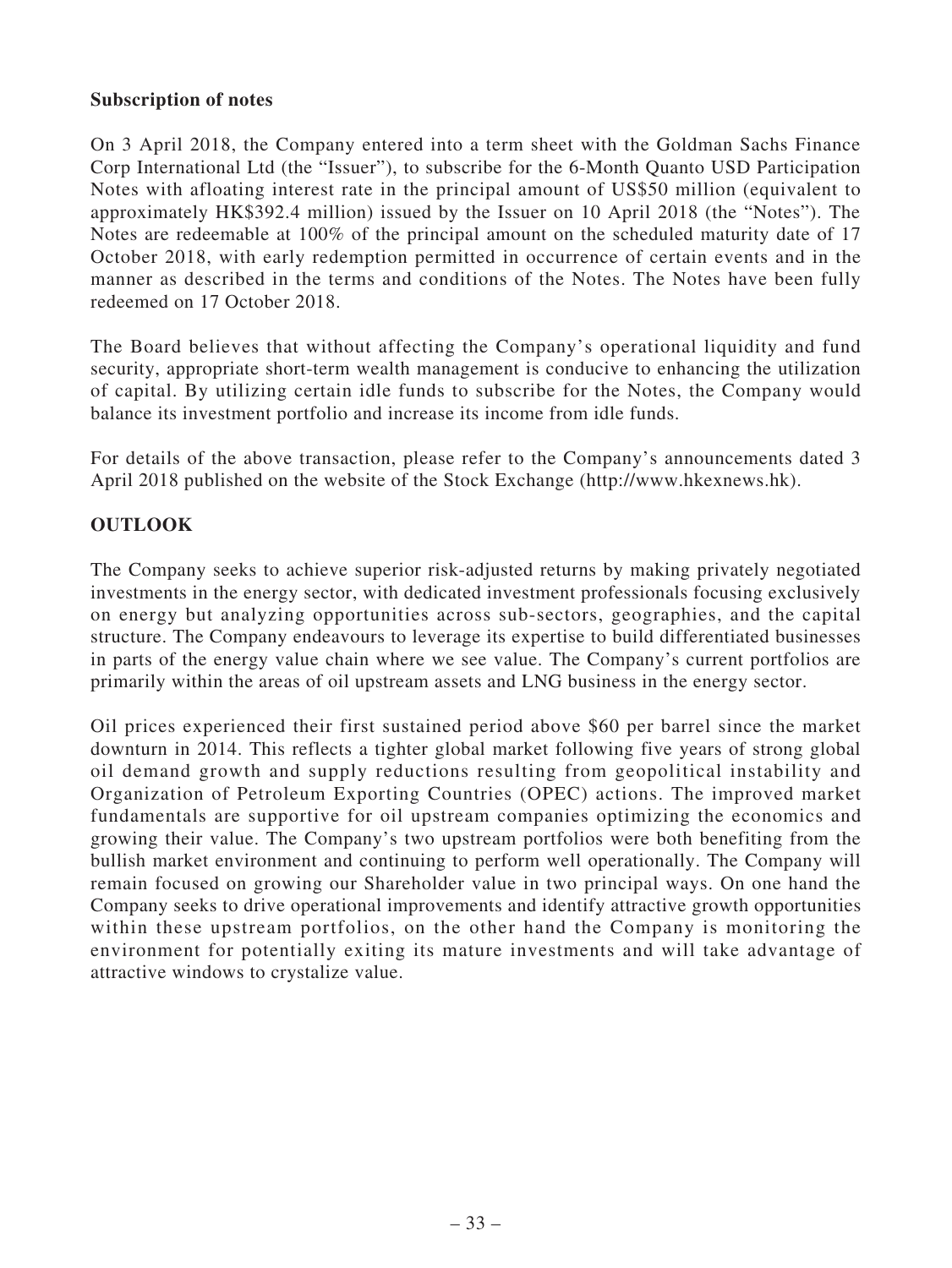For LNG players, the 2017 winter market ended on a high note. These higher LNG prices were achieved even with the global LNG market absorbing approximately 30 million tonnes per year of additional supply. It clearly indicated the acceleration in LNG demand globally and potential future supply constraints. With increasing demand and unsustainably low numbers of recent FID for new LNG liquefaction facilities globally, a tighter LNG market is unfolding. As the Company expected, rising demand is concentrated in Asian market, with Japan remaining the world's largest LNG importer, followed by China which eclipsed South Korea for the first time. In China, government initiatives to increase gas consumption are taking effect. New energy policies targeting urban air pollution, coal-to-gas switching, and primary energy structural reform are to create huge natural gas and LNG demand upside. In 2017, China's LNG imports had achieved a record high of 50% year-on-year growth and such high growth is expected to continue.

The Company is to re-emphasize on its strategic focus on LNG sector. The Company's investment strategy is to grasp the great opportunities arising from China's increasing demand for imported LNG supplied by the North America market, where abundant low-cost shale gas exists. By investing in China's first non-state-owned LNG import terminal, two of the most viable LNG export terminal developers in North America, and most recently an LNG logistics service company, the Company has been making strategic investments throughout the LNG value chain. The Company believes its LNG portfolio companies are extremely well positioned to take advantage of the LNG market dynamics outlined above. The Magnolia LNG project and Energie Saguenay LNG project are each one of the most mature of all the competing U.S. and Canada LNG projects, respectively, and are working hard to contract offtaking agreements from credit worthy customers and progress to a positive FID to begin construction of the projects. The Company's portfolio of LNG receiving terminal operator JOVO is enjoying a favorable buyer-market and a first mover advantage with robust revenue and profit, whereas the other LNG portfolio, JUSDA Energy, is introducing a disruptive model of LNG ISO container transportation, which is expected to shift the market landscape. The Company remains positive on its LNG strategy and the performance of its LNG portfolios.

It's worth reflecting on the Company's longer term performance, as this has been an incredibly tumultuous time for the energy industry, with highly volatile commodity prices and dynamic geopolitical environment. The Company's investment philosophy has allowed the Company to exploit opportunities arising from industry's distress. Also, the Company is of the view that the energy sector by its nature is a favorable option for the Company to achieve sustainable long-term growth and prosperity. Despite of its positive cash position, the Company may also consider looking for suitable capital raising method which may include leveraging both equity and/or debt markets, as well as any other alternative fund raising methods. The Company believes that it's well positioned to develop quickly when attractive assets become available. The Company will endeavor to present a unique investment opportunity for its Shareholders to gain exposure to a diversified, top quality global energy asset portfolio and to achieve superior returns.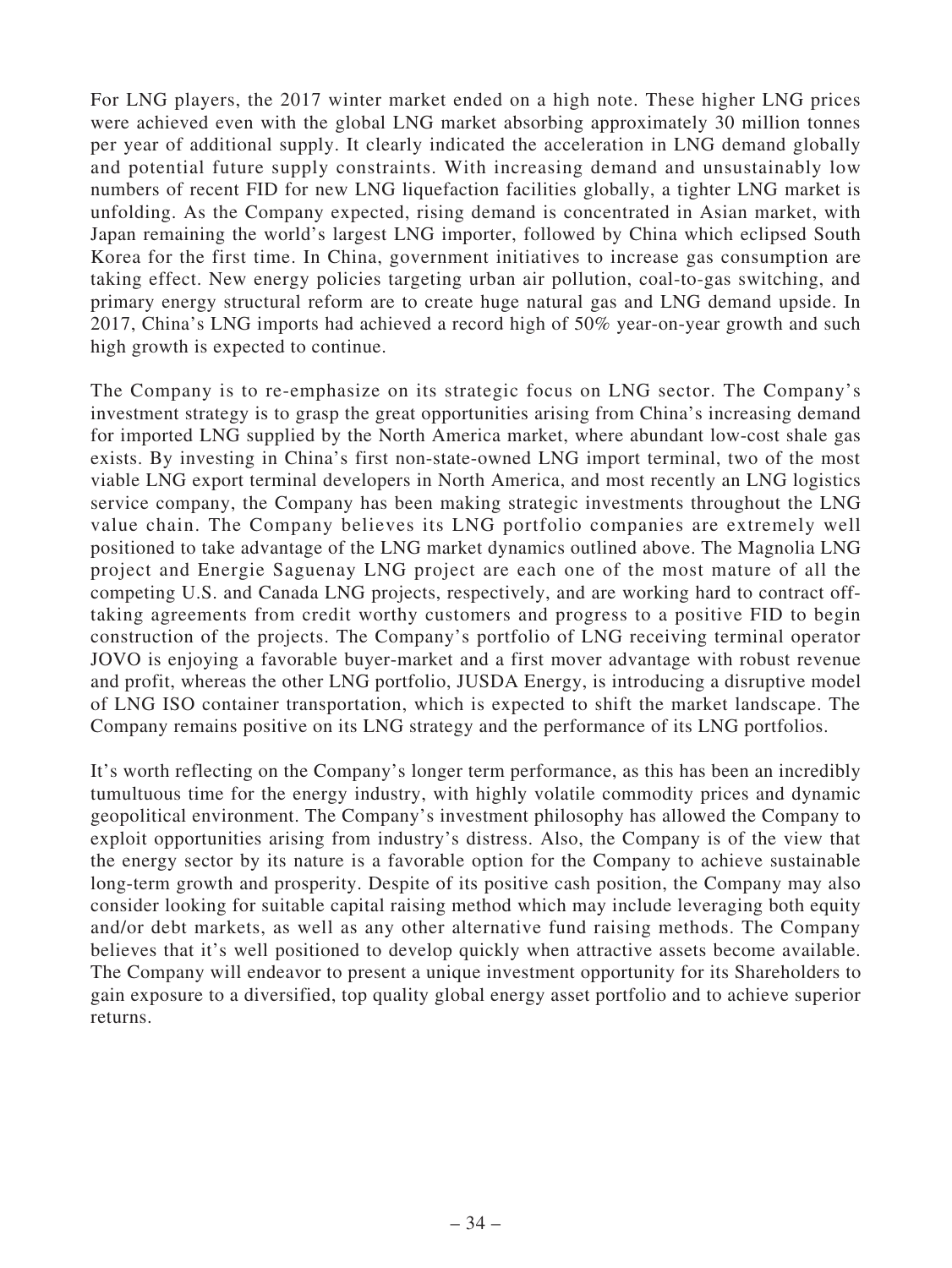### **MAJOR RISK MANAGEMENT**

The Company's market risk exposures primarily consist of oil price risk, currency risk, liquidity risk and interest rate risk.

### **Oil price risk**

The principal activity of the Company is global energy assets investment and management. The principal activities of its subsidiaries and invested portfolios consist of upstream oil and gas business, LNG liquefaction and exporting, LNG importing, processing and sales, as well as LNG Logistics services etc. Hongbo Mining, a wholly-owned subsidiary of the Company, is engaged in petroleum-related activities in the PRC. The Company also has the Term Loan granted to Stonehold, which is engaged in petroleum-related activities as well. Prices of crude oil are affected by a wide range of global and domestic political, economic and military factors which are beyond the control of the Company. A decrease in such prices could adversely affect the financial position of the Company and its subsidiaries. The Company actively used derivative instruments to hedge against potential price fluctuations of crude oil.

As at 30 September 2018, the Company purchased swaps and/or put options for part of the production of Hongbo Mining and Stonehold. Both the swaps and/or the put options place the Company in a hedged position, protecting the Company from a decline in the oil price over the stipulated period of time and preserving the value of the assets of Hongbo Mining and Stonehold. For details of hedging activities with respect to Stonehold's production, please refer to the announcement of the Company dated 3 April 2018 published on the website of the Stock Exchange (http://www.hkexnew.hk).

At 30 September 2018, it is estimated that an increase/decrease at the crude oil price exceed/ be lower than the fixed maximum price set by the crude oil price option contract and crude oil price swaps contracts, with all other variables held constant, would have decreased/increased the profit after tax (and increased/decreased accumulated losses) of the Company and its subsidiaries.

### **Currency risk**

The Company and its subsidiaries are exposed to currency risk primarily through overseas investment which gives rise to other receivables and cash balances that are denominated in a foreign currency, i.e., a currency other than the functional currency of the operations to which the transactions relate. The currencies giving rise to this risk are primarily HK\$, US\$, A\$ and RMB.

The Company and its subsidiaries currently do not engage in hedging activities designed or intended to manage foreign exchange rate risk. The Company and its subsidiaries will continue to monitor foreign exchange changes to best preserve the cash value.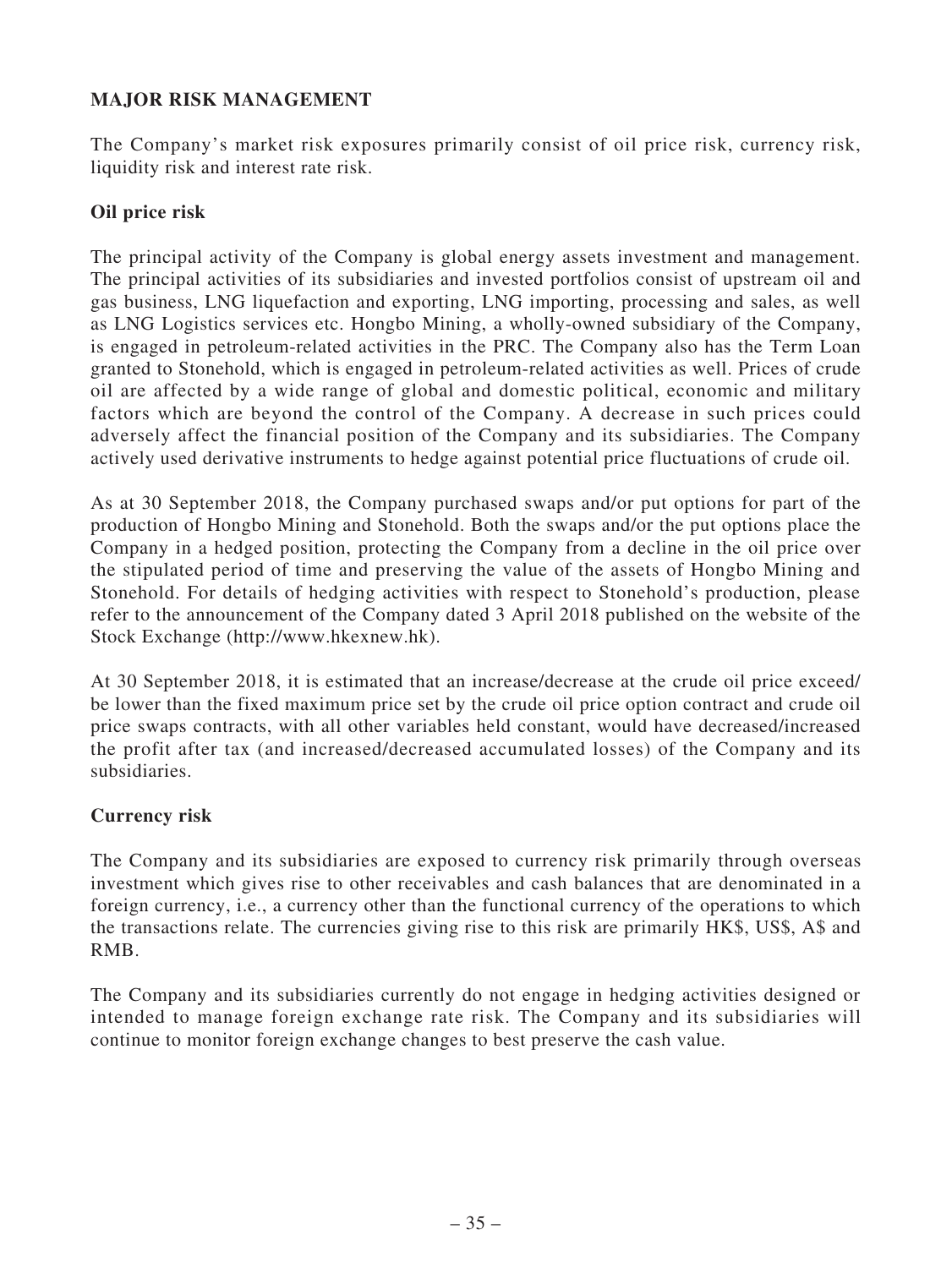### **Liquidity risk**

The Company and its individual operating entities are responsible for their own cash management, including the short-term investment of cash surpluses and the raising of loans to cover expected cash demands, subject to approval by the parent company's board when the borrowings exceed certain predetermined levels of authority. The policy of the Company and its subsidiaries is to regularly monitor its liquidity requirements and its compliance with lending covenants, to ensure that it maintains sufficient reserves of cash and readily realisable marketable securities and adequate committed lines of funding from major financial institutions to meet its liquidity requirements in the short and longer term.

#### **Interest rate risk**

The interest rate risk of the Company and its subsidiaries arises primarily from interestbearing borrowings. The Company and its subsidiaries regularly review and monitor the mix of fixed and variable rate bank borrowings in order to manage the interest rate risks.

### **REVIEW OF FINANCIAL RESULTS**

#### **Comparing six months ended 30 September 2018 to six months ended 30 September 2017**

#### *Revenue from sales of goods*

The revenue from sales of goods represents the crude oil net sales from Hongbo Mining, a wholly-owned subsidiary of the Company. It increased by HK\$33.3 million, or 61.9%, from HK\$54.0 million for the six months ended 30 September 2017 to HK\$87.3 million for the six months ended 30 September 2018.

The increase was mainly due to the increase in crude oil prices and Hongbo Mining's net sales volume. Hongbo Mining's crude oil is priced mainly with reference to Brent Crude oil prices. The average Brent Crude oil price for the six months ended 30 September 2018 increased to approximately HK\$598 per barrel as compared to approximately HK\$404 per barrel for the six months ended 30 September 2017. The average unit selling price of Hongbo Mining's crude oil increased to approximately HK\$578 per barrel for the six months ended 30 September 2018 from HK\$372 per barrel for the six months ended 30 September 2017, which was consistent with the trend of global oil prices. Hongbo Mining's net sales volume increased to approximately 151,227 barrels for the six months ended 30 September 2018 from approximately 145,201 barrels for the six months ended 30 September 2017, which was mainly due to more wells drilled and the impact of fracture in the six months ended 30 September 2018. For further details on the increase of the production volume, please refer to "Business Review — Hongbo Mining Investment".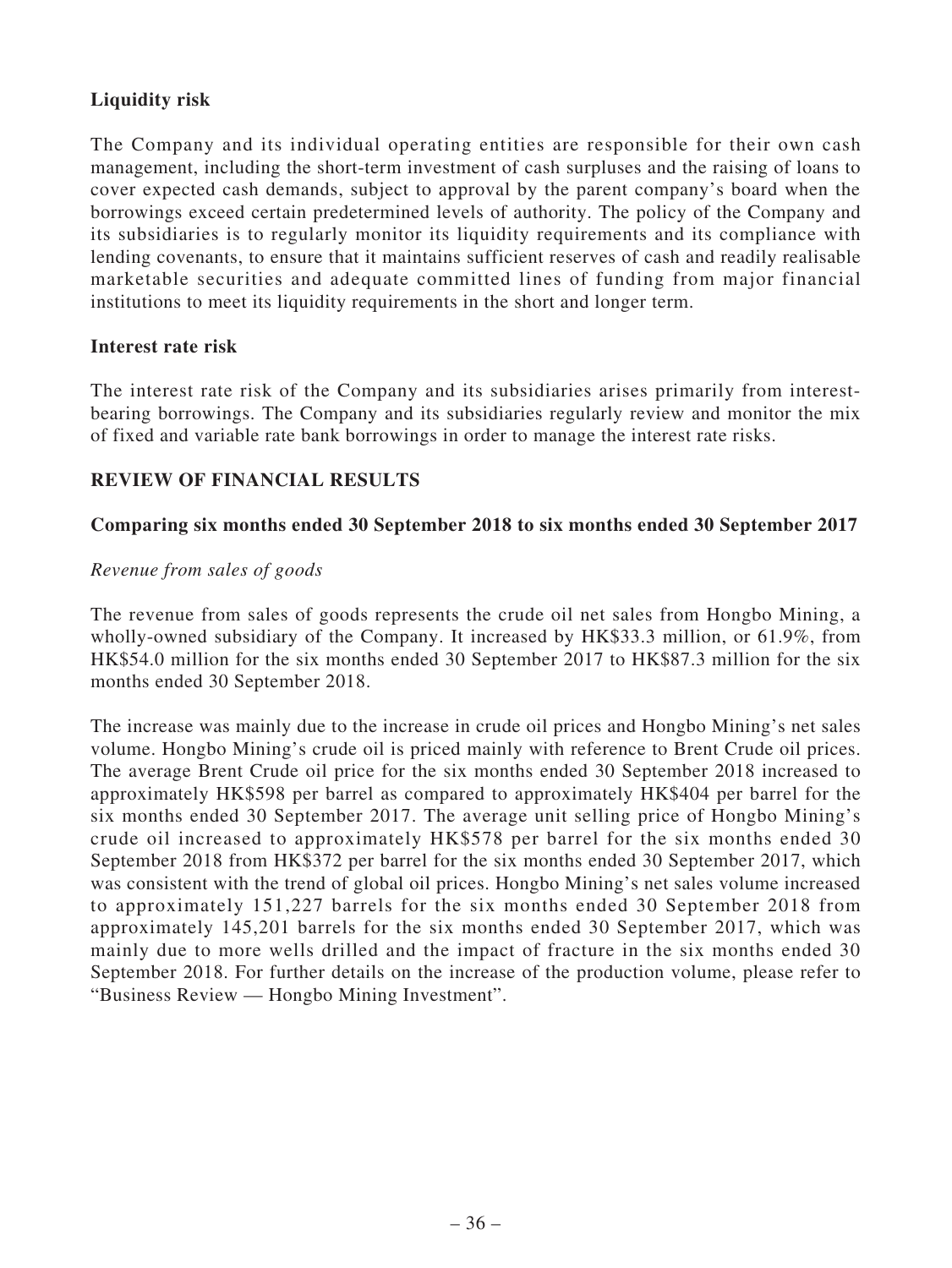### *Cost of sales of goods*

Cost of sales of goods represents the crude oil sales cost from Hongbo Mining, which only increased by approximately HK\$2.3 million, or approximately 5.1%, from approximately HK\$44.6 million for the six months ended 30 September 2017 to approximately HK\$46.9 million for the six months ended 30 September 2018 with the gross production volume and gross sales volume of Hongbo Mining for the six months ended 30 September 2018 increased by 7,343 barrels and 7,533 barrels, or approximately 4.0% and 4.2%, respectively, as compared with that for the six months ended 30 September 2017.

The average unit production cost remained stable at approximately HK\$245 per barrel (equivalent to US\$31.2 per barrel) and approximately HK\$243 per barrel (equivalent to US\$31.1 per barrel) for the six months ended 30 September 2018 and 2017, respectively. Besides, as the industry recovers, normally the cost of various operation services will also increase. Accordingly, the average unit production cost before depreciation and amortization increased by HK\$18 per barrel, or approximately 18.6%, from HK\$99 per barrel (equivalent to US\$12.4 per barrel) for the six months ended 30 September 2017 to HK\$117 per barrel (equivalent to US\$15.0 per barrel) for the six months ended 30 September 2018.

#### *Investment income*

Investment income (excluding exchange gain/loss) includes returns from the Term Loan granted to Stonehold on 26 September 2017, who holds the unconventional shale oil and gas assets in the Eagle Ford core region in the U.S, amounting to approximately HK\$45.7 million. The other component of investment income (excluding exchange gain/loss) mainly includes the fair value gain of approximately HK\$64.5 million from the LNGL investment. On the other hand, the Company recorded exchange loss of approximately HK\$28.7 million for all the investments, and losses of approximately HK\$16.1 million with respect to the derivative financial instruments used to hedge against potential price fluctuations of crude oil.

#### *Administrative expenses*

Administrative expenses increased by approximately HK\$5.6 million, or approximately 20.2%, from HK\$27.7 million for the six months ended 30 September 2017 to HK\$33.3 million for the six months ended 30 September 2018. The increase in administrative expenses was primarily due to the increase of business development activities with the rapid development of the Company's business.

### *Taxes other than income tax*

Taxes other than income tax increased by approximately HK\$4.8 million, or approximately 132.1%, from approximately HK\$3.6 million for the six months ended 30 September 2017 to approximately HK\$8.4 million for the six months ended 30 September 2018, which was mainly due to (i) the increase in resources tax levied on the sale of crude oil primarily attributable to the revenue growth of Hongbo Mining, and (ii) the accrual for petroleum special profit taxation attributable to the oil prices accessing US\$65 per barrel.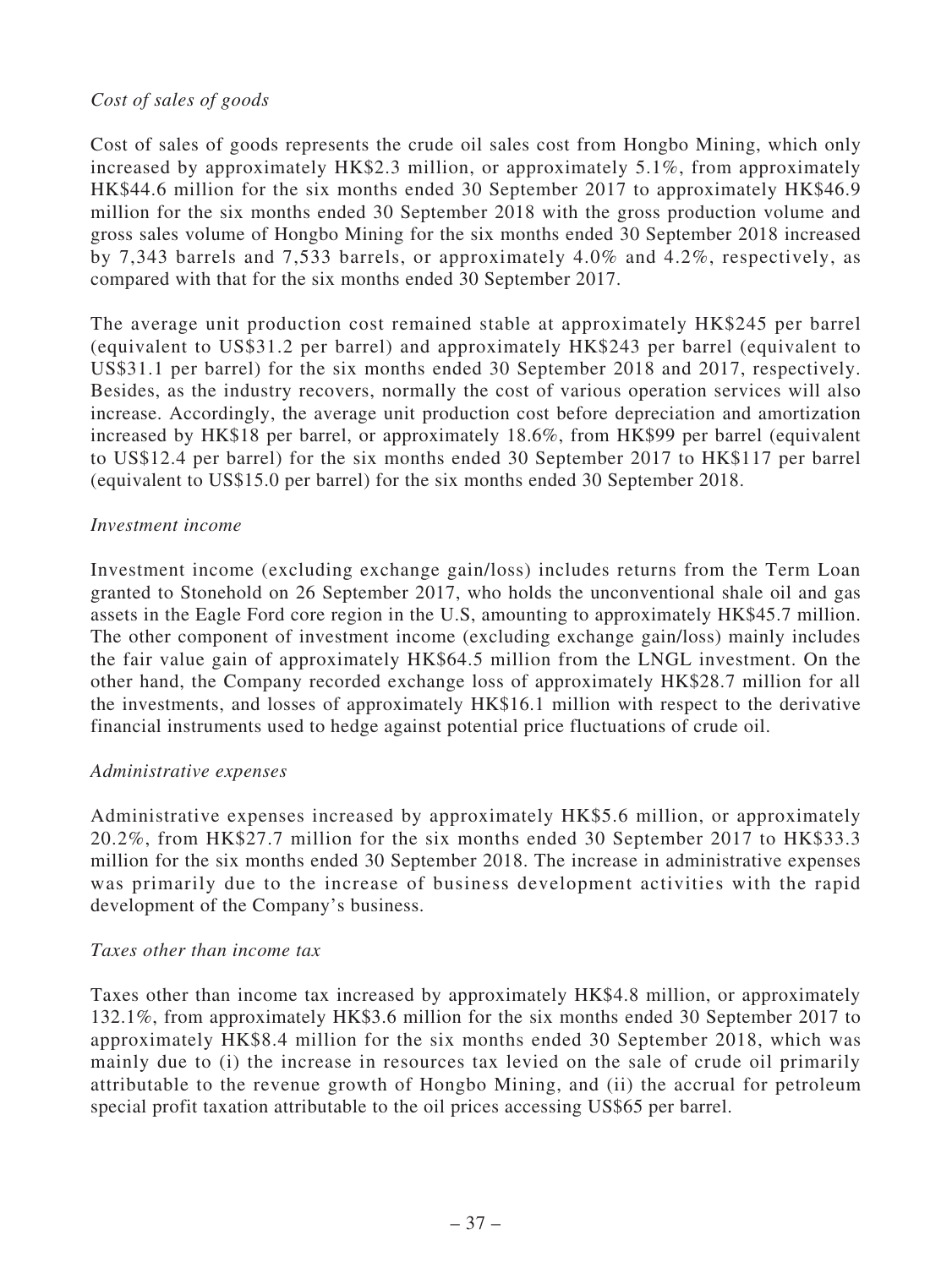### *Exploration expenses, including dry holes*

The exploration expense remained stable at approximately HK\$0.5 million and approximately HK\$0.9 million for the six months ended 30 September 2017 and 2018, respectively.

#### *Net finance income/(costs)*

The Company and its subsidiaries recorded net finance income of approximately HK\$2.5 million for the six months ended 30 September 2018 and net finance costs of approximately HK\$2.5 million for the six months ended 30 September 2017, which was primarily due to the increase of bank interest income of approximately HK\$13.0 million from the abundant cash owned by the Company, especially after the Foxconn Subscription.

#### *Profit/(loss) before taxation*

Profit before taxation significantly increased by approximately HK\$98.6 million from a loss before taxation of approximately HK\$19.3 million for the six months ended 30 September 2017 to a profit before taxation of approximately HK\$79.3 million for the six months ended 30 September 2018, which was primarily due to the cumulative effects of factors as discussed above in this section.

#### *Income tax*

Income tax changed from a deferred tax expense of approximately HK\$5.4 million for the six months ended 30 September 2017 to a deferred tax expense of approximately HK\$4.5 million for the six months ended 30 September 2018. The change was mainly due to the movements of the deferred tax assets and liabilities arising from the temporary differences of the provision for abandonment, depreciation of oil and gas properties of Hongbo Mining, amortisation of intangible assets and accrued expenses.

### *Profit/(loss) for the period*

The profit for the period significantly increased by HK\$99.4 million from a loss of approximately HK\$24.6 million for the six months ended 30 September 2017 to a profit of approximately HK\$74.8 million for the six months ended 30 September 2018, which was primarily due to the cumulative effects of factors as discussed above in this section.

#### *EBITDA*

The management of the Company prepared a reconciliation of EBITDA to profit/loss before taxation, its most directly comparable financial performance measures calculated and presented in accordance with financial reporting standards and interpretations issued by the Hong Kong Institute of Certified Public Accountants. EBITDA refers to earnings before interest expenses, income tax, depreciation and amortisation.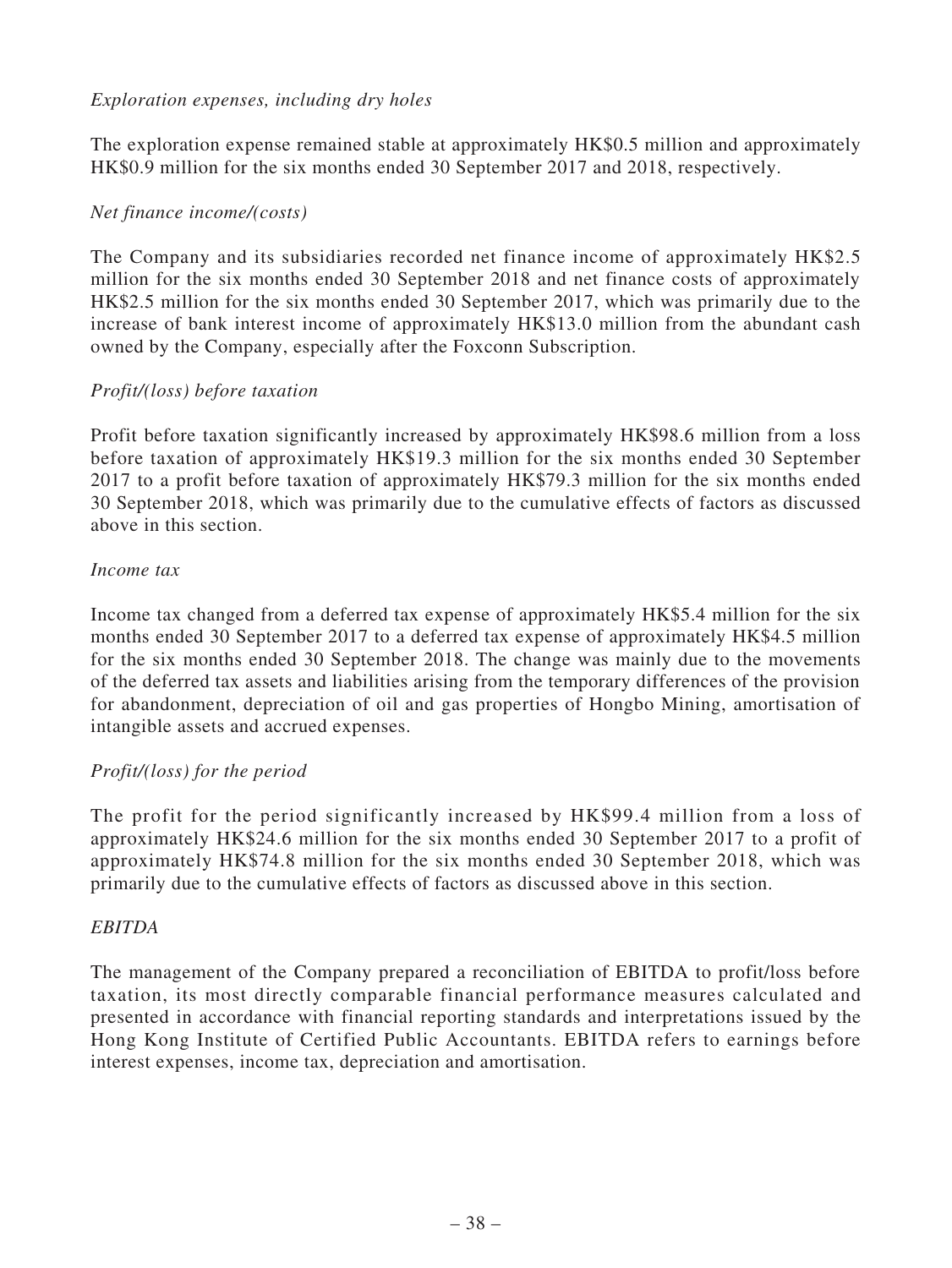The management of the Company believes that EBITDA is a financial measure commonly used as supplemental financial measures by the management of the Company and by investors, research analysts, bankers and others to assess the operating performance, cash flow, return on capital and the ability to take on financing of the Company and its subsidiaries as compared to those of other companies. However, EBITDA should not be considered in isolation or construed as alternatives to profit from operations or any other measure of performance or as an indicator of the operating performance or profitability of the Company and its subsidiaries. EBITDA fails to account for income tax, interest expenses, depreciation and amortisation.

The following table presents a reconciliation of EBITDA to profit/(loss) before taxation for the periods indicated:

|                                    | Six months ended<br><b>30 September</b> |             |  |
|------------------------------------|-----------------------------------------|-------------|--|
|                                    | 2018                                    | 2017        |  |
|                                    | <b>HK\$'000</b>                         | HK\$'000    |  |
|                                    | (Unaudited)                             | (Unaudited) |  |
| Profit/(loss) before taxation      | 79,314                                  | (19, 281)   |  |
| Add: Interest expenses             | 10,267                                  | 10,804      |  |
| Add: Depreciation and amortisation | 25,554                                  | 27,866      |  |
| <b>EBITDA</b>                      | 115,135                                 | 19,389      |  |

The EBITDA changed from HK\$19.4 million for the six months ended 30 September 2017 to HK\$115.1 million for the six months ended 30 September 2018. The significant increase of EBITDA is primarily attributable to (i) the recovery of crude oil prices started from the second half of year 2017, which led to an increase in the revenue of Hongbo Mining, which is a wholly-owned subsidiary of the Company, (ii) the investment income from LNGL, and (iii) the return on the investment regarding upstream oil and gas assets, in the form of interest income from the Term Loan granted to Stonehold, which holds unconventional shale oil and gas assets in the Eagle Ford core region in the U.S.

### **LIQUIDITY AND FINANCIAL RESOURCES**

The Company and its subsidiaries finance their operations primarily through a combination of bank and other borrowings and proceeds from the Subscription, the CN Subscription and the Foxconn Subscription. For further details of use of proceeds from the Subscription, the CN Subscription and the Foxconn Subscription, please refer to "Business Review — Use of proceeds from the Subscription and the CN Subscription" and "Business Review — Use of proceeds from the Foxconn Subscription" in this interim results announcement.

The cash and cash equivalents are mostly denominated in US\$, HK\$ and RMB. As at 30 September 2018, the Company and its subsidiaries had unpledged cash and bank deposits of HK\$1,191.1 million (31 March 2018: HK\$1,786.4 million).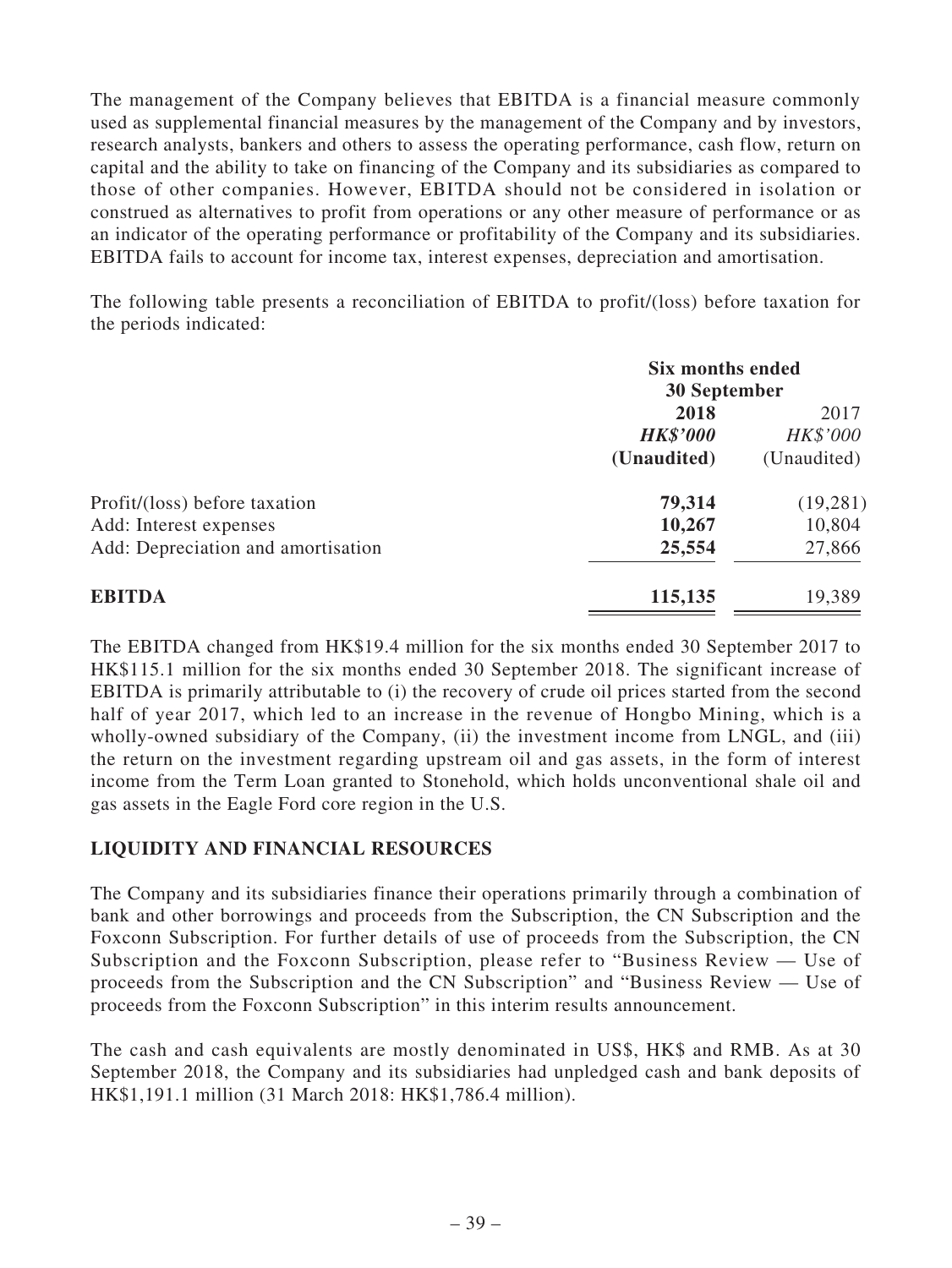The Notes in the principal amount of US\$50 million (equivalent to approximately HK\$392.4 million) have been fully redeemed on 17 October 2018.

As at 30 September 2018, the Company and its subsidiaries had no outstanding loans (31 March 2018: Nil).

As at 30 September 2018, the Company had Convertible Bonds with carrying amount of approximately HK\$70.3 million (31 March 2018: HK\$67.1 million). The aggregate principal amount of the Convertible Bonds is HK\$96.8 million, with maturity date of 30 April 2022 and payable at an interest rate of 1% per annum.

As at 30 September 2018, the Company had Convertible Note with carrying amount of approximately HK\$238.9 million (31 March 2018: HK\$234.2 million). The principal amount of the Convertible Note is HK\$250 million pursuant to the CN Subscription Agreement (as defined in the RTO Circular), with the maturity date of 29 July 2019 and that no interest shall be payable on the entire principal amount of the Convertible Note.

Save as the information disclosed above or otherwise in this interim results announcement, the Company and its subsidiaries had no outstanding mortgage, pledge, debentures or other loan capital issued or agreed to be issued, bank overdrafts, borrowings, liabilities under acceptance or other similar liabilities, hire purchase and finance lease commitments, or any guarantees or other material contingent liabilities as at 30 September 2018.

The Company and its subsidiaries has not used any financial instrument to hedge potential fluctuation in interest rates and exchange rates.

As at 30 September 2018, the gearing ratio (ratio of the sum of total bank and other borrowings, Convertible Bond and Convertible Note to the total assets) was approximately 7.3% (31 March 2018: 7.1%).

### **CHARGES ON ASSETS OF THE COMPANY AND ITS SUBSIDIARIES**

As at 30 September 2018, the Company and its subsidiaries did not have any charges on assets (31 March 2018: Nil).

### **FUTURE PLANS FOR MATERIAL INVESTMENTS OR CAPITAL ASSETS**

The Company expects to achieve further progress in the investment in JUSDA Energy, and will publish further announcement as and when appropriate.

Save as disclosed above, the Company and its subsidiaries did not have any other concrete future plans for material investments or capital assets as at 30 September 2018. However, the Company always seeks for new investment opportunities in its operations to broaden the revenue and profit potential of the Company and enhance shareholders' value in long term.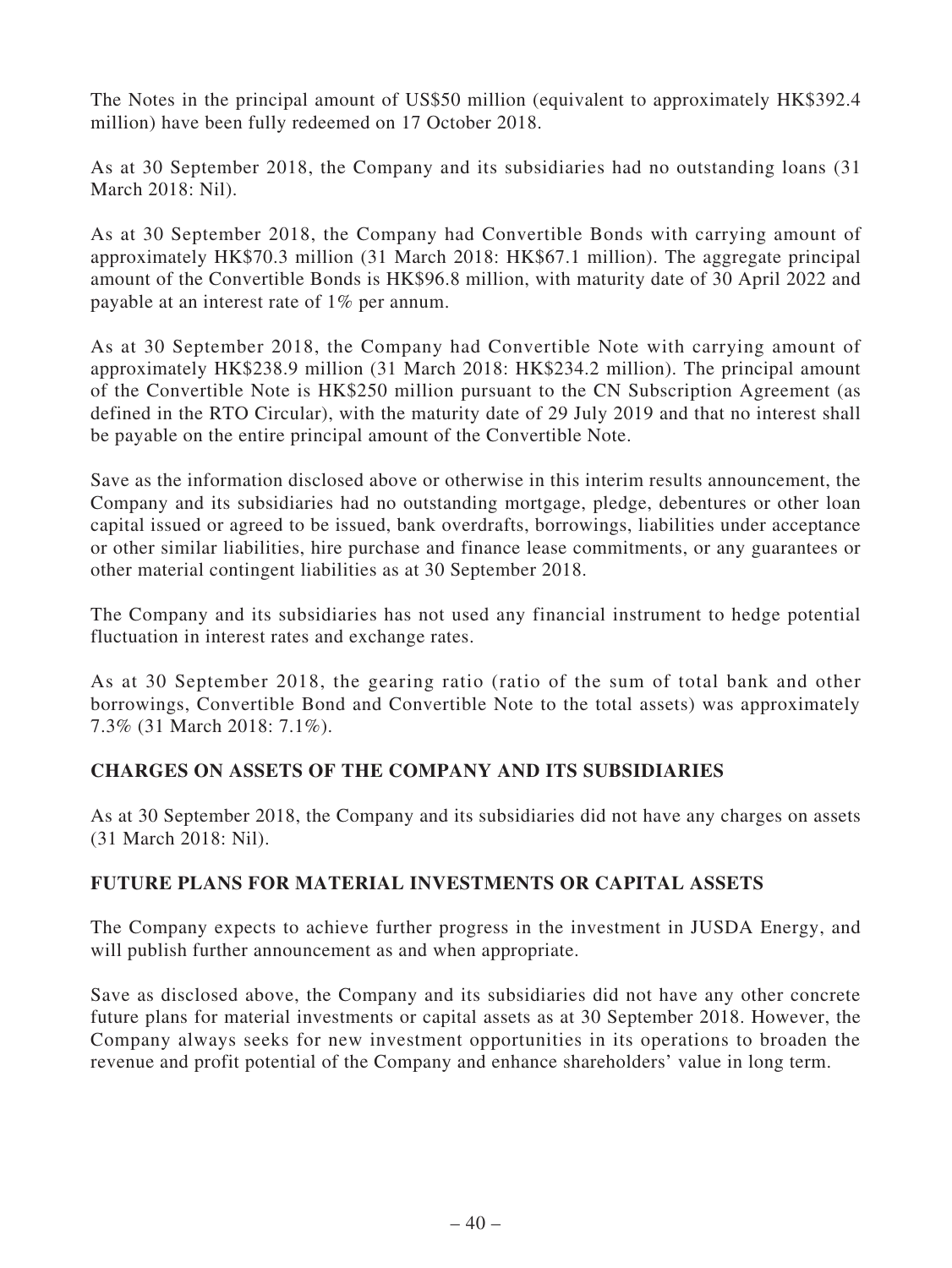### **ACQUISITIONS AND DISPOSALS (INCLUDING ANY SIGNIFICANT INVESTMENTS)**

Please refer to the section headed "Stonehold Investment" above for the Company's investment regarding certain oil and gas assets in the U.S. and the section headed "Investment regarding LNG business along the value chain" for the Company's investment regarding certain natural gas business in China and North America.

Save as disclosed above, the Company and its subsidiaries did not hold any significant investments during the six months ended 30 September 2018.

### **CONTINGENT LIABILITIES**

So far as is known to the Directors, as at 30 September 2018, there had been no litigation, arbitration or claim of material importance in which the Company or its respective subsidiaries was engaged or pending or which as threatened against the Company or its respective subsidiaries.

### **COMMITMENTS**

### **Capital commitments**

As at 30 September 2018, the Company and its subsidiaries had capital commitments of HK\$7.3 million (31 March 2018: HK\$23.2 million) contracted but not provided for the acquisition of property, plant and equipment.

### **Operating lease commitments**

As at 30 September 2018, the Company and its subsidiaries had operating lease commitments as lessee of HK\$5.9 million (31 March 2018: HK\$0.4 million).

### **INTERIM DIVIDEND**

The Directors do not recommend the payment of a interim dividend for the six months ended 30 September 2018 (31 March 2018: Nil).

### **EMPLOYEES**

As at 30 September 2018, the Company and its subsidiaries had 116 (31 March 2018: 113) employees in Hong Kong and the PRC. For the six months ended 30 September 2018, the total staff costs (including the Directors' emoluments) amounted to HK\$17.2 million (Six months ended 30 September 2017: HK\$12.9 million). Employees' remuneration packages were reviewed periodically and determined with reference to the performance of the individual and the prevailing market practices. Employees' remuneration packages include basic salary, yearend bonus, medical and contributory provident fund.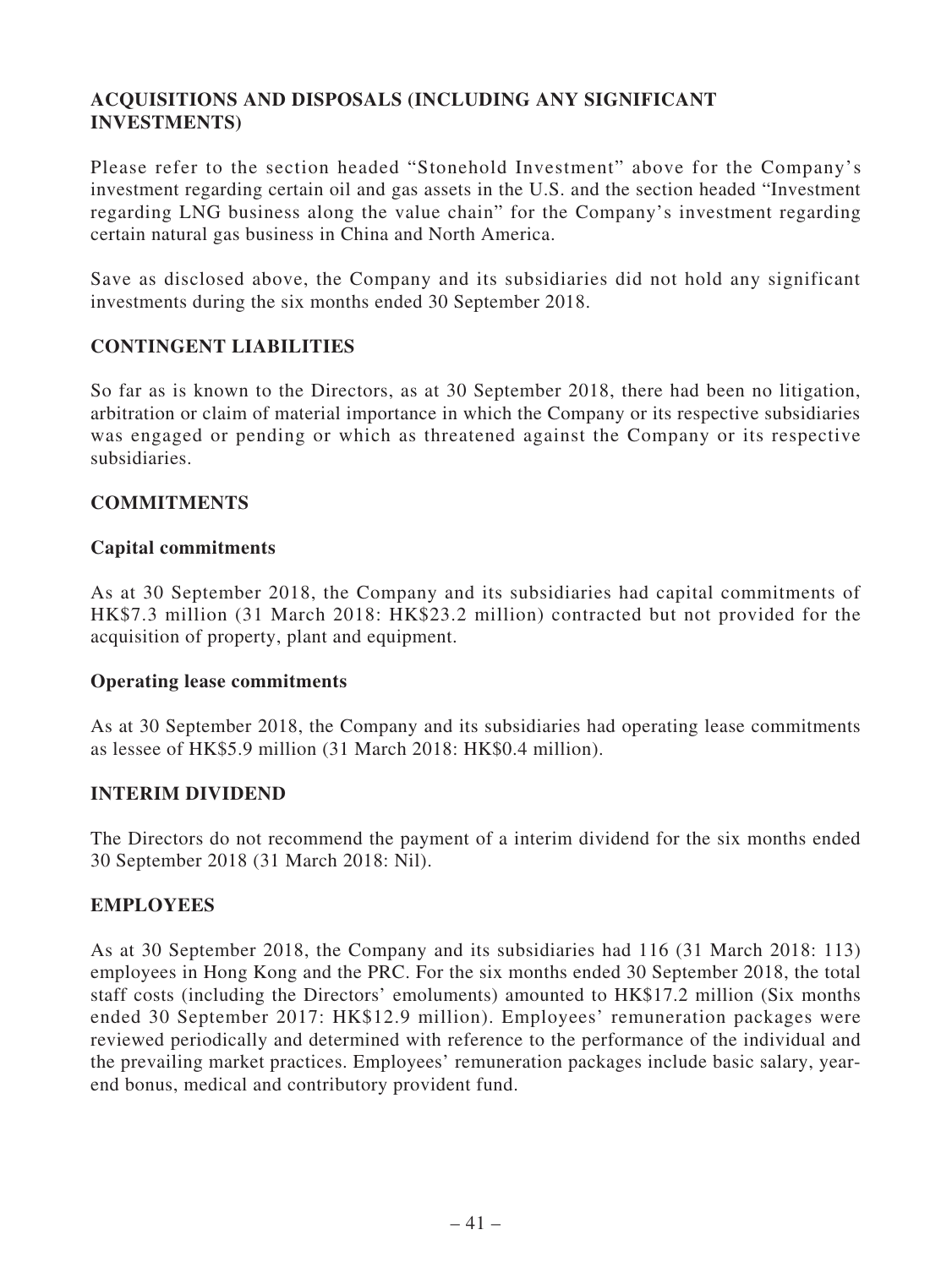### **AUDIT COMMITTEE AND REVIEW OF RESULTS**

The Audit Committee of the Company was established with written terms of reference in compliance with Rule 3.21 of the Rules Governing the Listing of Securities on The Stock Exchange of Hong Kong Limited (the "Listing Rules"). The primary duties of the Audit Committee, among other things, are to oversee the Company's financial report system, risk management and internal control procedures, provide advice and comments to the Board, and monitor the independence and objective of the external auditor. As at 30 September 2018, the Audit Committee of the Company comprises two independent non-executive Directors, namely Mr. Chau Shing Yim David (Chairman) and Mr. Shi Cen, and one non-executive Director, namely Mr. Lin Dongliang.

The unaudited condensed consolidated interim financial statements of the Company and its subsidiaries for the six months ended 30 September 2018 have been reviewed by the Audit Committee.

### **CHANGE OF COMPANY NAME AND LOGO**

The English name of the Company has been changed from "IDG Energy Investment Group Limited" to "IDG Energy Investment Limited" and the Company has adopted "IDG能源投資 有限公司\*" as the Chinese name of the Company to replace the Chinese name "IDG能源投資 集團有限公司\*" for identification purpose only. The change of name of the Company was approved by the Shareholders at the special general meeting of the Company by way of a special resolution on 9 July 2018 and was approved by the Registrar of Companies in Bermuda on 20 July 2018.

The logo of the Company has been changed as  $\overline{DG}$  Energy Investment with effect from 19 June 2018.

For details of the change of company name and logo, please refer to the announcements of the Company dated 19 June 2018 and 7 August 2018 and the circular of the Company dated 19 June 2018 published on the website of the Stock Exchange (http://www.hkexnews.hk/).

### **CHANGES IN INFORMATION OF DIRECTORS**

The changes in certain information of Directors subsequent to the date of the 2018 annual report of the Company are set out below pursuant to Rule 13.51B(1) of the Listing Rules:

Mr. Shong Hugo, an non-executive Director of the Company, resigned as non-executive director of WPP plc ,a company listed on the Main Market of the London Stock Exchange (stock code: WPP) with effect from 31 July 2018.

Mr. Chau Shing Yim David, an independent non-executive Director of the Company, resigned as an independent non-executive director of Asia Grocery Distribution Limited (stock code: 8413) (a company listed on the growth enterprise market of the Stock Exchange) and Richly Field China Development Limited (stock code: 313) (a company listed on the main board of the Stock Exchange) on 31 August 2018 and 3 September 2018, respectively.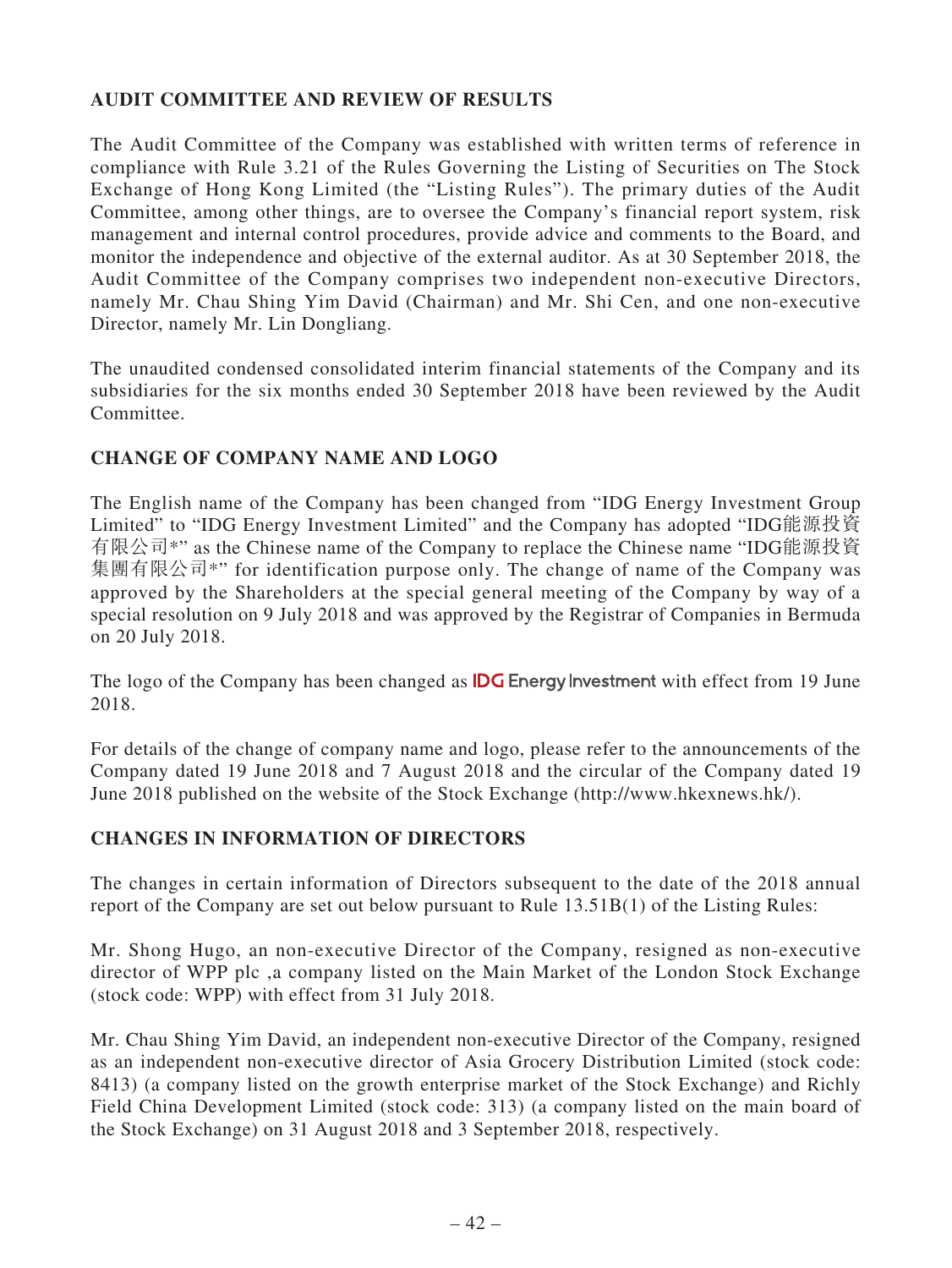Save as disclosed above, there is no other change in information of the Directors required to be disclosed pursuant to Rule13.51B(1) of the Listing Rules.

### **PURCHASE, SALE OR REDEMPTION OF LISTED SECURITIES OF THE COMPANY**

As at 30 September 2018, the Company had purchased a total of 46,600,000 shares of the Company with an aggregate consideration of HK\$55,007,582.20 on the Stock Exchange. All purchased shares were subsequently cancelled by the Company and accordingly the issued share capital of the Company was reduced by the nominal value of these shares.

Saved as disclosed above, neither the Company nor any of its subsidiaries purchased, sold or redeemed any of the Company's listed securities during the six months ended 30 September 2018.

### **CORPORATE GOVERNANCE**

### **Compliance with the Model Code for Securities Transactions by Directors**

The Company has adopted the Model Code for Securities Transactions by Directors of Listed Issuers (the "Model Code") set out in Appendix 10 to the Listing Rules as its own code of conduct regarding Directors' dealings in securities of the Company. Having made specific enquiry, all Directors confirmed that they have complied with the required standards set out in the Model Code throughout the six months ended 30 September 2018.

### **Compliance with Corporate Governance Code**

The Board has reviewed the Company's corporate governance practices and is satisfied that the Company had complied with the applicable provisions in the Corporate Governance Code (the "CG Code") as set out in Appendix 14 to the Listing Rules during the six months ended 30 September 2018, except that:

CG Code provision A.2.1 stipulates that the roles of chairman and chief executive should be separate and should not be performed by the same individual. At present, Mr. Wang Jingbo is both the Chairman of the Board and the Chief Executive Officer of the Company. The Board is of the opinion that such arrangement will not result in undue concentration of power and is conducive to the efficient formulation and implementation of the Company's strategies thus allowing the Company to develop its business more effectively.

### **NON-COMPETITION DEED**

As disclosed in the RTO Circular, each of the Controlling Shareholders (as defined in the RTO Circular) and Lin Dongliang (together, the "Covenantors") have entered into a Non-Competition Deed (as defined in the RTO Circular) in favour of the Company (for itself and for the benefit of its subsidiaries). With reference to the RTO Circular, the Company organised a working meeting with the Covenantors in which the Company reviewed their business portfolios and considered that there was no opportunity to operate a Restricted Business (as defined in the RTO Circular).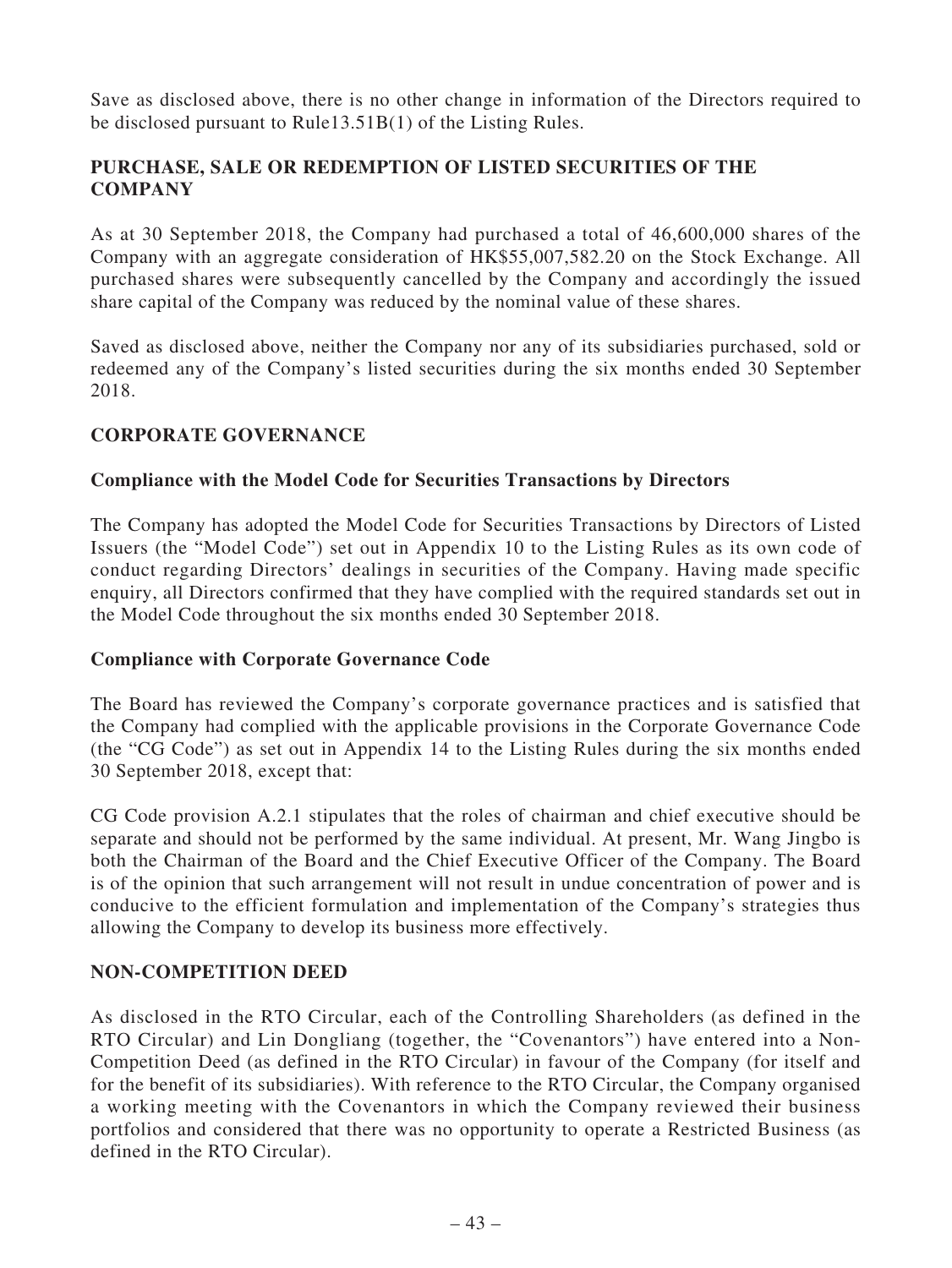The Company has received confirmations from each of the Covenantors on full compliance with the Non-Competition Deed for the six months ended 30 September 2018.

The independent non-executive Directors have reviewed the confirmations provided by the Covenantors, and concluded that each of the Covenantors complied with the relevant terms of the Non-Competition Deed for the six months ended 30 September 2018.

### **SUBSEQUENT EVENT AFTER 30 SEPTEMBER 2018**

#### **Change of Directors**

On 19 October 2018, Ms. Ge Aiji was appointed as an independent non-executive Director, a member of the remuneration committee and a member and the chairman of the nomination committee of the Company, and on the same date, Prof. Chen Zhiwu resigned from the same positions. For details of the change of Directors, please refer to the announcement of the Company dated 19 October 2018 published on the websites of the Stock Exchange (http://www.hkexnews.hk/) and the Company (http://www.idgenergyinv.com/).

#### **Energy Fund Management**

On 20 November 2018, as a significant step and part of its principal activity of global energy assets investment and management, the Company and its subsidiary, Hengqin Harmony Rongtai Investment Management Limited\* (橫琴和諧榮泰投資管理有限公司) ("Rongtai Investment Management"), set foot in energy funds management through entering into a framework agreement (the "Framework Agreement") with Yantai Jereh Petroleum Service Group Co., Ltd.\* (煙台傑瑞石油服務集團股份有限公司) ("Jereh") for cooperation on the establishment, operation and management of an energy investment fund (the "Fund"). The Fund will be primarily focusing on investments along China's natural gas value chain as well as other energy-related industries. The expected size of the Fund is RMB3 billion to RMB5 billion, where Jereh, as a cornerstone investor, proposes to make a capital contribution of RMB1 billion. Rongtai Investment Management will be responsible for the operation and management of the Fund.

For details of the Framework Agreement, please refer to the announcement of the Company dated 20 November 2018 published on the websites of the Stock Exchange (http://www.hkexnews.hk/) and the Company (http://www.idgenergyinv.com/).